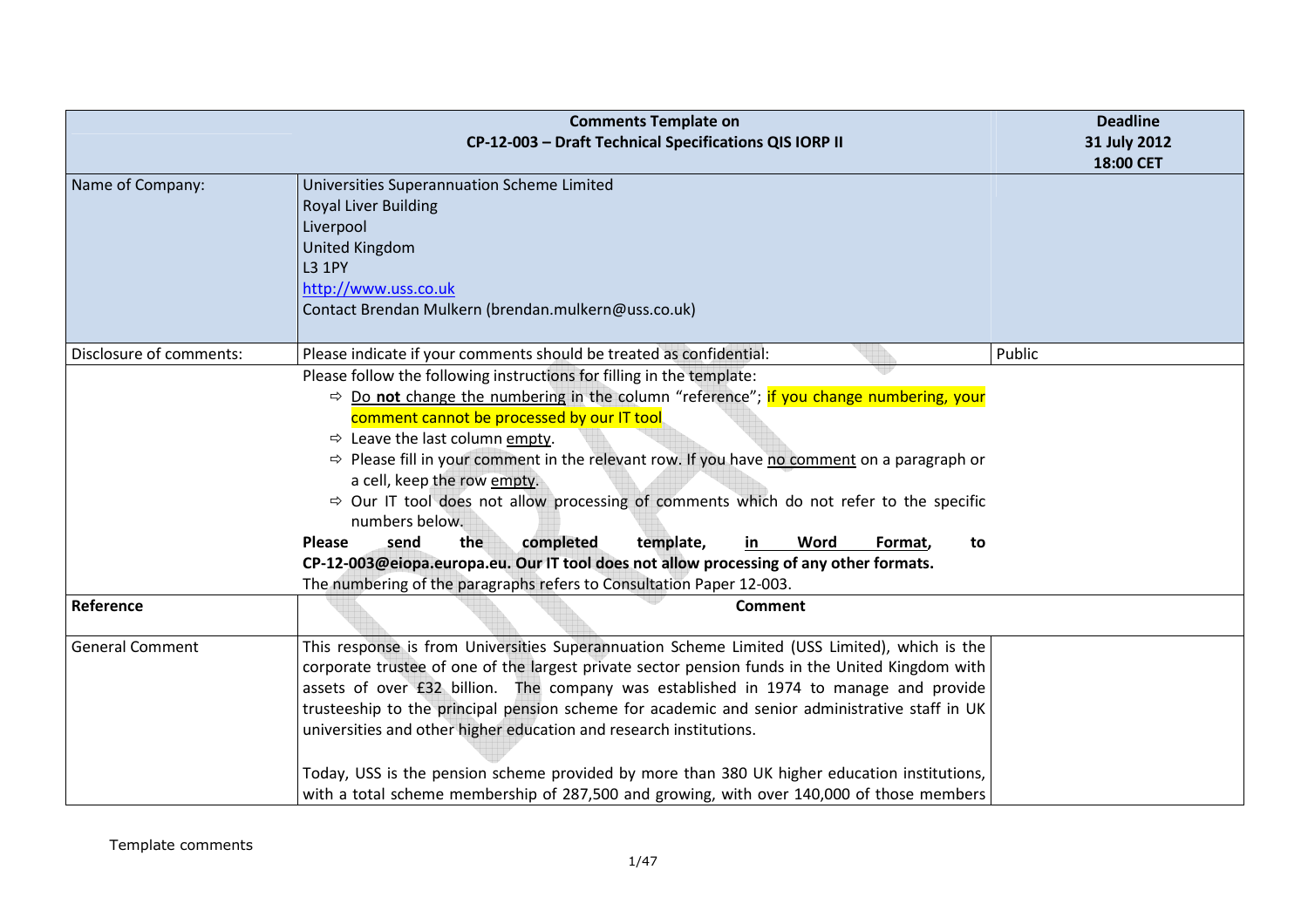| <b>Comments Template on</b><br>CP-12-003 - Draft Technical Specifications QIS IORP II                                                                                                             | <b>Deadline</b><br>31 July 2012 |
|---------------------------------------------------------------------------------------------------------------------------------------------------------------------------------------------------|---------------------------------|
|                                                                                                                                                                                                   | 18:00 CET                       |
| actively contributing.                                                                                                                                                                            |                                 |
| Firstly, the six-week consultation period for this draft specification is completely inadequate for                                                                                               |                                 |
| careful consideration of the complex issues raised. It does not allow stakeholders to give this                                                                                                   |                                 |
| careful consideration nor to get detailed input from technical experts.                                                                                                                           |                                 |
|                                                                                                                                                                                                   |                                 |
| Whilst USS Limited acknowledges that there may be some benefits in developing and enhancing                                                                                                       |                                 |
| the IORP Directive's provisions in relation to governance and communications, and the company                                                                                                     |                                 |
| would be content to support further work in these areas, the company is categorically opposed to                                                                                                  |                                 |
| the EC's proposed approach to pension scheme funding, which draws heavily on Pillar I of the                                                                                                      |                                 |
| Solvency II Directive.                                                                                                                                                                            |                                 |
| We do not believe that any case has been made by the EC for changes to the IORP directive, and                                                                                                    |                                 |
| whilst the company is content to provide its responses to the questions raised in this consultation                                                                                               |                                 |
| on the QIS specification, it wishes to make it clear that this should not be taken to assume                                                                                                      |                                 |
| acceptance - in any way whatsoever - of the proposals for revised funding rules, for the Holistic                                                                                                 |                                 |
| Balance Sheet principle, or for the requirements for solvency capital requirements.                                                                                                               |                                 |
|                                                                                                                                                                                                   |                                 |
| The EC argues that a new IORP Directive would help to promote the development of cross-border                                                                                                     |                                 |
| pension schemes. In the company's view there is little or no demand for such schemes, and                                                                                                         |                                 |
| certainly not on a defined benefit basis. The different tax regimes of member states remain a<br>fundamental obstacle to cross-border provision. In any event, with the proposals put forward the |                                 |
| consequences of achieving the objective of greater numbers of cross-border pension schemes                                                                                                        |                                 |
| would be terminal damage to thousands of defined benefit pension schemes in the UK and                                                                                                            |                                 |
| elsewhere across Europe.                                                                                                                                                                          |                                 |
|                                                                                                                                                                                                   |                                 |
| We know that the National Association of Pension Funds here in the UK has undertaken research                                                                                                     |                                 |
| which shows that just one element of the Holistic Balance Sheet - the shift to using a risk-free                                                                                                  |                                 |
| discount rate in calculating the 'Level A' measure of liabilities - would increase the liabilities of                                                                                             |                                 |
| defined benefit pension schemes on average by 27%. This would equate to a $\epsilon$ 330 billion increase                                                                                         |                                 |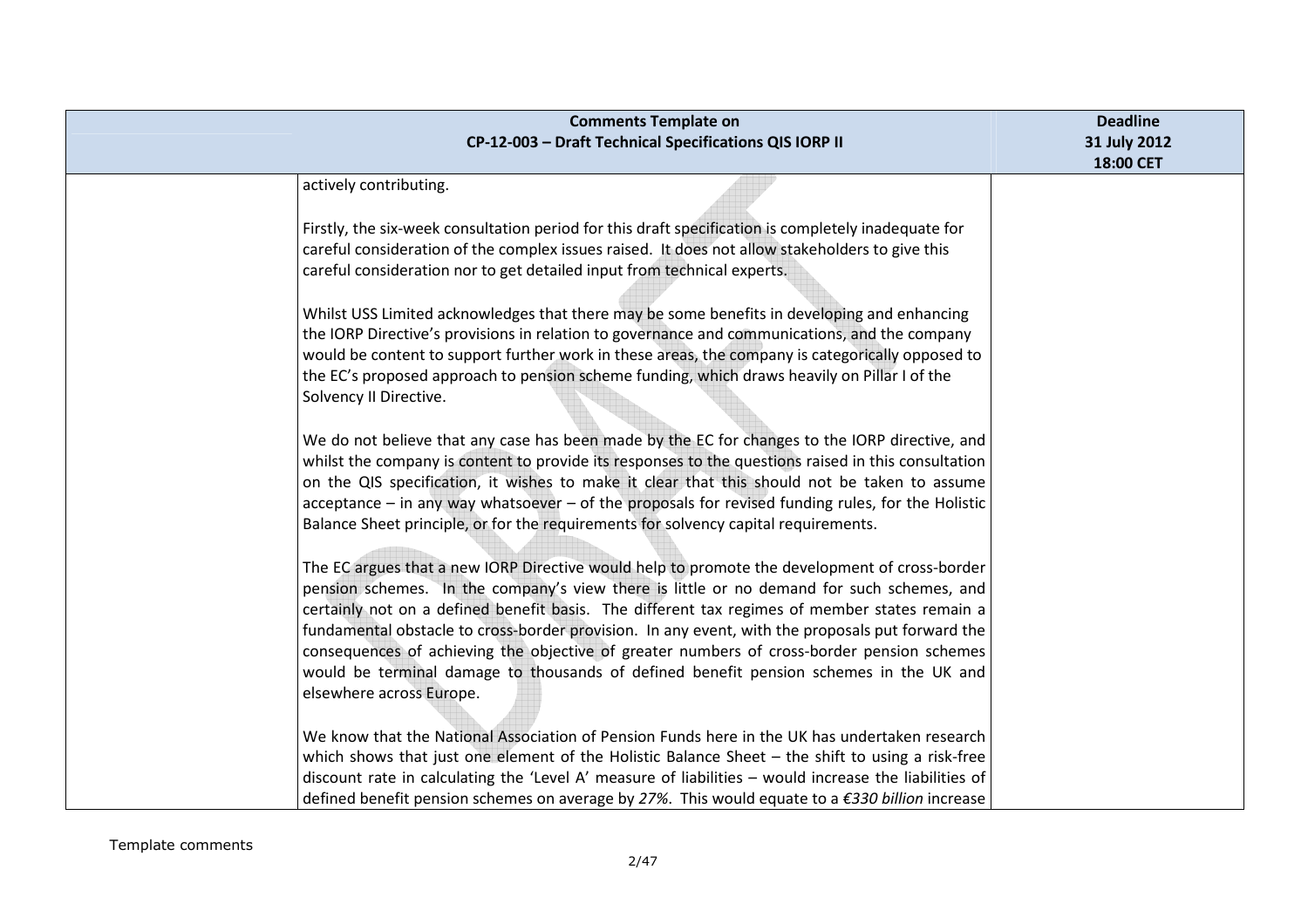|     | <b>Comments Template on</b>                                                                                                                                                                                                                                                                                                                                                                                                                                                                                                                                                                                                                                                                                                                                                                                                                                                                                                                                                                                                                                                                                                                                                                                                                                                                                                                                                                                                                                                                                 | <b>Deadline</b> |
|-----|-------------------------------------------------------------------------------------------------------------------------------------------------------------------------------------------------------------------------------------------------------------------------------------------------------------------------------------------------------------------------------------------------------------------------------------------------------------------------------------------------------------------------------------------------------------------------------------------------------------------------------------------------------------------------------------------------------------------------------------------------------------------------------------------------------------------------------------------------------------------------------------------------------------------------------------------------------------------------------------------------------------------------------------------------------------------------------------------------------------------------------------------------------------------------------------------------------------------------------------------------------------------------------------------------------------------------------------------------------------------------------------------------------------------------------------------------------------------------------------------------------------|-----------------|
|     | CP-12-003 - Draft Technical Specifications QIS IORP II                                                                                                                                                                                                                                                                                                                                                                                                                                                                                                                                                                                                                                                                                                                                                                                                                                                                                                                                                                                                                                                                                                                                                                                                                                                                                                                                                                                                                                                      | 31 July 2012    |
|     | in scheme funding requirements. Our own calculations for USS reveal a very significant increase<br>in funding just as a result of a shift to a risk-free measure of liabilities, of the order of €11.5 billion,<br>not to mention the addition of solvency capital requirements (and regardless of the benefits, or<br>otherwise, of the holistic balance sheet approach).<br>We continue to believe that the economic effects of a solvency II-style approach would be<br>disastrous for UK employers and for the UK economy generally - and indeed for many other EU<br>states that would be subject to these arrangements - and would damage irreparably any hope of<br>economic recovery within the EU. It would also destroy pillar II pension provision, thereby piling<br>further pressure on pillar I arrangements across many EU states when governments are in no<br>position to further support them.<br>The responses below set out the company's specific comments on the questions raised, however<br>it is clear that (i) this specification is predominantly a "copy and paste" from the QIS for insurers<br>and that (ii) further QIS exercises would be necessary in order to carry out a meaningful<br>quantitative study for IORPs, particularly of the type found in the UK.<br>We hope that EIOPA will demonstrate its independence by providing very clear, specific responses<br>to the EC which spell out the disastrous consequences of a revised IORP of the type set out in the | 18:00 CET       |
|     | QIS.                                                                                                                                                                                                                                                                                                                                                                                                                                                                                                                                                                                                                                                                                                                                                                                                                                                                                                                                                                                                                                                                                                                                                                                                                                                                                                                                                                                                                                                                                                        |                 |
| Q1. | Do stakeholders agree with the general set-up of the QIS exercise as put<br>forward in the Introduction (Chapter 1)? What improvements do stakeholders suggest?                                                                                                                                                                                                                                                                                                                                                                                                                                                                                                                                                                                                                                                                                                                                                                                                                                                                                                                                                                                                                                                                                                                                                                                                                                                                                                                                             |                 |
|     | We believe that the QIS specification as set out would produce results that would be misleading<br>and non-representative, and the entire process of seeking to determine new funding<br>arrangements for IORPs is entirely unnecessary and inappropriate.<br>The Holistic Balance Sheet proposal raises completely new concepts that require far more                                                                                                                                                                                                                                                                                                                                                                                                                                                                                                                                                                                                                                                                                                                                                                                                                                                                                                                                                                                                                                                                                                                                                      |                 |
|     | detailed consideration than is possible within the current timetable. For example, the valuation                                                                                                                                                                                                                                                                                                                                                                                                                                                                                                                                                                                                                                                                                                                                                                                                                                                                                                                                                                                                                                                                                                                                                                                                                                                                                                                                                                                                            |                 |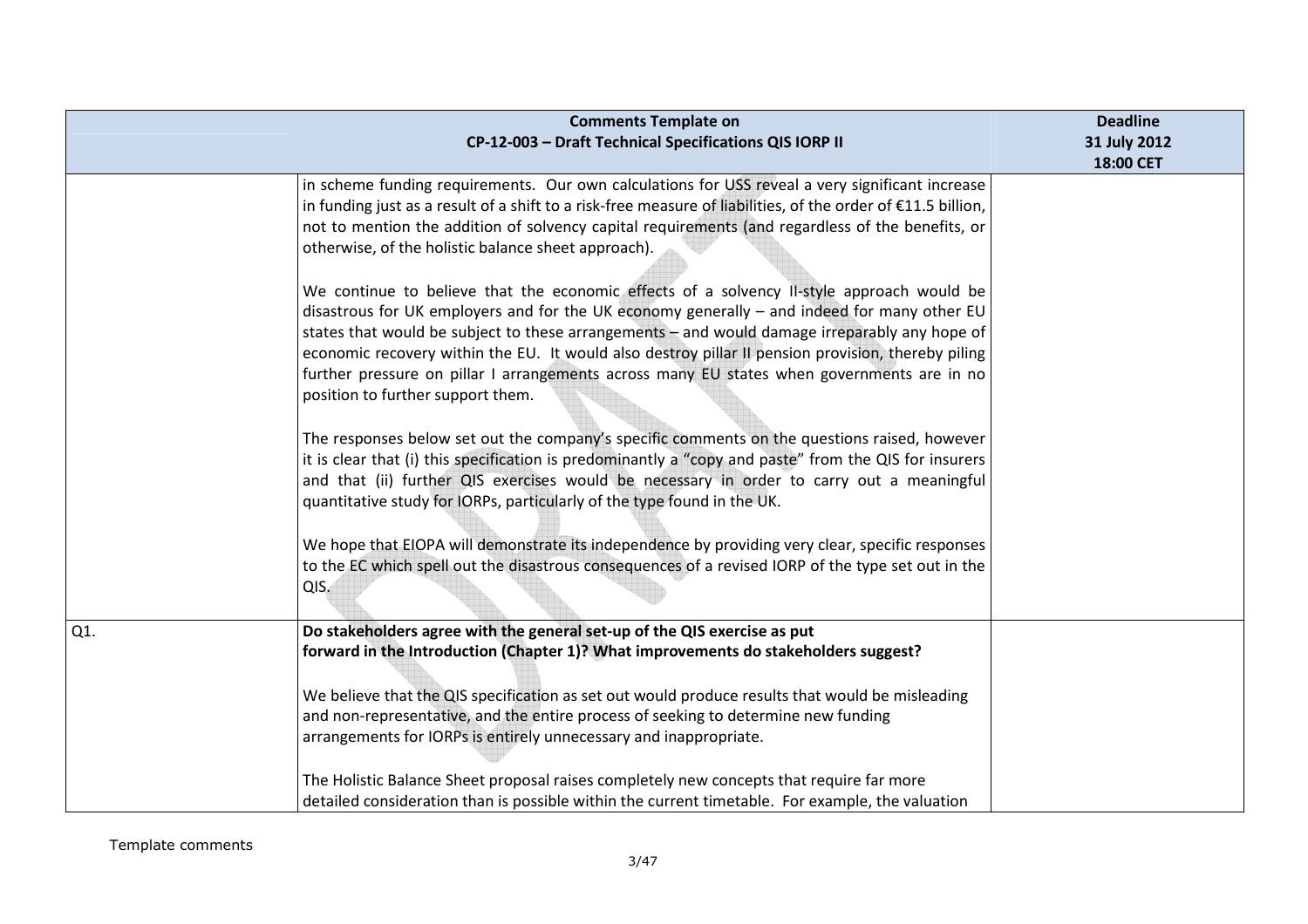| <b>Comments Template on</b><br>CP-12-003 - Draft Technical Specifications QIS IORP II                                                                                                                                                                                                                                                                                                                                                                                                                                                                                                              | <b>Deadline</b><br>31 July 2012<br>18:00 CET |
|----------------------------------------------------------------------------------------------------------------------------------------------------------------------------------------------------------------------------------------------------------------------------------------------------------------------------------------------------------------------------------------------------------------------------------------------------------------------------------------------------------------------------------------------------------------------------------------------------|----------------------------------------------|
| of sponsor covenant and pension protection schemes presents completely new challenges that<br>should each be the subject of a separate QIS, especially as the methodology for determining these<br>components in the draft specification is seriously flawed in a number of respects.                                                                                                                                                                                                                                                                                                              |                                              |
| EIOPA is right to note (at para 1.9.1 of the consultation paper) that the Solvency II Directive for<br>insurers has been in development for over 10 years and has taken five QIS exercises. The issues<br>for IORPs are no less complex. EIOPA should advise the EC that further QIS exercises will be<br>necessary.                                                                                                                                                                                                                                                                               |                                              |
| The proposed QIS methodology does not address one of the most important questions, which is<br>"how will the Holistic Balance Sheet be used in practice?" If it is to replace the existing scheme-<br>specific funding regime, then clarity is needed about what kind of recovery periods will be<br>permitted. This would have a direct and very significant impact on pension scheme and corporate<br>finances, and it is necessary to understand these issues now (and not later).                                                                                                              |                                              |
| The QIS methodology fails to explain how the study should be applied to multi-employer schemes<br>and in particular the Holistic Balance Sheet proposal. For example, there are particular, complex<br>challenges in measuring sponsor covenant in these schemes which appear to have been missed<br>entirely.                                                                                                                                                                                                                                                                                     |                                              |
| No guidance is provided on how covenant should be measured in those schemes that are partly or<br>entirely public sector in nature, or which have some degree of government support. These issues<br>need to be fully examined in a future QIS.                                                                                                                                                                                                                                                                                                                                                    |                                              |
| We note that national supervisory authorities will be given freedom to decide whether the QIS<br>should be completed by IORPs, by supervisory authorities, by actuarial firms or by a combination<br>of all three. We understand that, in the UK, the Pensions Regulator is planning to conduct the QIS<br>itself, and this gives us concerns in that there are a number of places where the QIS makes it clear<br>that the IORP must decide on the appropriateness of the methodology to its particular situation.<br>We would ask EIOPA to ensure that IORPs can participate in their own right. |                                              |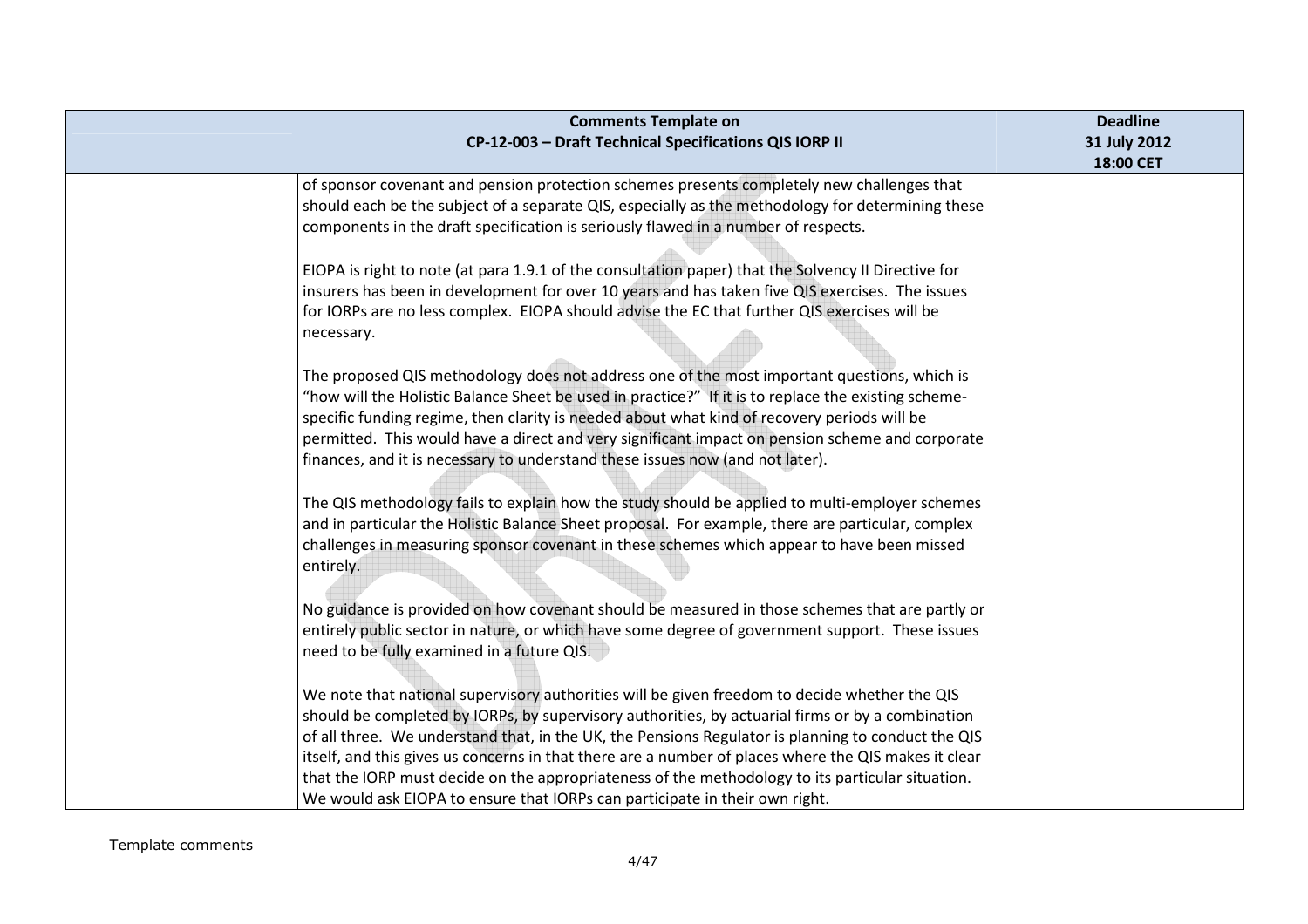|     | <b>Comments Template on</b>                                                                          | <b>Deadline</b> |
|-----|------------------------------------------------------------------------------------------------------|-----------------|
|     | CP-12-003 - Draft Technical Specifications QIS IORP II                                               | 31 July 2012    |
|     |                                                                                                      | 18:00 CET       |
|     |                                                                                                      |                 |
| Q2. | Do stakeholders believe that the adjustment (discretionary and conditional                           |                 |
|     | benefits, last resort benefit reductions) and security mechanisms (sponsor                           |                 |
|     | support, pension protection schemes) IORPs dispose of are taken into                                 |                 |
|     | account adequately?                                                                                  |                 |
|     |                                                                                                      |                 |
|     | These issues have less importance for IORPs in the UK as they do not generally have conditional      |                 |
|     | benefits, nor indeed have the ability to make last resort benefit reductions; these will be of       |                 |
|     | greater concern to other Member States.                                                              |                 |
|     |                                                                                                      |                 |
|     | Sponsor support and pension protection are further - complex - elements that were not covered        |                 |
|     | by the QIS for solvency II for insurers, and the lack of detail about these issues is very apparent. |                 |
|     | Much more study is required if they are to be accurately assessed for the purposes of the Holistic   |                 |
|     | Balance Sheet, and this is a further reason why more than one round of QIS is required.              |                 |
|     |                                                                                                      |                 |
| Q3. | Do stakeholders believe that the draft technical specifications provide enough information and       |                 |
|     | are sufficiently clear and understandable? Which parts could be improved upon?                       |                 |
|     |                                                                                                      |                 |
|     | As noted in the previous answer, there is a worrying lack of clarity in relation to elements that    |                 |
|     | would not have been covered in the analysis of Solvency II for insurers, such as valuation of        |                 |
|     | adjustment mechanisms, sponsor support and pension protection schemes.                               |                 |
|     |                                                                                                      |                 |
|     | EIOPA should consider how the results of the Holistic Balance Sheet will be used in practice - and   |                 |
|     | whether the results will be sufficiently robust for that purpose. The numbers generated by the       |                 |
|     | Holistic Balance Sheet will be based on an accumulation of many assumptions. We doubt the            |                 |
|     | ability of the Holistic Balance Sheet to provide an assessment of the strength of the scheme's       |                 |
|     | funding situation that bears any relationship to the reality.                                        |                 |
|     |                                                                                                      |                 |
| Q4. | Do stakeholders believe that the calculations proposed in the technical                              |                 |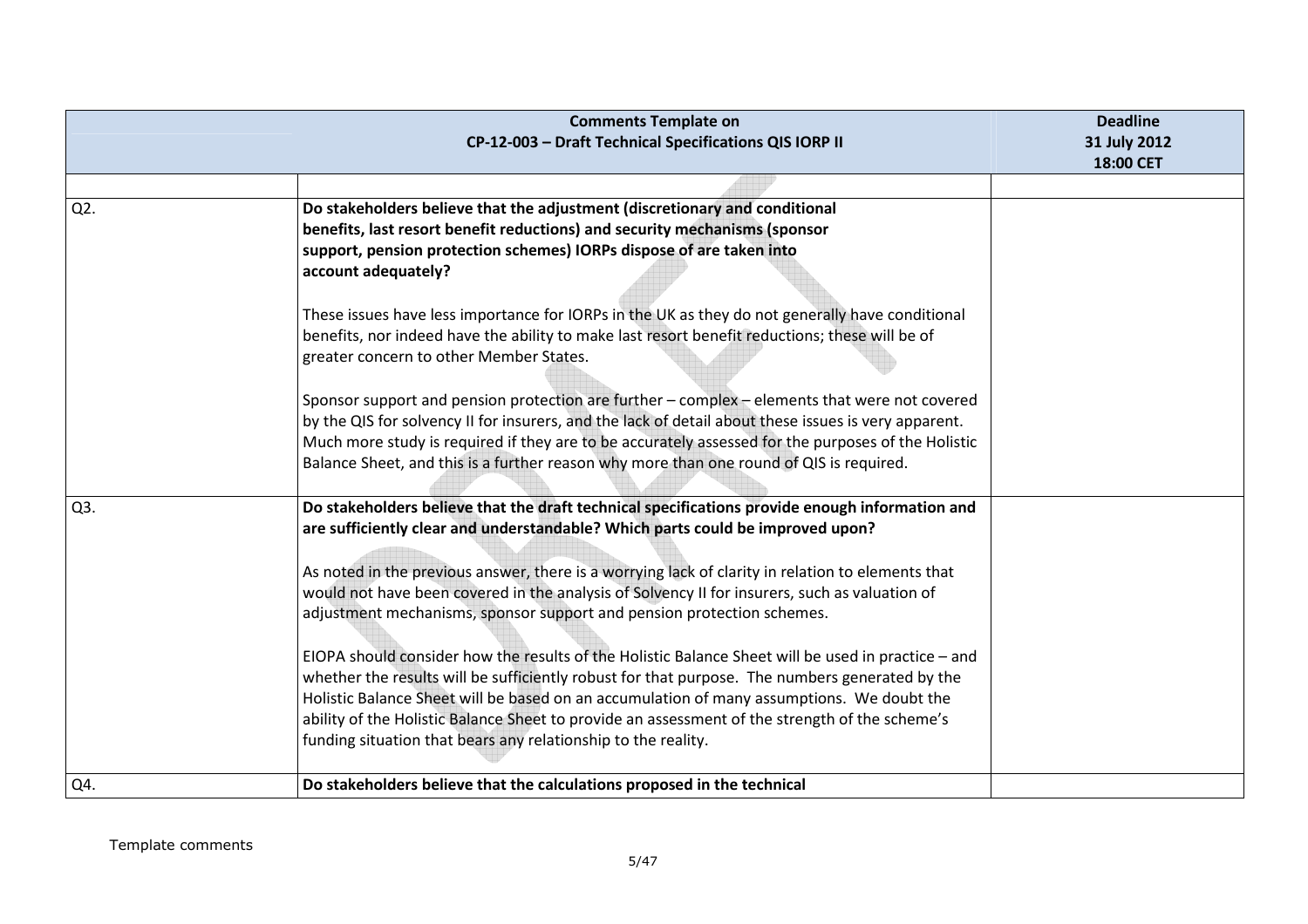|     | <b>Comments Template on</b>                                                                                                                                                                                                                                                                                                                                                                 | <b>Deadline</b>           |
|-----|---------------------------------------------------------------------------------------------------------------------------------------------------------------------------------------------------------------------------------------------------------------------------------------------------------------------------------------------------------------------------------------------|---------------------------|
|     | CP-12-003 - Draft Technical Specifications QIS IORP II                                                                                                                                                                                                                                                                                                                                      | 31 July 2012<br>18:00 CET |
|     | specifications are feasible at appropriate costs and with appropriate accuracy within the given<br>timeframe of the QIS?                                                                                                                                                                                                                                                                    |                           |
|     | No. As described above, the six week timescale for this consultation on the specification shows<br>far too much haste, and it is not clear why such a tight timescale is being driven. We believe that<br>the EC's own 'General principles and minimum standards for consultation of interested parties by<br>the Commission <sup>1</sup> stipulate a minimum of 8 weeks for consultations. |                           |
|     | In this case, the issues are more complex and more time is required to enable stakeholders to get<br>input in order to make informed responses.                                                                                                                                                                                                                                             |                           |
|     | We also believe that substantial costs would be incurred by IORPs if they were required to carry<br>out assessments on covenant, funding etc. in the manner proposed in the QIS. These would not<br>simply become part of existing actuarial valuation and sponsor support processes as they are<br>different in specification, causing IORPs to incur unnecessary additional costs.        |                           |
|     | There is also a risk that the introduction of the Holistic Balance Sheet will actually cause confusion<br>and unnecessary worry about the strength of pension scheme funding by generating additional<br>sets of numbers that do not accurately reflect the scheme's actual situation.                                                                                                      |                           |
| Q5. | <b>Valuation holistic balance sheet</b>                                                                                                                                                                                                                                                                                                                                                     |                           |
|     | Do stakeholders believe that the draft technical specifications provide enough guidance on how<br>to set up and value the holistic balance sheet as discussed in Chapter 2? If not, which parts<br>could be improved upon and in what way?                                                                                                                                                  |                           |

<sup>1</sup> http://eur-lex.europa.eu/LexUriServ/LexUriServ.do?uri=COM:2002:0704:FIN:EN:PDF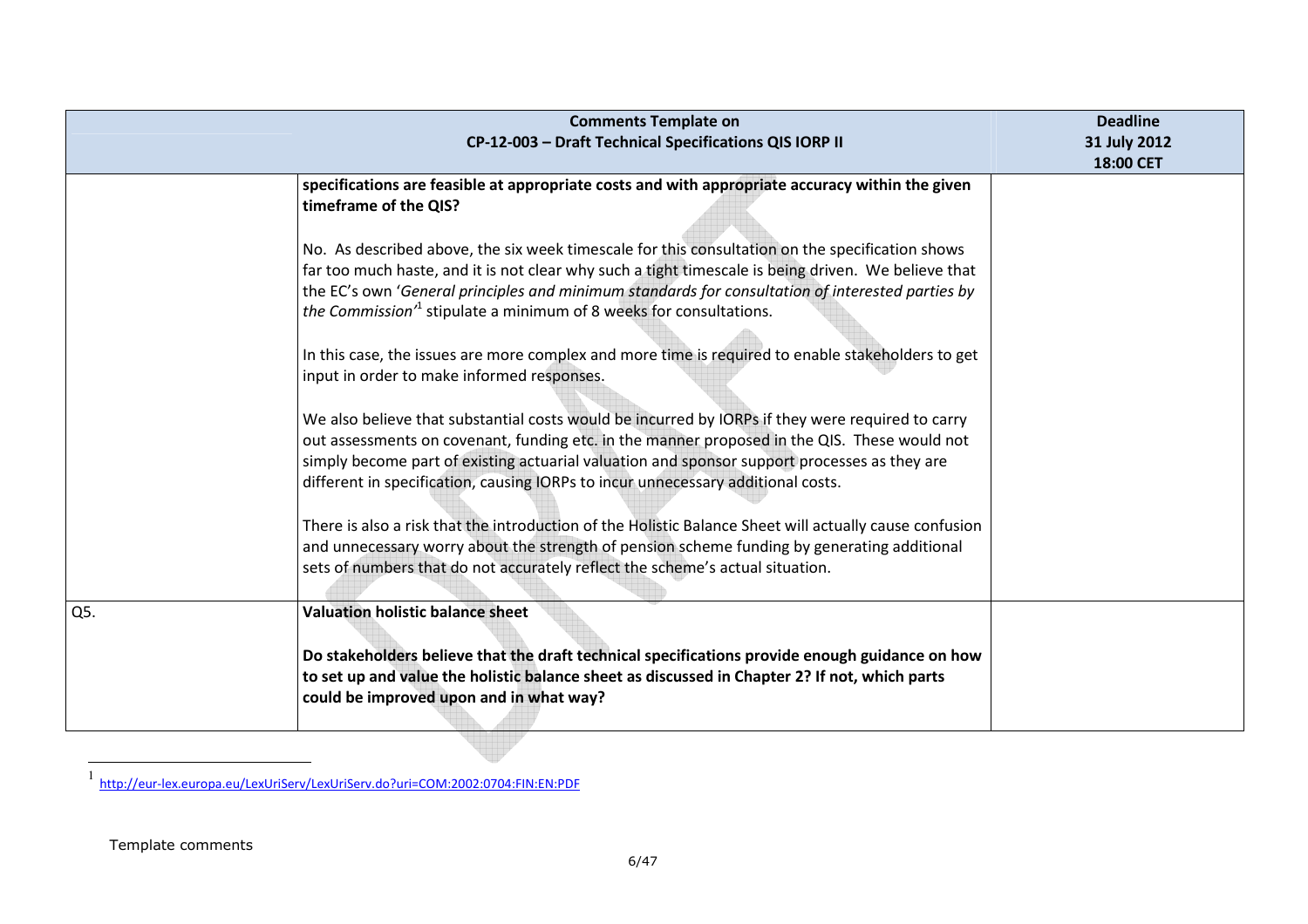|     | <b>Comments Template on</b><br>CP-12-003 - Draft Technical Specifications QIS IORP II                                                                                                                                                                                                                                                                                                                                                                                                                                                              | <b>Deadline</b><br>31 July 2012<br>18:00 CET |
|-----|----------------------------------------------------------------------------------------------------------------------------------------------------------------------------------------------------------------------------------------------------------------------------------------------------------------------------------------------------------------------------------------------------------------------------------------------------------------------------------------------------------------------------------------------------|----------------------------------------------|
|     | The company's first comment is to say that many of the sections of the draft technical<br>specifications are complex and difficult to interpret, especially given the unhelpful inclusion of<br>insurance jargon carried across from the solvency II QIS for insurers.                                                                                                                                                                                                                                                                             |                                              |
|     | For some schemes the challenge will be much greater. Multi-employer schemes, for example,<br>would have to incur even greater costs in gathering the information required on the value of each<br>employer's support for the scheme, and many schemes in the UK are multi-employer in nature<br>(either through associated or non-associated employers). And it is not clear how partly publicly<br>funded bodies, such as universities, would go about calculating the Holistic Balance Sheet,<br>particularly the component for sponsor support. |                                              |
|     | Many elements of the Holistic Balance Sheet are drawn directly from Solvency II and are<br>inappropriate for IORPs. For example, the purpose of the risk margin is not adequately explained<br>in an IORP context, but it is clearly a principle which has relevance for insurers.                                                                                                                                                                                                                                                                 |                                              |
|     | In terms of a specific detail, it is not clear from the draft technical specifications whether<br>allowances for future salary increases should be valued as part of the assessment of technical<br>provisions, or whether these are conditional or discretionary benefits for these purposes.                                                                                                                                                                                                                                                     |                                              |
| Q6. | Given the purpose of the QIS, do stakeholders consider the proposed2<br>simplifications for the valuation of the holistic balance sheet (for the risk<br>margin in section 2.5, sponsor support and pension protection schemes in<br>2.6 and amounts recoverable from insurance in 2.7) adequate? Do you have<br>suggestions for additional simplifications that would be appropriate?                                                                                                                                                             |                                              |
|     | The simplifications are not straightforward, and they will require an extensive range of data.<br>It is difficult to see the reasoning behind the Risk Margin other than that it replicates the system<br>applied to the insurance sector in Solvency II. Unlike in insurance, the long-term nature of<br>pension provision means that schemes are able to plan their way out of underfunding over a                                                                                                                                               |                                              |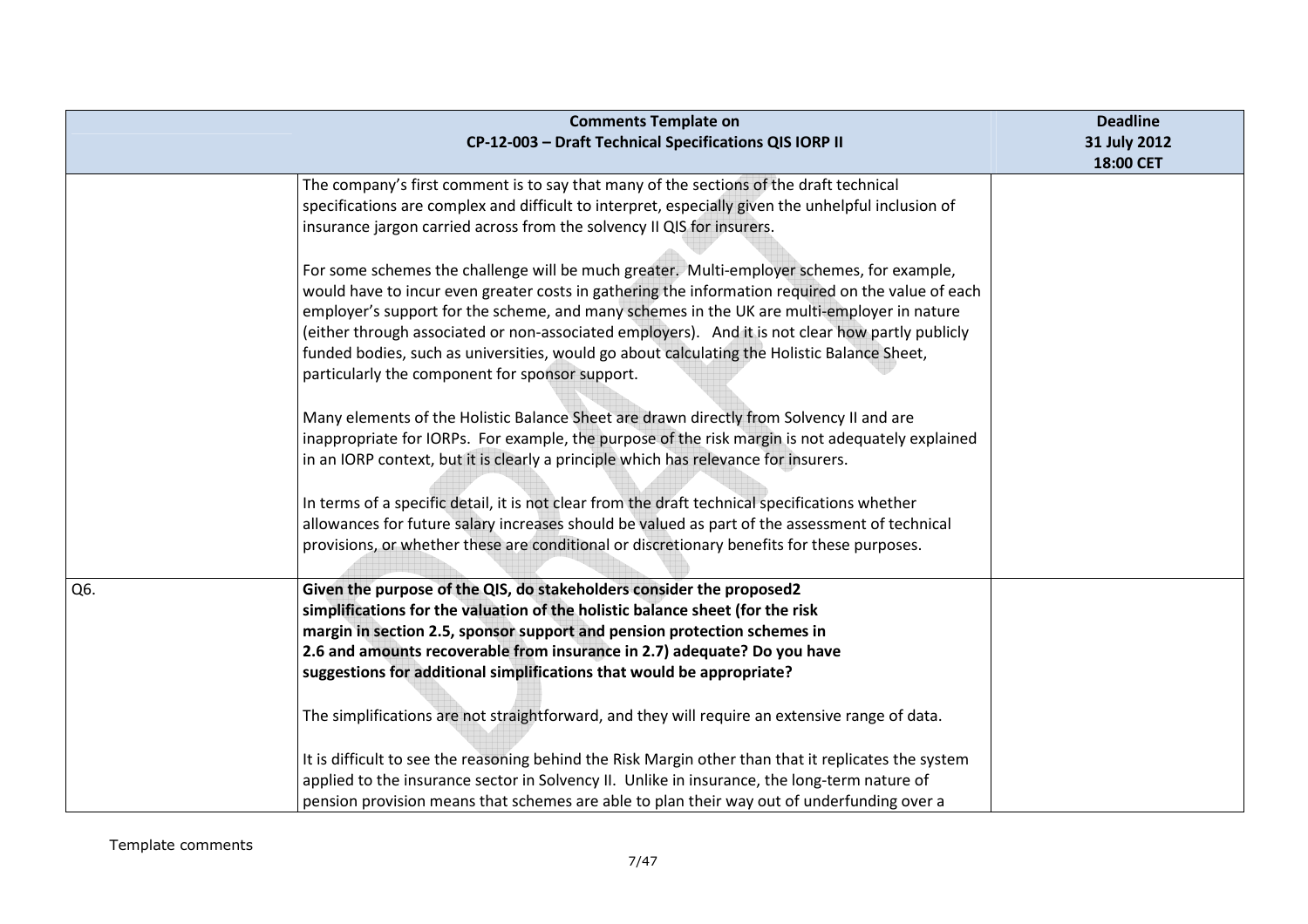|     | <b>Comments Template on</b><br>CP-12-003 - Draft Technical Specifications QIS IORP II                                                                                                                                                                                                                                                                                                                       | <b>Deadline</b><br>31 July 2012 |
|-----|-------------------------------------------------------------------------------------------------------------------------------------------------------------------------------------------------------------------------------------------------------------------------------------------------------------------------------------------------------------------------------------------------------------|---------------------------------|
|     |                                                                                                                                                                                                                                                                                                                                                                                                             | 18:00 CET                       |
|     | number of years, through recovery plans, so there is no need for a separate risk margin which<br>provides for other IORPs to take over the liabilities. The principle does exist within DB provision in<br>the UK through the insurance buy-out proxy calculation, but even if this were appropriate there<br>appears to be no reason why additional solvency capital requirements would be necessary also. |                                 |
|     | Furthermore, the purpose of the risk margin - to provide an extra buffer against risks over and<br>above Technical Provisions - is duplicated by the Solvency Capital Requirement.                                                                                                                                                                                                                          |                                 |
|     | We repeat a point made earlier to express our concern at the costs for an IORP in producing these<br>calculations.                                                                                                                                                                                                                                                                                          |                                 |
|     | Finally, we are concerned about the reliance on credit ratings in the computations; the vast<br>majority of employers which participate in USS are not rated, and this would be true of many<br>IORPs.                                                                                                                                                                                                      |                                 |
| Q7. | The best estimate of technical provisions should be based on the most recent mortality tables<br>including the future trend in mortality rates (Section 2.4). Do stakeholders believe that IORPs<br>will be able to take into account this trend in mortality rates? Can you explain?                                                                                                                       |                                 |
|     | In the UK, guidance from the supervisor requires IORPs to choose prudent assumptions about<br>mortality, according to the nature of the particular scheme. Actuaries would also refer to<br>industry-standard tables, such as those issued by the Board for Actuarial Standards, in order to<br>determine rates of future longevity improvement.                                                            |                                 |
|     | This question highlights one of the difficulties in applying a standard assessment method across<br>the EU, as some Member States use the 'foreseeable trend' for mortality and some do not.                                                                                                                                                                                                                |                                 |
| Q8. | Is it clear enough from the technical specifications what cash flows should be taken into account<br>in the calculation of the best estimate (e.g. in relation to                                                                                                                                                                                                                                           |                                 |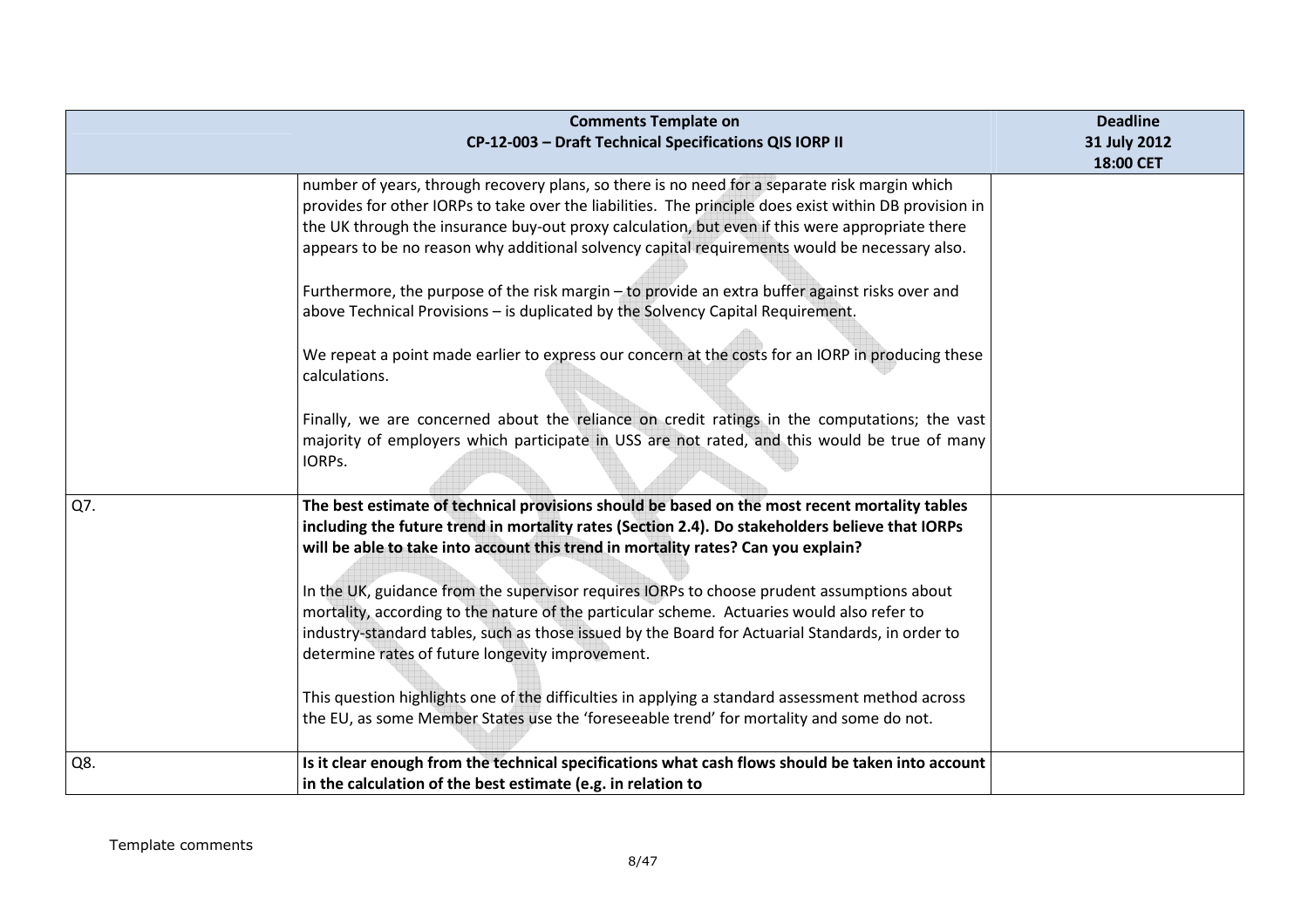|      | <b>Comments Template on</b><br>CP-12-003 - Draft Technical Specifications QIS IORP II                                                                                                                                                                                                                                                                                                                                                                                                                                                                                                                                                                                                                                                                                                                                                                                                                                                                                                                                                                                                                                                                                                                                                                                                                                                                                                                                                                                                                        | <b>Deadline</b><br>31 July 2012<br>18:00 CET |
|------|--------------------------------------------------------------------------------------------------------------------------------------------------------------------------------------------------------------------------------------------------------------------------------------------------------------------------------------------------------------------------------------------------------------------------------------------------------------------------------------------------------------------------------------------------------------------------------------------------------------------------------------------------------------------------------------------------------------------------------------------------------------------------------------------------------------------------------------------------------------------------------------------------------------------------------------------------------------------------------------------------------------------------------------------------------------------------------------------------------------------------------------------------------------------------------------------------------------------------------------------------------------------------------------------------------------------------------------------------------------------------------------------------------------------------------------------------------------------------------------------------------------|----------------------------------------------|
|      | benefits (unconditional, pure conditional, pure discretionary, mixed),<br>contributions, expenses, etc.) and how the projection of these cash flows<br>should be made (Section 2.4)?<br>It is not clear which cash flows should be taken into account in calculating the best estimate of<br>Technical Provisions, and specifically whether benefits relating to future salary increases are<br>scheme cashflows which should be reflected in the calculations.                                                                                                                                                                                                                                                                                                                                                                                                                                                                                                                                                                                                                                                                                                                                                                                                                                                                                                                                                                                                                                              |                                              |
| Q9.  | EIOPA is considering to take into account in the QIS the possibility in some<br>member states to reduce benefits in case of sponsor default (for example,<br>when a pension protection scheme does not guarantee the full level of<br>benefits) in the valuation of the best estimate of technical provisions (see<br>Reduction of benefits in case of sponsor default in Section 2.4 and Pension<br>protection schemes in Section 2.6). Do stakeholders agree and, if yes, should it only apply in<br>case of sponsor support backed up by a pension protection<br>scheme or to sponsor support in general?<br>Whilst this argument may seem correct from a technical perspective, it is our view that this theory<br>demonstrates the mis-match between theory and practice. In the UK it is only in the event of<br>employer insolvency that the pension protection scheme would provide assistance, and it does<br>not in that event provide full benefits. Nevertheless, it is not a funding target for IORPs to deliver<br>benefits at the level of those which would not be provided by the pension protection scheme, and<br>an IORP's trustees do not take this into account in funding planning. If the QIS wishes to reflect an<br>additional credit in the holistic balance sheet for the presence of a pension protection scheme<br>that may be appropriate, but the concept of allowing for the benefit reductions which would<br>apply in these circumstances is, in our view, inappropriate. |                                              |
| Q10. | The technical specifications propose that security mechanisms should be<br>valued on a market consistent basis, i.e. by calculating the probability-<br>weighted average of (discounted) expected payments from the sponsor and                                                                                                                                                                                                                                                                                                                                                                                                                                                                                                                                                                                                                                                                                                                                                                                                                                                                                                                                                                                                                                                                                                                                                                                                                                                                              |                                              |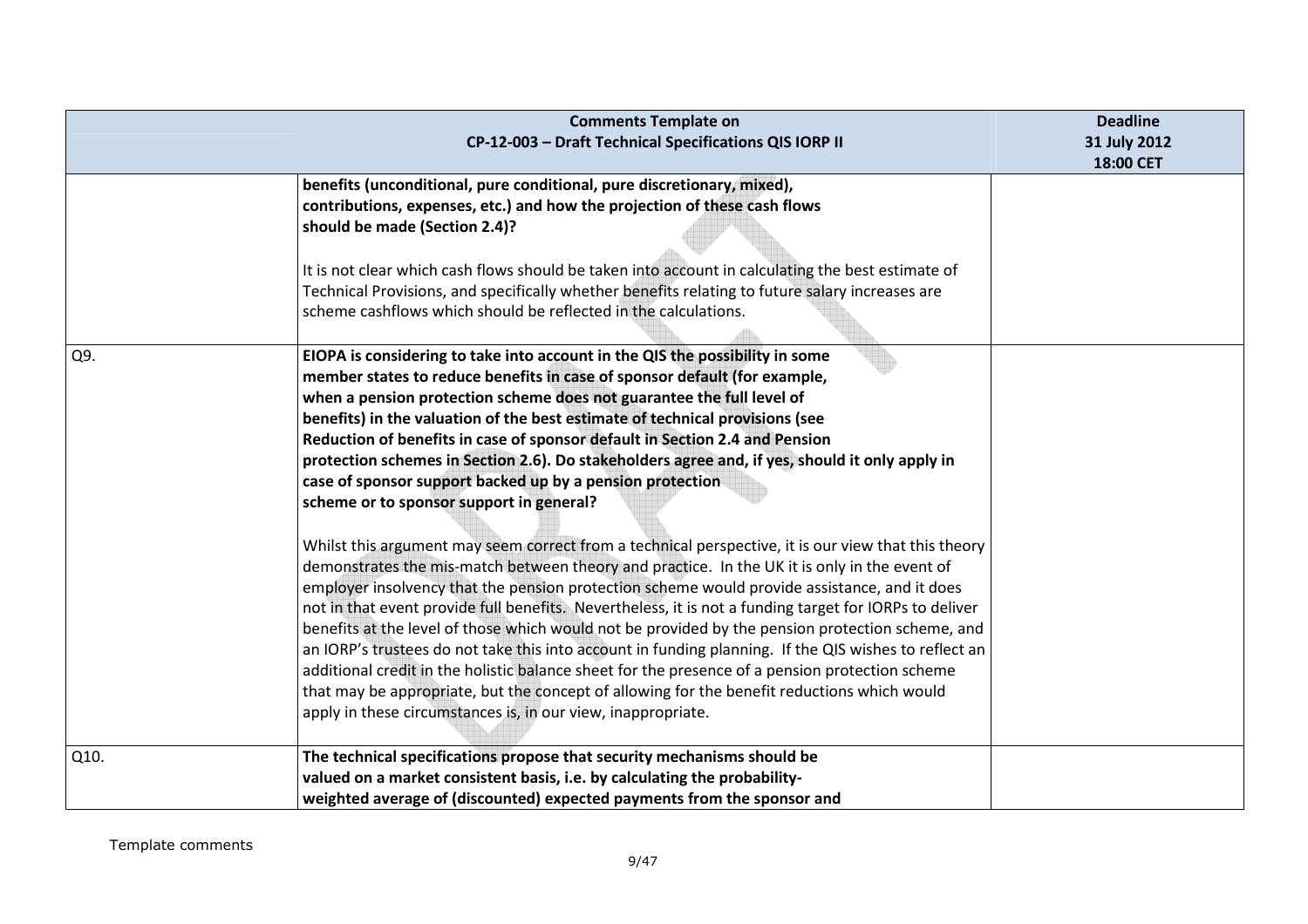|      | <b>Comments Template on</b><br>CP-12-003 - Draft Technical Specifications QIS IORP II                                                                                                                                                                                                                                                                       | <b>Deadline</b><br>31 July 2012<br>18:00 CET |
|------|-------------------------------------------------------------------------------------------------------------------------------------------------------------------------------------------------------------------------------------------------------------------------------------------------------------------------------------------------------------|----------------------------------------------|
|      | the pension protection scheme (Section 2.6). Do stakeholders agree with the<br>principles for the valuation of sponsor support and pension protection<br>schemes? If not, what alternatives would you propose?                                                                                                                                              |                                              |
|      | The key difficulty with these proposals $-$ particularly those on sponsor support $-$ is that the<br>Holistic Balance Sheet attempts to ascribe objective values to concepts that are inherently<br>subjective.                                                                                                                                             |                                              |
|      | Furthermore, there is an almost complete absence of reference to, or detail on, multi-employer<br>plans or those with employers who are from the non-profit making, charitable or quasi-public<br>sector. This is a major omission, which would make it impossible correctly to assess the value of<br>sponsor support for many vary large IORPs in the UK. |                                              |
|      | We are also concerned that the sheer complexity of the calculations proposed by EIOPA (and the<br>expense involved in making them) is not warranted by the uses to which the Holistic Balance<br>Sheet can reasonably be put.                                                                                                                               |                                              |
|      | EIOPA should consider simpler alternatives to the Holistic Balance Sheet, such as Asset Liability<br>Management and stress tests, which are already part of funding analysis for most IORPs.                                                                                                                                                                |                                              |
| Q11. | Do stakeholders have suggestions for the parameters - such as the<br>probability of default and the recovery rate in the event of default - used in<br>the valuation of sponsor support and pension protection schemes (Section<br>$2.6$ ?                                                                                                                  |                                              |
|      | As noted in the previous answer, further guidance is required on how these facts would be valued<br>in the case of multi-employer schemes and not-for-profit organisations. These comprise a<br>substantial proportion of UK pension schemes and certainly these types of schemes are amongst<br>the largest.                                               |                                              |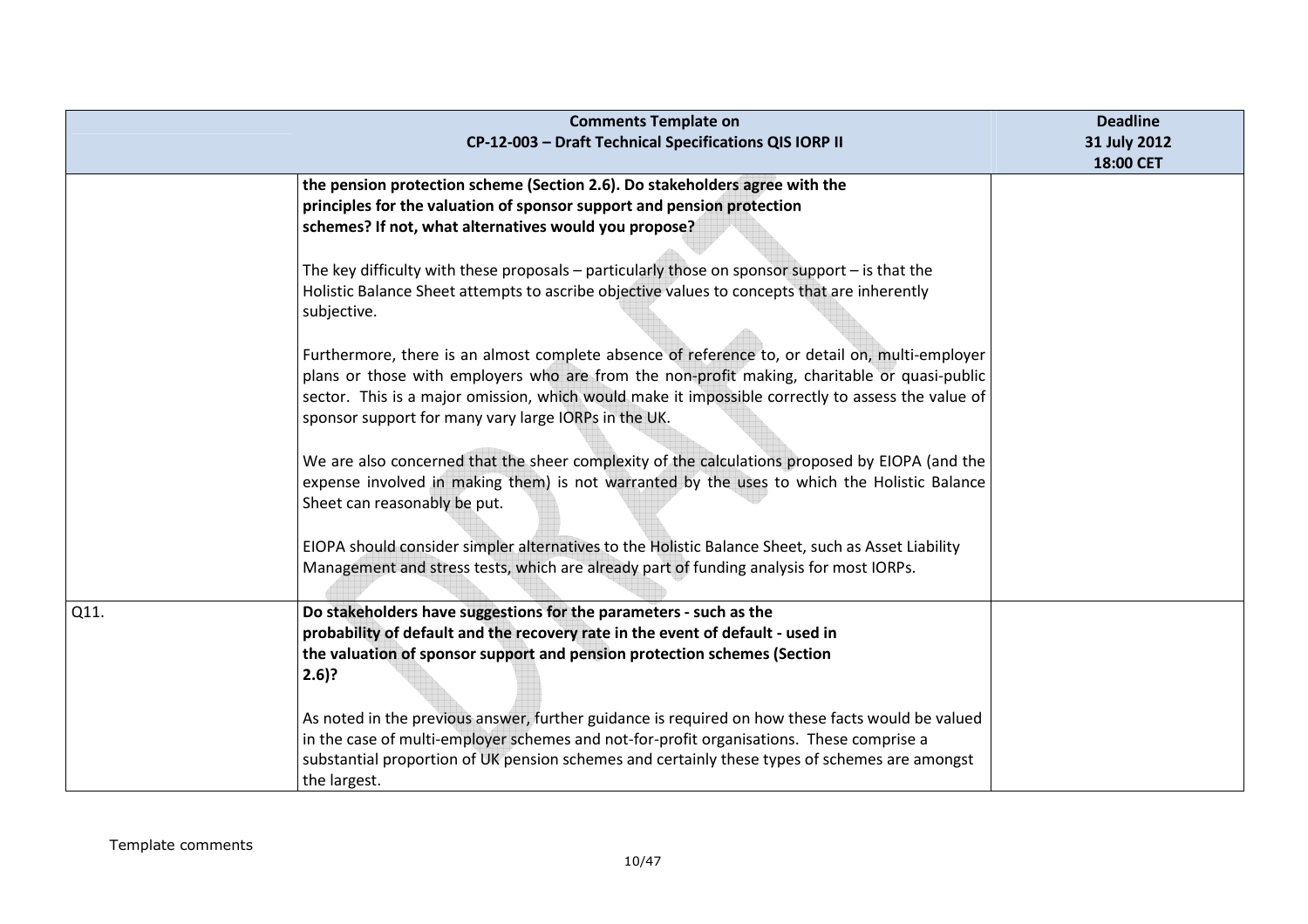|      | <b>Comments Template on</b><br>CP-12-003 - Draft Technical Specifications QIS IORP II                                                                                                                                                                                                                                                                                                                                                                                                                                                                                                                                                                                                                                                                                                                                                                                                                                                                                                                                                                                                                                                                                                                                                                                                                                                                                                                                                                                                                                                                                                                                                                                                                                                                                                                                                                                                                                                                                                                                                                                                                       | <b>Deadline</b><br>31 July 2012<br>18:00 CET |
|------|-------------------------------------------------------------------------------------------------------------------------------------------------------------------------------------------------------------------------------------------------------------------------------------------------------------------------------------------------------------------------------------------------------------------------------------------------------------------------------------------------------------------------------------------------------------------------------------------------------------------------------------------------------------------------------------------------------------------------------------------------------------------------------------------------------------------------------------------------------------------------------------------------------------------------------------------------------------------------------------------------------------------------------------------------------------------------------------------------------------------------------------------------------------------------------------------------------------------------------------------------------------------------------------------------------------------------------------------------------------------------------------------------------------------------------------------------------------------------------------------------------------------------------------------------------------------------------------------------------------------------------------------------------------------------------------------------------------------------------------------------------------------------------------------------------------------------------------------------------------------------------------------------------------------------------------------------------------------------------------------------------------------------------------------------------------------------------------------------------------|----------------------------------------------|
|      | There is an assumption at HBS.6.17 that a 50% recovery rate will be secured from defaulting<br>employers. Whilst it might be necessary to 'pick a number', there would need to be a further<br>assessment where there is the prospect - albeit ultimately unknown - of government rescue for a<br>failing employer (eg in USS's case of UK universities, but would equally apply to other employers<br>that are part publicly funded or statutory bodies that have IORPs).<br>In HBS.6.3. it is stated that the "value  of sponsor support can be derived from the wealth of the<br>sponsor which is available to give security to the pension promise". We would argue that wealth<br>of the sponsor is just one measure of the value of sponsor support, and that also the longevity,<br>standing and status of the sponsor is important - elements that are much harder to measure. UK<br>universities are a case in point - they would generally be considered to be 'wealthy' and the<br>sponsor support which they are able to provide is considerable, however they do not have vast<br>cashflows (they do not have a profit-making objective). Their support is in the form of being able<br>to provide virtually guaranteed long-standing support to the scheme over many, many decades<br>(some have been in existence for hundreds of years), which allows a different pace of funding to<br>that found in some other schemes. This form of "wealth" is not measurable $-$ or is certainly<br>difficult to measure - and the proposed QIS would not enable it to be measured in the HBS.<br>In HBS.6.24 it is stated that, if IORPs believe that the standard methodology leads to<br>"misestimating", then they can carry out their own calculations. If the intention of these<br>proposals – in general – is to harmonise the funding of schemes across the EU then this provision<br>seems unusual, and it will also lead to confusion amongst IORPs in not being able to be certain as<br>to the implications, and there is a likelihood of inconsistencies arising from the QIS responses. |                                              |
| Q12. | Do stakeholders agree with the methodology set out to value the maximum<br>value of sponsor support (Section 2.6)? Do stakeholders have suggestions for<br>the parameters used in valuing the maximum amount of sponsor support? In<br>particular, with regard to the proportions of future profits / EBTDA and the<br>time period of the calculations.                                                                                                                                                                                                                                                                                                                                                                                                                                                                                                                                                                                                                                                                                                                                                                                                                                                                                                                                                                                                                                                                                                                                                                                                                                                                                                                                                                                                                                                                                                                                                                                                                                                                                                                                                     |                                              |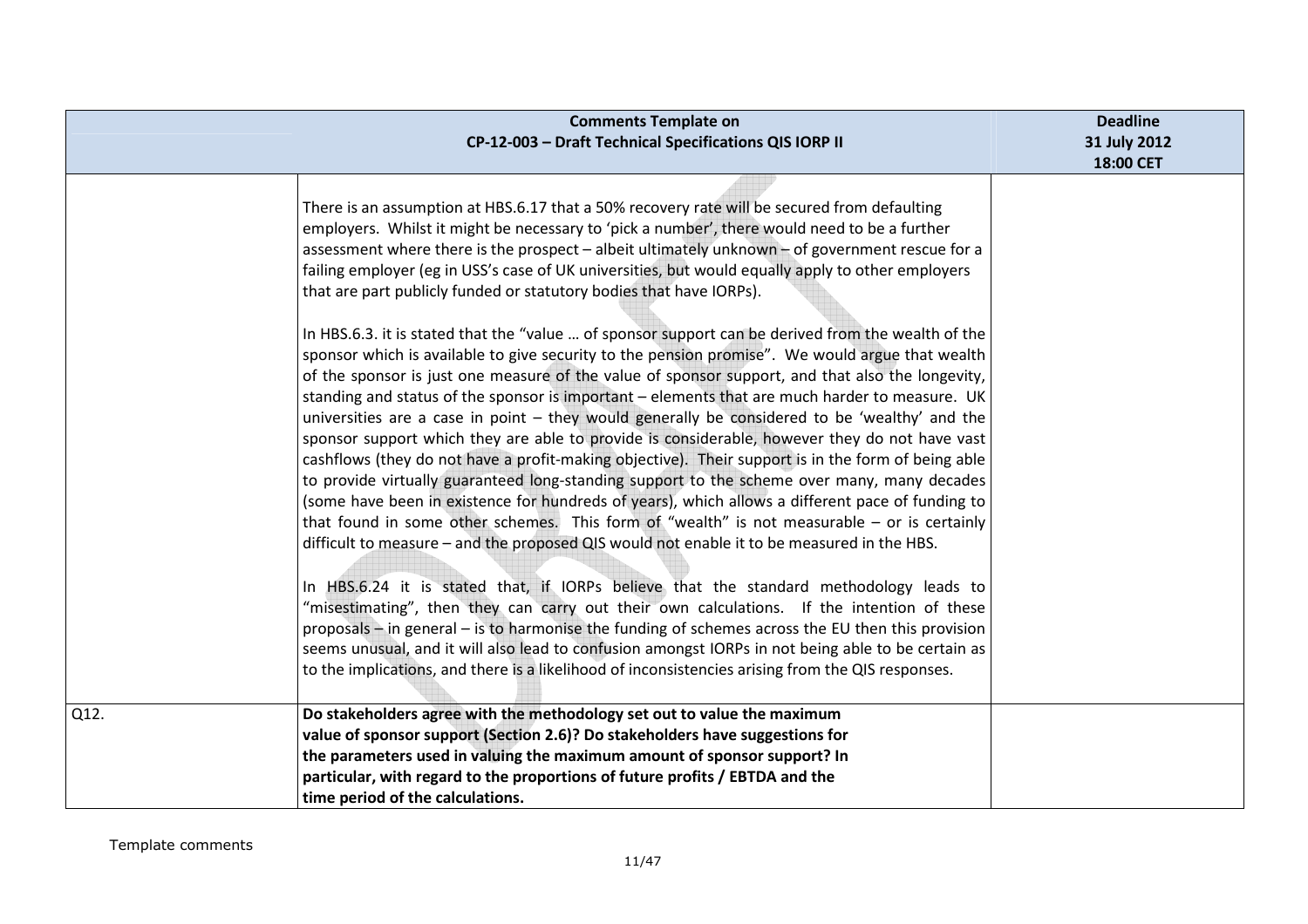| <b>Comments Template on</b><br>CP-12-003 - Draft Technical Specifications QIS IORP II                                                                                                                                                                                                                                                                                                                                                                                                                                                                                                                                                                                                                                                                                                                                                                                                                                                                                                                                                                                                                                                                                                                                                                                                                      | <b>Deadline</b><br>31 July 2012<br>18:00 CET |
|------------------------------------------------------------------------------------------------------------------------------------------------------------------------------------------------------------------------------------------------------------------------------------------------------------------------------------------------------------------------------------------------------------------------------------------------------------------------------------------------------------------------------------------------------------------------------------------------------------------------------------------------------------------------------------------------------------------------------------------------------------------------------------------------------------------------------------------------------------------------------------------------------------------------------------------------------------------------------------------------------------------------------------------------------------------------------------------------------------------------------------------------------------------------------------------------------------------------------------------------------------------------------------------------------------|----------------------------------------------|
| We do not agree with the methodology for valuing maximum sponsor support. The assumptions<br>made for cash flows, default probabilities and recovery rates are – at best – educated guesses.<br>These calculations are detailed judgments made by IORP trustees and they have not been<br>encapsulated adequately or completely in the draft QIS specification, and a further specific QIS on<br>this issue would be necessary.<br>We have concerns on a number of points of detail:<br>The provision at HBS.6.28(b) refers to future wealth by reference to "future profits" of the<br>$\bullet$<br>sponsor, showing once again a lack of consideration towards non-profit making etc. entities.<br>The proposal at HBS.6.15 also makes no mention of how the ratings would be applied to the<br>$\bullet$<br>multiple sponsors of a multi-employer IORP - this would need to be spelt out.<br>In HBS.6.29 there is a reference to "assets over liabilities of the sponsor's balance sheet". In<br>$\bullet$<br>some schemes of particular type and status, the assets on the balance sheet are not shown at<br>market value. The trustees of such IORPs spend considerable time assessing the true value of<br>the sponsor's assets available to the scheme, whether or not they exist (or are correctly |                                              |
| reflected) on the balance sheet of the sponsor.<br>In HBS.6.29, in the second bullet point, there is mention of "100% of the liabilities of the<br>sponsor towards the IORP, as written in the balance sheet of the sponsor". For some non-<br>sectionalised multi-employer pension schemes in the UK such as USS there is no separation of<br>assets and liabilities between the scheme's participating employers, and, therefore, whilst the<br>scheme is an IORP is has no scheme liabilities on the balance sheet, hence the wealth<br>component in this case could not be correctly calculated.<br>At HBS.6.35 there is mention of multi-employer IORPs, and it states that "  it is sufficient to                                                                                                                                                                                                                                                                                                                                                                                                                                                                                                                                                                                                    |                                              |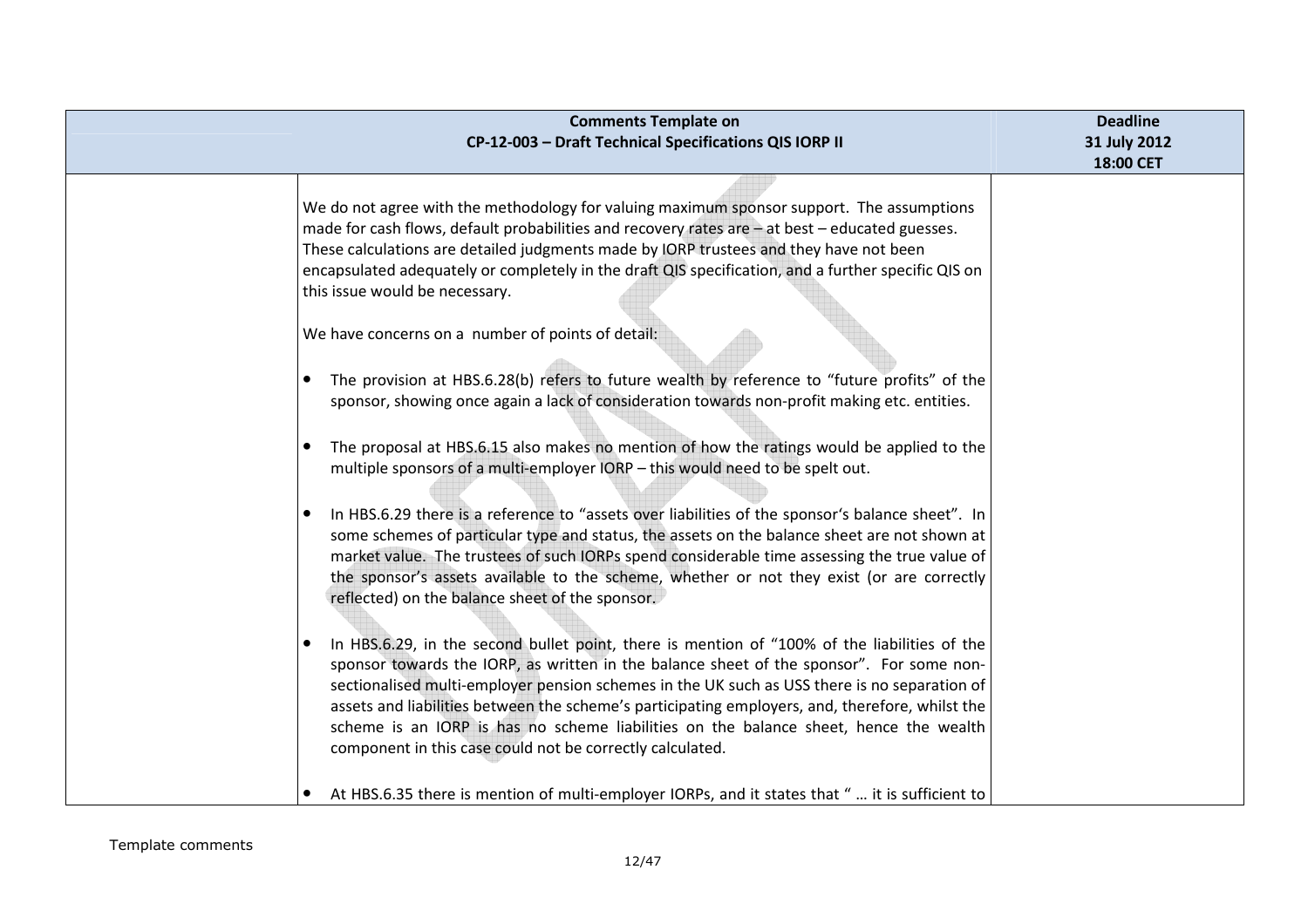|      | <b>Comments Template on</b><br>CP-12-003 - Draft Technical Specifications QIS IORP II                                                                                                                                                                                                                                                                                                                                                                                                                                                                                                                                                                                                                                                                                                                                                                                                                                                                                                                                                                                                                                                                                                               | <b>Deadline</b><br>31 July 2012<br>18:00 CET |
|------|-----------------------------------------------------------------------------------------------------------------------------------------------------------------------------------------------------------------------------------------------------------------------------------------------------------------------------------------------------------------------------------------------------------------------------------------------------------------------------------------------------------------------------------------------------------------------------------------------------------------------------------------------------------------------------------------------------------------------------------------------------------------------------------------------------------------------------------------------------------------------------------------------------------------------------------------------------------------------------------------------------------------------------------------------------------------------------------------------------------------------------------------------------------------------------------------------------|----------------------------------------------|
|      | make the calculations only for a sufficient number of (larger) employers for which data is<br>available". It then states that the calculations can then be grossed up if the results would be<br>seen as representative. What if they would not be? This again is a very significant lack of<br>detail and appreciation of the need to cover multi-employer arrangements.<br>We would argue that if the Holistic Balance Sheet approach is to be adopted, then a value should<br>be ascribed to the sponsor support and for it simply to be shown as an value on the asset side of<br>the balance sheet, rather than adopting the proposed system of assuming benefit reductions.                                                                                                                                                                                                                                                                                                                                                                                                                                                                                                                   |                                              |
| Q13. | The draft technical specifications propose performing an upward shift in the<br>basic risk-free interest rate curve to approximate the so-called counter<br>cyclical premium or to allow IORPs - under conditions - to apply the so-<br>called matching premium (Section 2.8). Do stakeholders agree with this<br>approach to take into account the long-term nature of pension liabilities?<br>We would prefer the adoption of the 'level B' assessment of liabilities, so that the principal<br>measure used in the Holistic Balance Sheet would be the based on expected rate of return on<br>assets. This would follow the methodology adopted by the UK's supervisor.<br>We are concerned that the Holistic Balance Sheet calculations will be based on one day's figure<br>for swap/bid rates. We note that the regulatory authorities in the Netherlands are about to move<br>to using figures smoothed over a period, which reduces the risk of the Holistic Balance Sheet<br>being based on figures that represent a 'spike' rather than the overall market situation, and we<br>would support this approach (and indeed this is something that is also being considered in the<br>$US$ ). |                                              |
| Q14. | Do stakeholders agree that the proposed way to derive the level B discount<br>rate adequately reflects the expected return on assets of IORPs (Section 2.8)? If not, what<br>alternative would you propose?                                                                                                                                                                                                                                                                                                                                                                                                                                                                                                                                                                                                                                                                                                                                                                                                                                                                                                                                                                                         |                                              |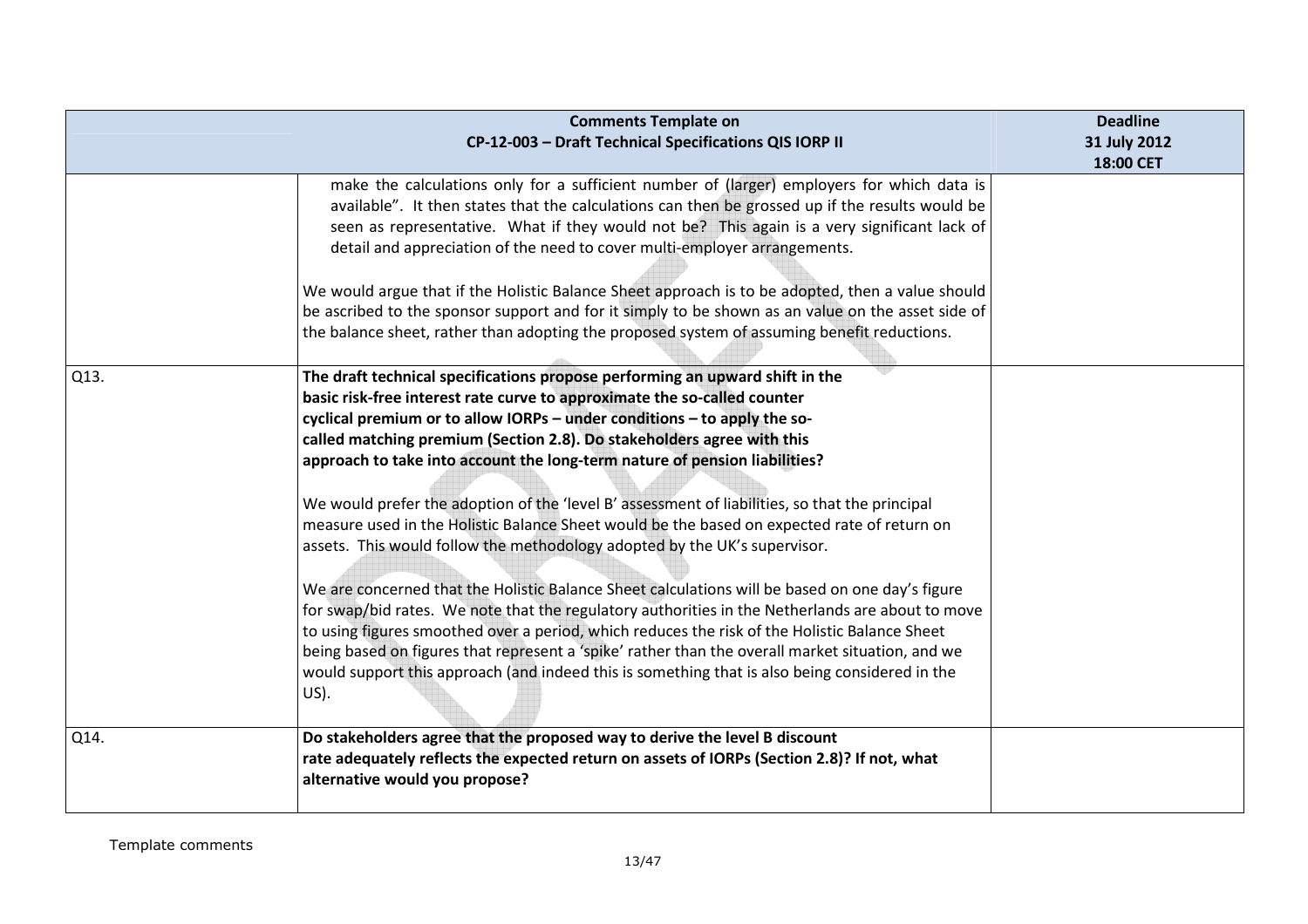|      | <b>Comments Template on</b><br>CP-12-003 - Draft Technical Specifications QIS IORP II                                                                                                                                                                                                                                                                                                                                                                                                                                                                                                                                                                                                                                                                                                                                                                                                                                                                                                                                                                                                                                                                                                | <b>Deadline</b><br>31 July 2012<br>18:00 CET |
|------|--------------------------------------------------------------------------------------------------------------------------------------------------------------------------------------------------------------------------------------------------------------------------------------------------------------------------------------------------------------------------------------------------------------------------------------------------------------------------------------------------------------------------------------------------------------------------------------------------------------------------------------------------------------------------------------------------------------------------------------------------------------------------------------------------------------------------------------------------------------------------------------------------------------------------------------------------------------------------------------------------------------------------------------------------------------------------------------------------------------------------------------------------------------------------------------|----------------------------------------------|
| Q15. | We are concerned that the current proposals would lock in returns on government bonds at<br>current levels, which could easily prove inappropriate over the long term.<br>In HBS.8.19 the proposal for the risk premium on non-fixed income assets is 3% above AAA<br>government bonds, however we believe that it would be entirely justifiable to adopt a higher<br>figure (ie 4%) based on long term returns from these asset classes.<br>Do stakeholders agree that the draft technical specifications specify a fixed                                                                                                                                                                                                                                                                                                                                                                                                                                                                                                                                                                                                                                                           |                                              |
|      | yearly percentage of respectively 2% and 3% for the expected inflation rate<br>and salary growth? Or should IORPs also be allowed to expect inflation<br>implied by financial markets? Could you explain?<br>The issue of salary growth, and the assumption to be adopted for it by IORPs, is a matter for<br>trustee boards in the UK, and in setting this assumption they must have reference to the type and<br>nature of the workforce that forms part of the scheme. It seems inappropriate for the QIS<br>exercise to determine a standard rate for the salary increase assumption.<br>Inflation and interest rate risks are among the most important considerations for IORPs, and we<br>are surprised that they are not examined in greater depth by the QIS. In fact the EIOPA draft is at<br>its weakest and least detailed on this - one of the issues of greatest importance to IORPS.<br>EIOPA should also consider the potential market impact of 'standardising' expected inflation and<br>interest rates in this way. There would inevitably be consequences in terms of demand for<br>different types of bonds and securities, and these should be fully evaluated. |                                              |
| Q16. | <b>SCR standard formula and MCR</b>                                                                                                                                                                                                                                                                                                                                                                                                                                                                                                                                                                                                                                                                                                                                                                                                                                                                                                                                                                                                                                                                                                                                                  |                                              |
|      | Do stakeholders believe that the description of the SCR in Chapter 3 is<br>sufficiently clear and understandable to enable participants in the QIS to                                                                                                                                                                                                                                                                                                                                                                                                                                                                                                                                                                                                                                                                                                                                                                                                                                                                                                                                                                                                                                |                                              |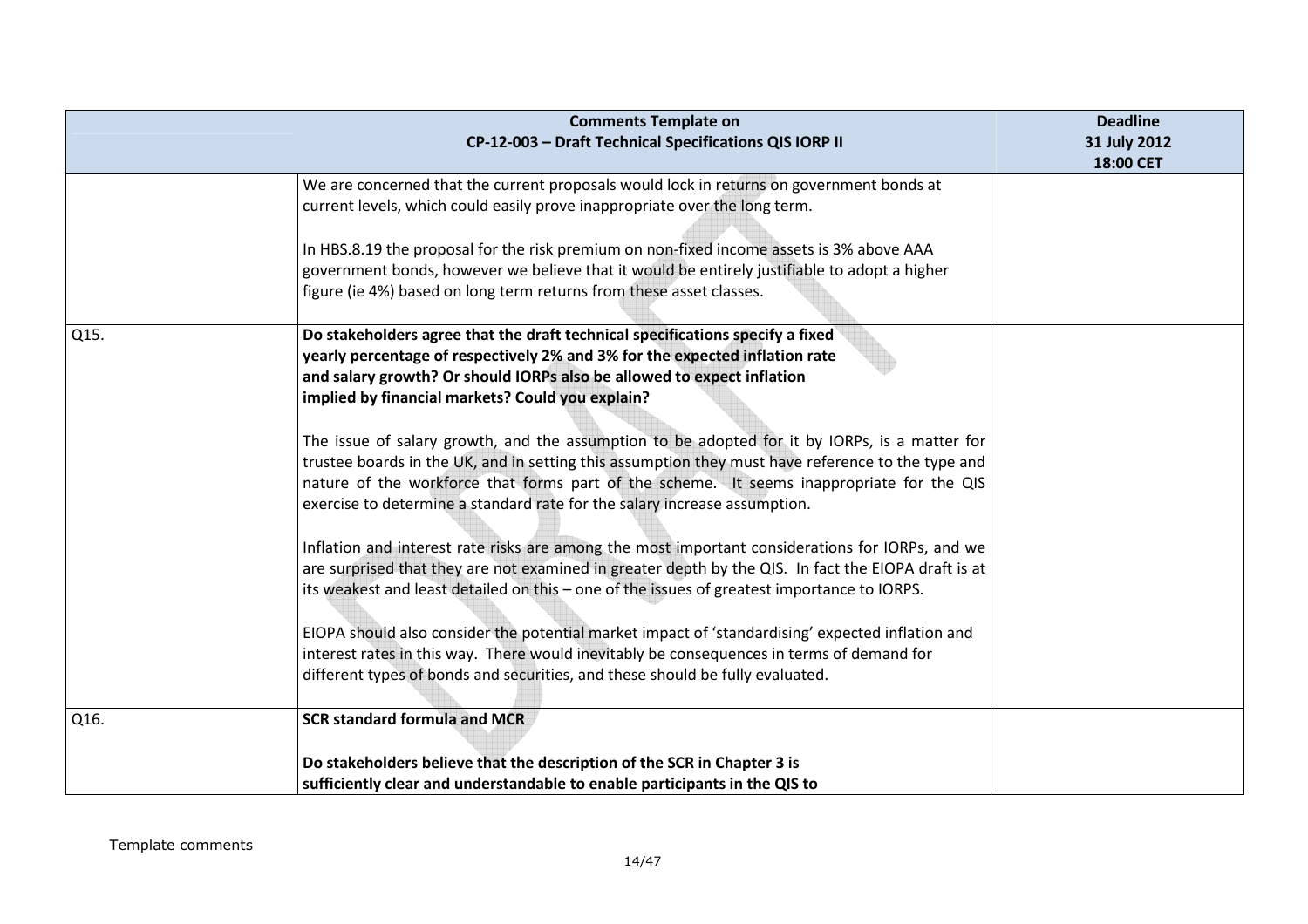|      | <b>Comments Template on</b><br>CP-12-003 - Draft Technical Specifications QIS IORP II                                                                                                                | <b>Deadline</b><br>31 July 2012<br>18:00 CET |
|------|------------------------------------------------------------------------------------------------------------------------------------------------------------------------------------------------------|----------------------------------------------|
|      | perform the necessary calculations?                                                                                                                                                                  |                                              |
|      |                                                                                                                                                                                                      |                                              |
|      | The description of the SCR is not sufficiently clear and understandable, for a number of reasons.                                                                                                    |                                              |
|      |                                                                                                                                                                                                      |                                              |
|      | More guidance is needed on how loss-absorbing capacity of adjustment mechanisms and<br>security mechanisms will be used in the SCR calculation.                                                      |                                              |
|      |                                                                                                                                                                                                      |                                              |
|      | It is not clear how EIOPA will infer 97.5 and 95% security levels from calculations based on<br>99.5%, as the results will be non-linear.                                                            |                                              |
|      | It is unclear how sponsor default risk will be calculated for multi-employer schemes.                                                                                                                |                                              |
|      |                                                                                                                                                                                                      |                                              |
|      | We would repeat here our earlier concerns regarding the appropriateness of an SCR for pension<br>schemes in the UK where there is sponsor support to protect schemes in challenging funding          |                                              |
|      | circumstances.                                                                                                                                                                                       |                                              |
|      |                                                                                                                                                                                                      |                                              |
| Q17. | Do stakeholders believe that the risks IORPs are facing are adequately                                                                                                                               |                                              |
|      | reflected in the calculation of the SCR and MCR (Chapter 3 and 4)? Are there<br>in the stakeholders' view any risks being considered that are not material and                                       |                                              |
|      | could be excluded from the technical specifications? Are there other risks that should be                                                                                                            |                                              |
|      | considered in the calculation of the SCR?                                                                                                                                                            |                                              |
|      |                                                                                                                                                                                                      |                                              |
|      | The NAPF is very concerned that the SCR proposals appear to be directly copied from Solvency II.<br>Several of the risks included in the SCR are far less relevant for pension schemes and should be |                                              |
|      | excluded. These include;                                                                                                                                                                             |                                              |
|      |                                                                                                                                                                                                      |                                              |
|      | catastrophe risk                                                                                                                                                                                     |                                              |
|      | health risk                                                                                                                                                                                          |                                              |
|      | operational risk                                                                                                                                                                                     |                                              |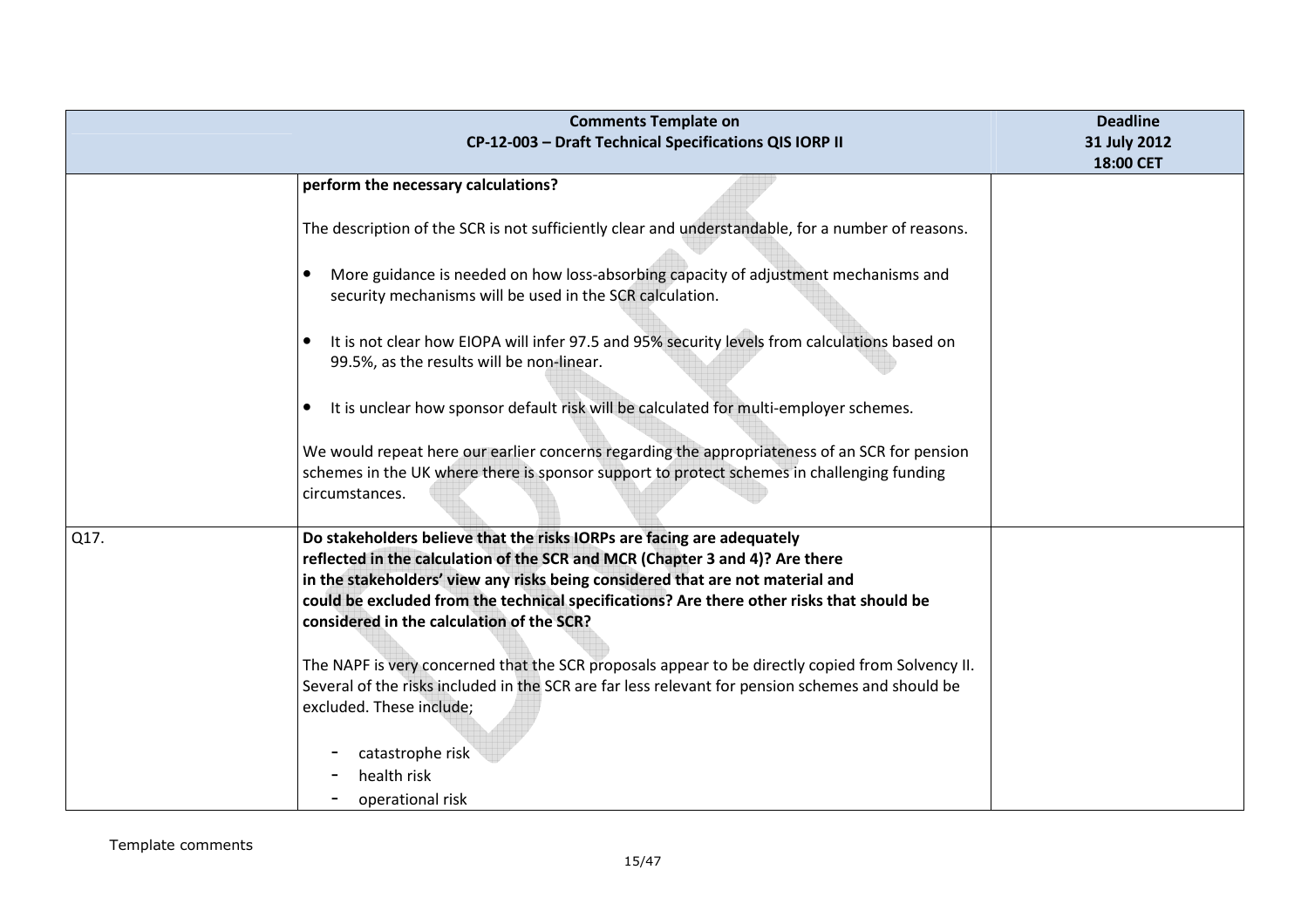|      | <b>Comments Template on</b><br>CP-12-003 - Draft Technical Specifications QIS IORP II                | <b>Deadline</b><br>31 July 2012 |
|------|------------------------------------------------------------------------------------------------------|---------------------------------|
|      |                                                                                                      | 18:00 CET                       |
|      | intangible asset risk                                                                                |                                 |
|      | pension disability-morbidity risk                                                                    |                                 |
|      | pension revision risk                                                                                |                                 |
|      | counterparty default risk.                                                                           |                                 |
|      | However, the draft specification completely overlook some significant risks. For example it is       |                                 |
|      | remarkable that inflation risk has not been included. In addition, it also seems extraordinary that  |                                 |
|      | all government fixed income assets should be considered to be of equal risk.                         |                                 |
| Q18. | Do stakeholders believe that the way the loss-absorbing capacity of                                  |                                 |
|      | adjustment mechanisms and security mechanisms is taken into account in                               |                                 |
|      | the calculation of the SCR (Section 3.2) is adequate?                                                |                                 |
| Q19. | Do stakeholders believe that the calculation of SCR in the Operational Risk                          |                                 |
|      | module (Section 3.3) is adequate for IORPs?                                                          |                                 |
|      | Operational risk exists for IORPs, but we believe that these should not be taken into account in     |                                 |
|      | this QIS as they are part and parcel of day-to-day scheme management.                                |                                 |
|      |                                                                                                      |                                 |
| Q20. | Do stakeholders believe that the simplifications provided for the calculation of the SCR (for        |                                 |
|      | spread risk on bonds in section 3.5, value of collateral in section 3.6 and mortality, longevity,    |                                 |
|      | benefit option and catastrophe risk in section 3.7) are adequate? Do stakeholders have any           |                                 |
|      | concrete suggestions for additional simplifications?                                                 |                                 |
|      | Some of the basic calculations are too complex, especially if the Holistic Balance Sheet is only to  |                                 |
|      | be used as an indicative item.                                                                       |                                 |
|      | Many of these risks are either non-existent or immaterial for IORPs and should be left out of the    |                                 |
|      | QIS. The simplifications for Health risk, Intangible asset risk module, Pension disability-morbidity |                                 |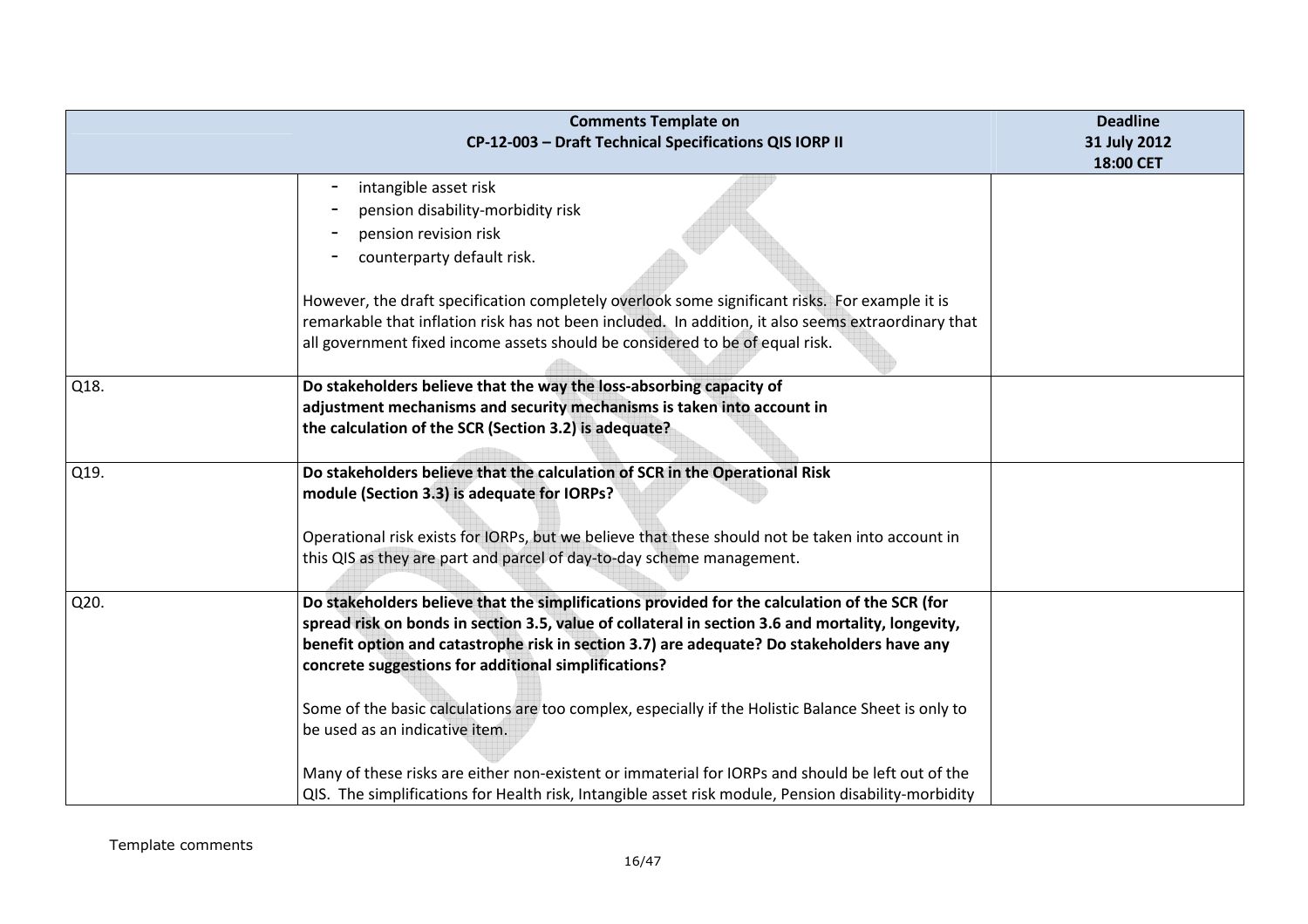|        | <b>Comments Template on</b><br>CP-12-003 - Draft Technical Specifications QIS IORP II                                                                                                                                                    | <b>Deadline</b><br>31 July 2012<br>18:00 CET |
|--------|------------------------------------------------------------------------------------------------------------------------------------------------------------------------------------------------------------------------------------------|----------------------------------------------|
|        | risk, Pension revision risk, Pension catastrophe risk sub-module and Counterparty default risk<br>module are not (very) relevant for IORPs and should be excluded from this first QIS.                                                   |                                              |
| Q21.   | Do stakeholders believe that the treatment of sponsor default risk in the<br>counterparty default risk module of the SCR calculation (Section 3.6) is<br>appropriate? If not, what improvements would stakeholders suggest?              |                                              |
| Q22.   | Do stakeholders believe that the calculation of SCR in the Benefit option risk sub-module<br>(Section 3.7) is adequate for IORPs?                                                                                                        |                                              |
| Q23.   | Do stakeholders believe that the descriptions of financial and insurance risk mitigation (Section<br>3.9 and 3.10) are sufficiently clear and understandable to enable participants in the QIS to<br>perform the necessary calculations? |                                              |
| 1.1.1. |                                                                                                                                                                                                                                          |                                              |
| 1.1.2. |                                                                                                                                                                                                                                          |                                              |
| 1.1.3. |                                                                                                                                                                                                                                          |                                              |
| 1.1.4. |                                                                                                                                                                                                                                          |                                              |
| 1.1.5. |                                                                                                                                                                                                                                          |                                              |
| 1.2.1. |                                                                                                                                                                                                                                          |                                              |
| 1.2.2. |                                                                                                                                                                                                                                          |                                              |
| 1.2.3. |                                                                                                                                                                                                                                          |                                              |
| 1.2.4. |                                                                                                                                                                                                                                          |                                              |
| 1.2.5. |                                                                                                                                                                                                                                          |                                              |
| 1.2.6. |                                                                                                                                                                                                                                          |                                              |
| 1.3.1. |                                                                                                                                                                                                                                          |                                              |
| 1.3.2. |                                                                                                                                                                                                                                          |                                              |
| 1.4.1. |                                                                                                                                                                                                                                          |                                              |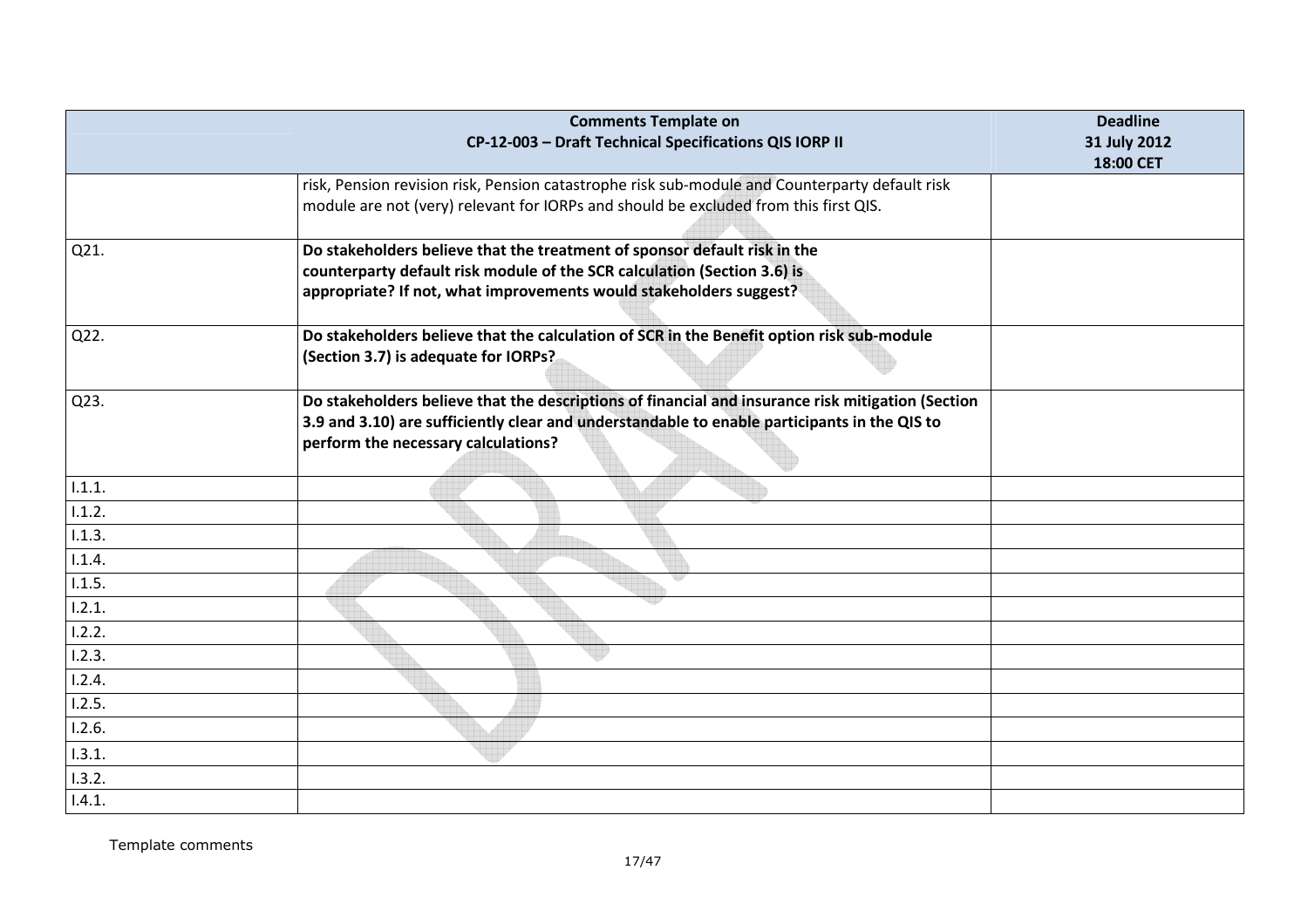|         | <b>Comments Template on</b><br>CP-12-003 - Draft Technical Specifications QIS IORP II | <b>Deadline</b><br>31 July 2012 |
|---------|---------------------------------------------------------------------------------------|---------------------------------|
|         |                                                                                       | 18:00 CET                       |
| 1.4.2.  |                                                                                       |                                 |
| 1.4.3.  |                                                                                       |                                 |
| 1.4.4.  |                                                                                       |                                 |
| 1.4.5.  | v                                                                                     |                                 |
| 1.4.6.  |                                                                                       |                                 |
| 1.4.7.  |                                                                                       |                                 |
| 1.4.8.  | $\triangle$                                                                           |                                 |
| 1.4.9.  |                                                                                       |                                 |
| 1.4.10. | v                                                                                     |                                 |
| 1.4.11. |                                                                                       |                                 |
| 1.4.12. |                                                                                       |                                 |
| 1.4.13. |                                                                                       |                                 |
| 1.4.14. | 49                                                                                    |                                 |
| 1.4.15. |                                                                                       |                                 |
| 1.4.16. |                                                                                       |                                 |
| 1.4.17. |                                                                                       |                                 |
| 1.4.18. |                                                                                       |                                 |
| 1.4.19. |                                                                                       |                                 |
| 1.4.20. |                                                                                       |                                 |
| 1.4.21. |                                                                                       |                                 |
| 1.4.22. |                                                                                       |                                 |
| 1.5.1   |                                                                                       |                                 |
| 1.5.2.  |                                                                                       |                                 |
| 1.5.3.  |                                                                                       |                                 |
| 1.5.4.  | up                                                                                    |                                 |
| 1.5.5.  |                                                                                       |                                 |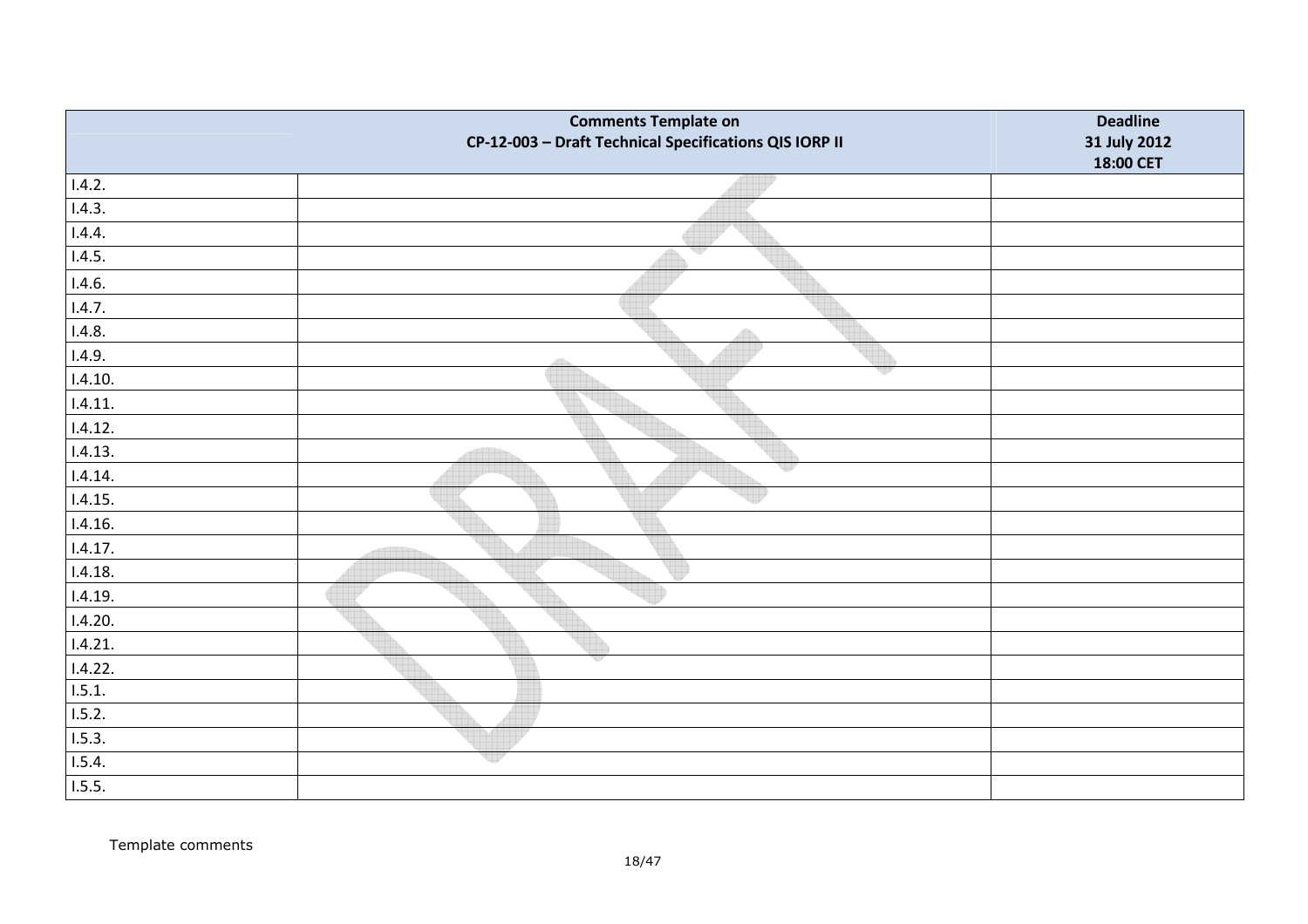|          | <b>Comments Template on</b><br>CP-12-003 - Draft Technical Specifications QIS IORP II | <b>Deadline</b><br>31 July 2012 |
|----------|---------------------------------------------------------------------------------------|---------------------------------|
|          |                                                                                       | 18:00 CET                       |
| 1.5.6.   |                                                                                       |                                 |
| 1.5.7.   |                                                                                       |                                 |
| 1.5.8.   |                                                                                       |                                 |
| 1.6.1.   | v                                                                                     |                                 |
| 1.6.2.   |                                                                                       |                                 |
| 1.6.3.   |                                                                                       |                                 |
| 1.7.1.   | Æ                                                                                     |                                 |
| 1.7.2.   |                                                                                       |                                 |
| 1.7.3.   | v                                                                                     |                                 |
| 1.7.4.   |                                                                                       |                                 |
| 1.7.5.   |                                                                                       |                                 |
| 1.8.1.   |                                                                                       |                                 |
| 1.8.2.   | 백원                                                                                    |                                 |
| 1.8.3.   |                                                                                       |                                 |
| 1.8.4.   |                                                                                       |                                 |
| 1.8.5.   |                                                                                       |                                 |
| 1.8.6.   |                                                                                       |                                 |
| 1.9.1.   |                                                                                       |                                 |
| 1.9.2.   |                                                                                       |                                 |
| 1.9.3.   |                                                                                       |                                 |
| 1.10.1.  |                                                                                       |                                 |
| 1.10.2.  |                                                                                       |                                 |
| 1.10.3.  |                                                                                       |                                 |
| 1.10.4   |                                                                                       |                                 |
| 1.11.1   | up                                                                                    |                                 |
| HBS.1.1. |                                                                                       |                                 |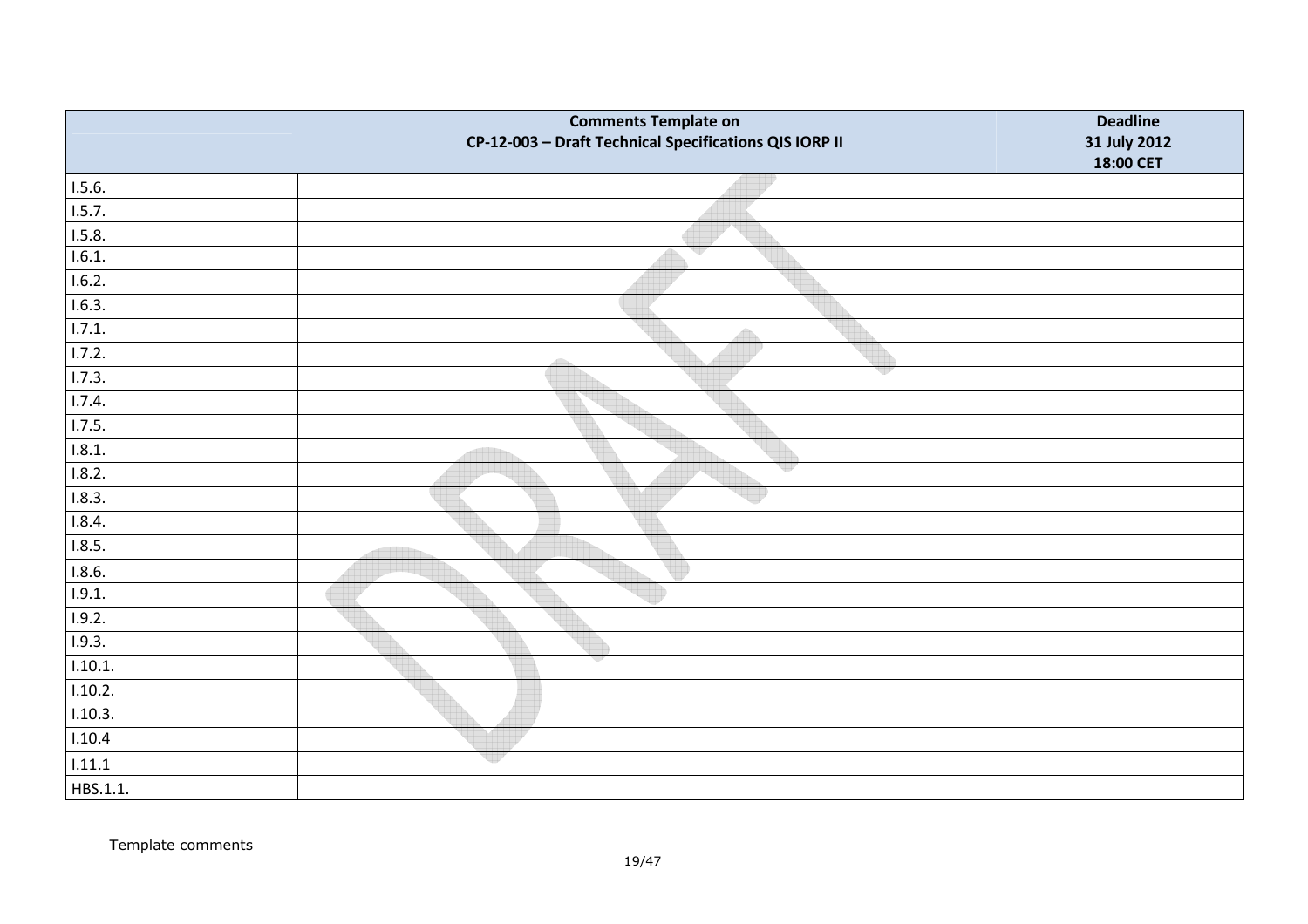|           | <b>Comments Template on</b><br>CP-12-003 - Draft Technical Specifications QIS IORP II | <b>Deadline</b><br>31 July 2012<br>18:00 CET |
|-----------|---------------------------------------------------------------------------------------|----------------------------------------------|
| HBS.2.1.  |                                                                                       |                                              |
| HBS.2.2.  |                                                                                       |                                              |
| HBS.2.3.  |                                                                                       |                                              |
| HBS.2.4.  | w                                                                                     |                                              |
| HBS.2.5.  |                                                                                       |                                              |
| HBS.2.6.  |                                                                                       |                                              |
| HBS.2.7.  | Â                                                                                     |                                              |
| HBS.2.8.  | dh                                                                                    |                                              |
| HBS.3.1.  | 93                                                                                    |                                              |
| HBS.3.2.  |                                                                                       |                                              |
| HBS.3.3.  |                                                                                       |                                              |
| HBS.3.4.  |                                                                                       |                                              |
| HBS.3.5.  |                                                                                       |                                              |
| HBS.3.6.  |                                                                                       |                                              |
| HBS.3.7.  |                                                                                       |                                              |
| HBS.3.8.  |                                                                                       |                                              |
| HBS.3.9.  |                                                                                       |                                              |
| HBS.3.10. |                                                                                       |                                              |
| HBS.3.11. |                                                                                       |                                              |
| HBS.3.12. |                                                                                       |                                              |
| HBS.3.13. |                                                                                       |                                              |
| HBS.3.14. |                                                                                       |                                              |
| HBS.3.15. |                                                                                       |                                              |
| HBS.3.16. |                                                                                       |                                              |
| HBS.3.17. | up                                                                                    |                                              |
| HBS.3.18. |                                                                                       |                                              |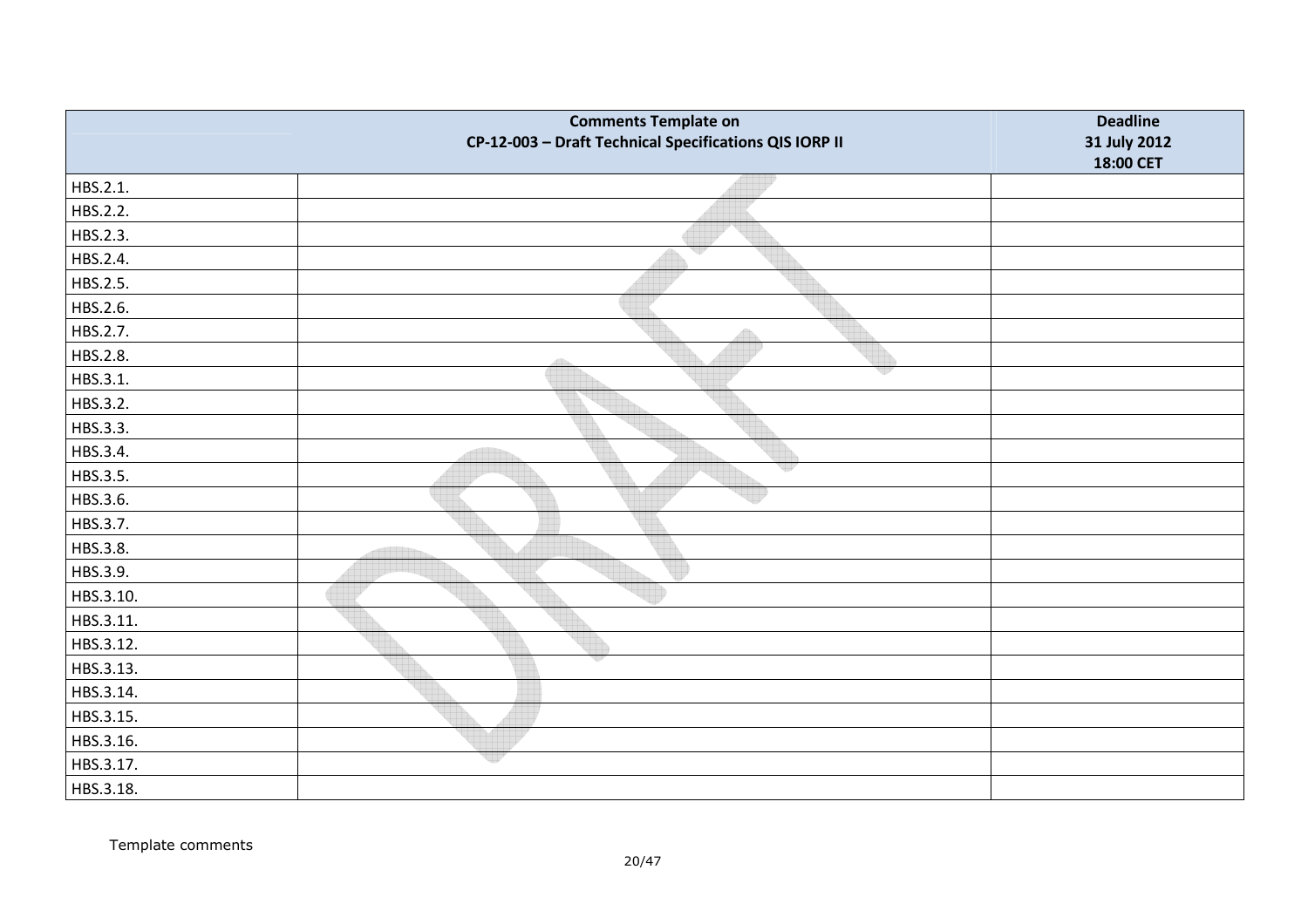|           | <b>Comments Template on</b><br>CP-12-003 - Draft Technical Specifications QIS IORP II | <b>Deadline</b><br>31 July 2012<br>18:00 CET |
|-----------|---------------------------------------------------------------------------------------|----------------------------------------------|
| HBS.3.19. |                                                                                       |                                              |
| HBS.3.20. |                                                                                       |                                              |
| HBS.3.21. |                                                                                       |                                              |
| HBS.3.22. | qy                                                                                    |                                              |
| HBS.3.23. |                                                                                       |                                              |
| HBS.3.24. |                                                                                       |                                              |
| HBS.3.25. | $\bigoplus$                                                                           |                                              |
| HBS.3.26. | 46                                                                                    |                                              |
| HBS.3.27. | w                                                                                     |                                              |
| HBS.3.28. |                                                                                       |                                              |
| HBS.3.29. |                                                                                       |                                              |
| HBS.4.1.  |                                                                                       |                                              |
| HBS.4.2.  |                                                                                       |                                              |
| HBS.4.3.  |                                                                                       |                                              |
| HBS.4.4.  |                                                                                       |                                              |
| HBS.4.5.  |                                                                                       |                                              |
| HBS.4.6.  |                                                                                       |                                              |
| HBS.4.7.  |                                                                                       |                                              |
| HBS.4.8.  |                                                                                       |                                              |
| HBS.4.9.  |                                                                                       |                                              |
| HBS.4.10. |                                                                                       |                                              |
| HBS.4.11. |                                                                                       |                                              |
| HBS.4.12. |                                                                                       |                                              |
| HBS.4.13. |                                                                                       |                                              |
| HBS.4.14. | up                                                                                    |                                              |
| HBS.4.15. |                                                                                       |                                              |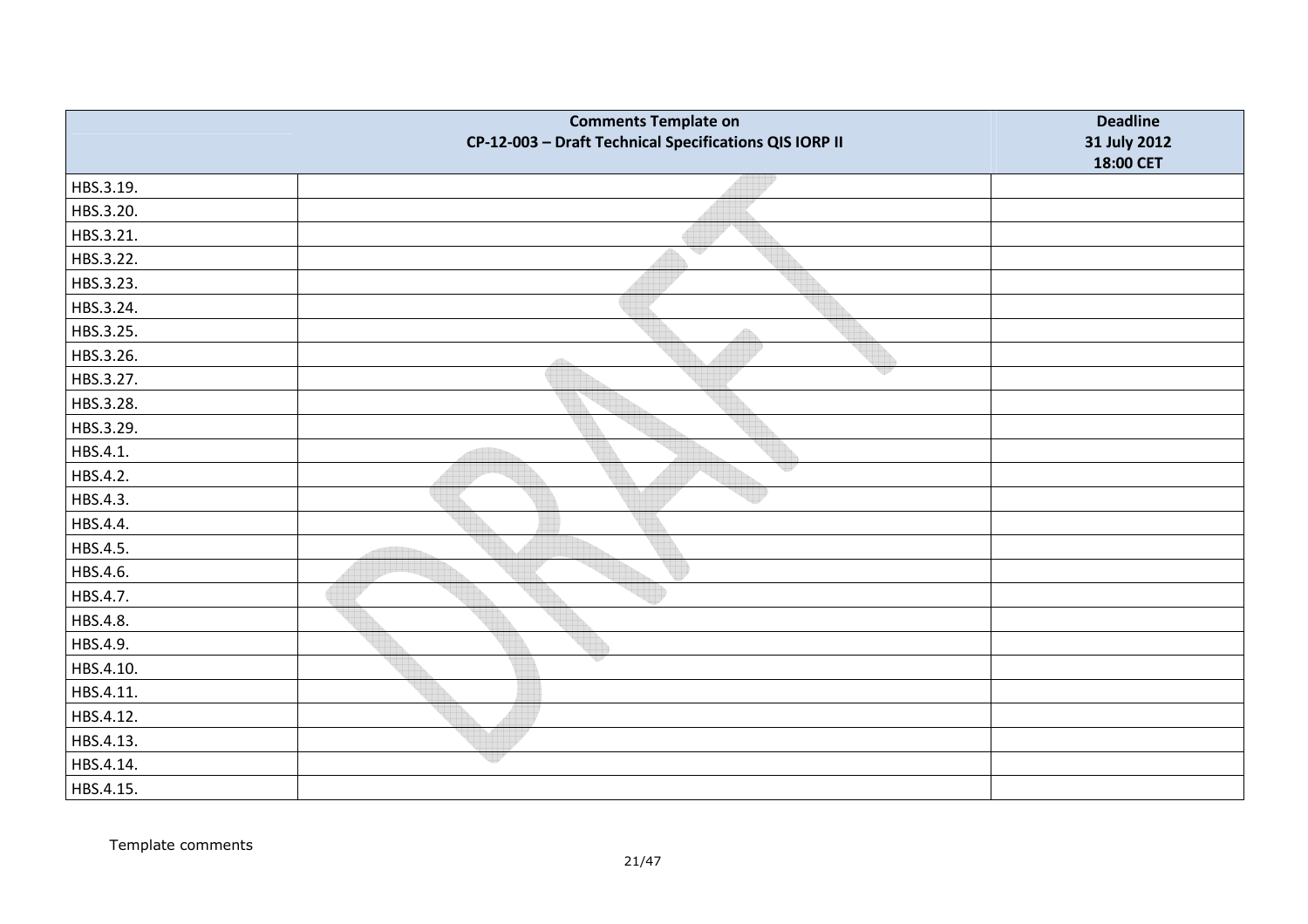|           | <b>Comments Template on</b><br>CP-12-003 - Draft Technical Specifications QIS IORP II | <b>Deadline</b><br>31 July 2012<br>18:00 CET |
|-----------|---------------------------------------------------------------------------------------|----------------------------------------------|
| HBS.4.16. |                                                                                       |                                              |
| HBS.4.17. |                                                                                       |                                              |
| HBS.4.18. |                                                                                       |                                              |
| HBS.4.19. | v                                                                                     |                                              |
| HBS.4.20. |                                                                                       |                                              |
| HBS.4.21. |                                                                                       |                                              |
| HBS.4.22. |                                                                                       |                                              |
| HBS.4.23. | 4535                                                                                  |                                              |
| HBS.4.24. |                                                                                       |                                              |
| HBS.4.25. |                                                                                       |                                              |
| HBS.4.26. |                                                                                       |                                              |
| HBS.4.27. |                                                                                       |                                              |
| HBS.4.28. |                                                                                       |                                              |
| HBS.4.29. |                                                                                       |                                              |
| HBS.4.30. |                                                                                       |                                              |
| HBS.4.31. |                                                                                       |                                              |
| HBS.4.32. |                                                                                       |                                              |
| HBS.4.33. |                                                                                       |                                              |
| HBS.4.34. |                                                                                       |                                              |
| HBS.4.35. |                                                                                       |                                              |
| HBS.4.36. |                                                                                       |                                              |
| HBS.4.37. |                                                                                       |                                              |
| HBS.4.38. |                                                                                       |                                              |
| HBS.4.39. |                                                                                       |                                              |
| HBS.4.40. | 제가                                                                                    |                                              |
| HBS.4.41. |                                                                                       |                                              |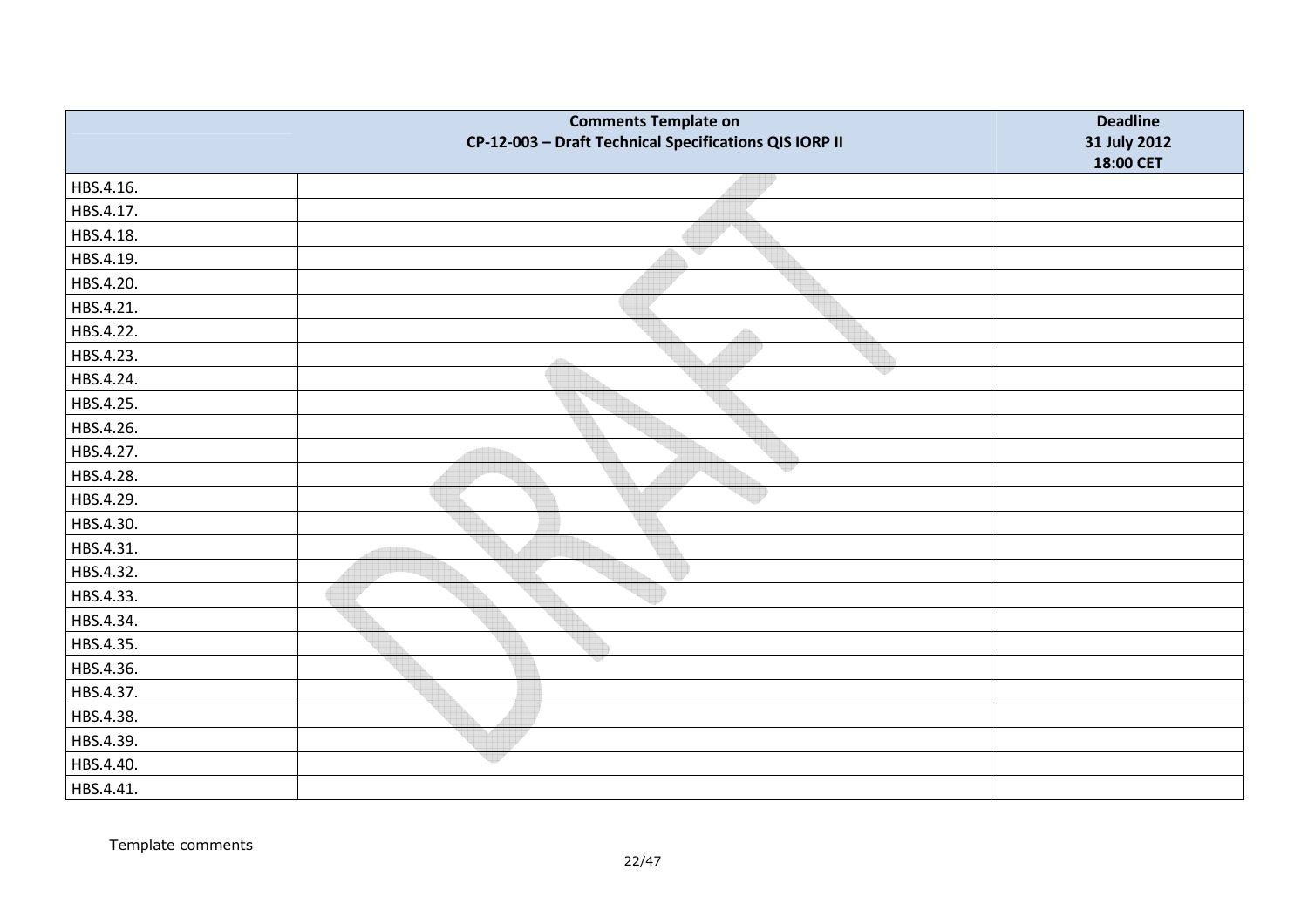|           | <b>Comments Template on</b><br>CP-12-003 - Draft Technical Specifications QIS IORP II | <b>Deadline</b><br>31 July 2012<br>18:00 CET |
|-----------|---------------------------------------------------------------------------------------|----------------------------------------------|
| HBS.4.42. |                                                                                       |                                              |
| HBS.4.43. |                                                                                       |                                              |
| HBS.4.44. |                                                                                       |                                              |
| HBS.4.45. | v                                                                                     |                                              |
| HBS.4.46. |                                                                                       |                                              |
| HBS.4.47. |                                                                                       |                                              |
| HBS.4.48. |                                                                                       |                                              |
| HBS.4.49. | dh                                                                                    |                                              |
| HBS.4.50. |                                                                                       |                                              |
| HBS.4.51. |                                                                                       |                                              |
| HBS.4.52. |                                                                                       |                                              |
| HBS.4.53. |                                                                                       |                                              |
| HBS.4.54. |                                                                                       |                                              |
| HBS.4.55. |                                                                                       |                                              |
| HBS.4.56. |                                                                                       |                                              |
| HBS.4.57. |                                                                                       |                                              |
| HBS.4.58. |                                                                                       |                                              |
| HBS.4.59. |                                                                                       |                                              |
| HBS.4.60. |                                                                                       |                                              |
| HBS.4.61. |                                                                                       |                                              |
| HBS.5.1.  |                                                                                       |                                              |
| HBS.5.2.  |                                                                                       |                                              |
| HBS.5.3.  |                                                                                       |                                              |
| HBS.5.4.  |                                                                                       |                                              |
| HBS.5.5.  | up                                                                                    |                                              |
| HBS.6.1.  |                                                                                       |                                              |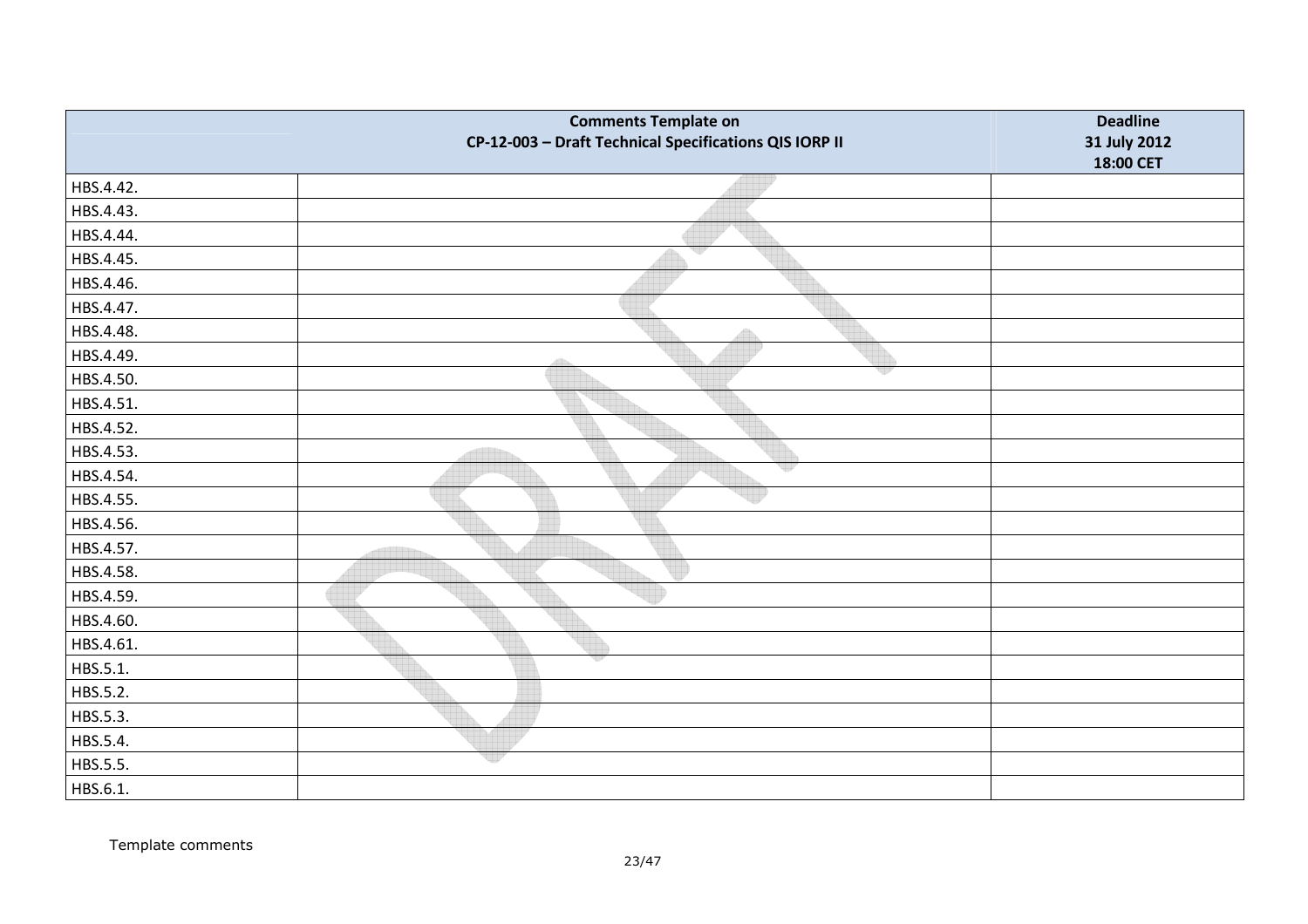|           | <b>Comments Template on</b><br>CP-12-003 - Draft Technical Specifications QIS IORP II | <b>Deadline</b><br>31 July 2012<br>18:00 CET |
|-----------|---------------------------------------------------------------------------------------|----------------------------------------------|
| HBS.6.2.  |                                                                                       |                                              |
| HBS.6.3.  |                                                                                       |                                              |
| HBS.6.4.  |                                                                                       |                                              |
| HBS.6.5.  | U)                                                                                    |                                              |
| HBS.6.6.  |                                                                                       |                                              |
| HBS.6.7.  |                                                                                       |                                              |
| HBS.6.8.  |                                                                                       |                                              |
| HBS.6.9.  | dillo                                                                                 |                                              |
| HBS.6.10. |                                                                                       |                                              |
| HBS.6.11. |                                                                                       |                                              |
| HBS.6.12. |                                                                                       |                                              |
| HBS.6.13. |                                                                                       |                                              |
| HBS.6.14. |                                                                                       |                                              |
| HBS.6.15. |                                                                                       |                                              |
| HBS.6.16. |                                                                                       |                                              |
| HBS.6.17. |                                                                                       |                                              |
| HBS.6.18. |                                                                                       |                                              |
| HBS.6.19. |                                                                                       |                                              |
| HBS.6.20. |                                                                                       |                                              |
| HBS.6.21. |                                                                                       |                                              |
| HBS.6.22. |                                                                                       |                                              |
| HBS.6.23. |                                                                                       |                                              |
| HBS.6.24. |                                                                                       |                                              |
| HBS.6.25. |                                                                                       |                                              |
| HBS.6.26. | eer                                                                                   |                                              |
| HBS.6.27. |                                                                                       |                                              |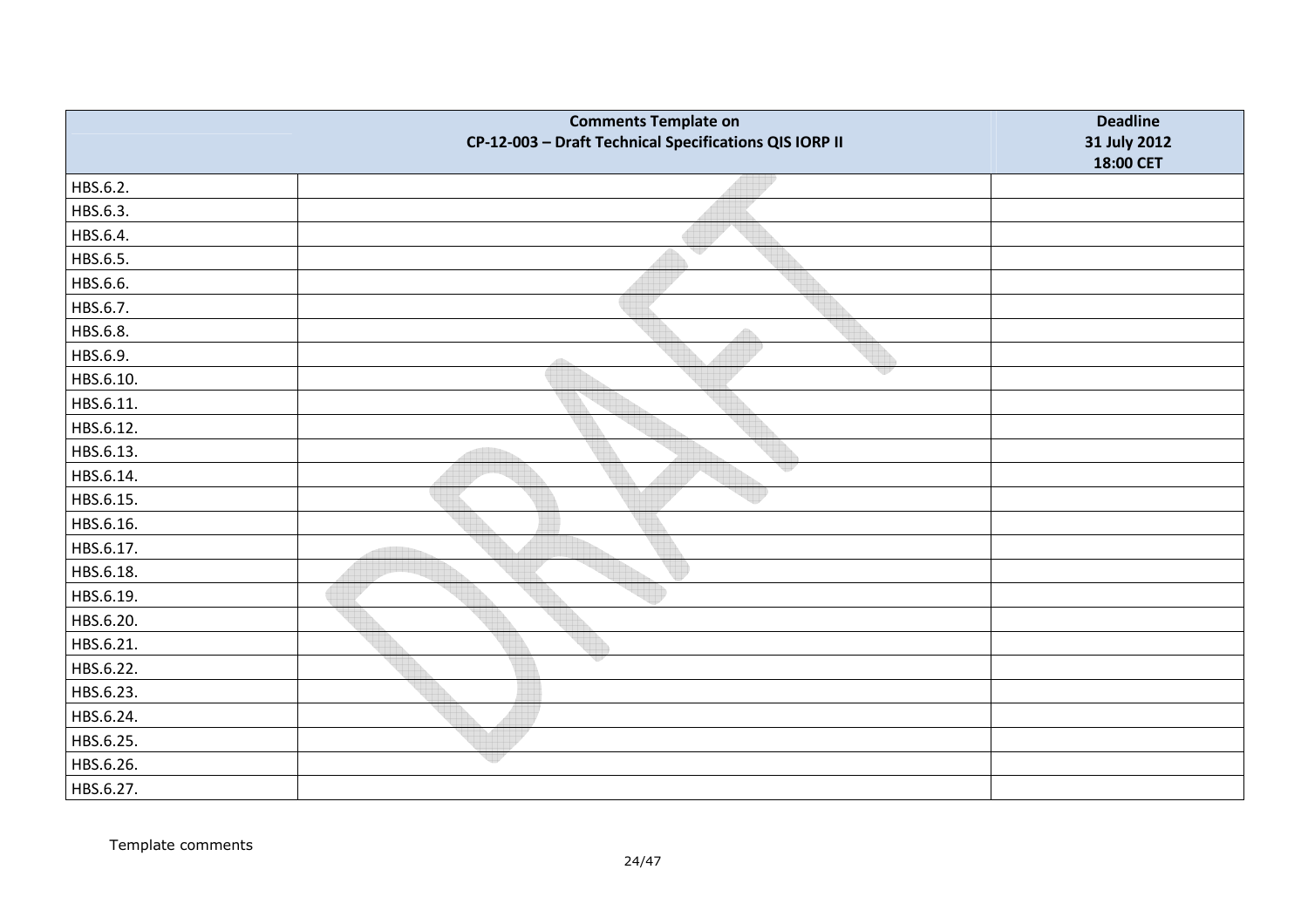|           | <b>Comments Template on</b><br>CP-12-003 - Draft Technical Specifications QIS IORP II | <b>Deadline</b><br>31 July 2012 |
|-----------|---------------------------------------------------------------------------------------|---------------------------------|
|           |                                                                                       | 18:00 CET                       |
| HBS.6.28. |                                                                                       |                                 |
| HBS.6.29. |                                                                                       |                                 |
| HBS.6.30. |                                                                                       |                                 |
| HBS.6.31. | w                                                                                     |                                 |
| HBS.6.32. |                                                                                       |                                 |
| HBS.6.33. |                                                                                       |                                 |
| HBS.6.34. | $\bigoplus$                                                                           |                                 |
| HBS.6.35. |                                                                                       |                                 |
| HBS.6.36. | vp                                                                                    |                                 |
| HBS.6.37. |                                                                                       |                                 |
| HBS.6.38. |                                                                                       |                                 |
| HBS.6.39. |                                                                                       |                                 |
| HBS.6.40. |                                                                                       |                                 |
| HBS.6.41. |                                                                                       |                                 |
| HBS.6.42. |                                                                                       |                                 |
| HBS.6.43. |                                                                                       |                                 |
| HBS.6.44. |                                                                                       |                                 |
| HBS.6.45. |                                                                                       |                                 |
| HBS.6.46. |                                                                                       |                                 |
| HBS.6.47. |                                                                                       |                                 |
| HBS.6.48. |                                                                                       |                                 |
| HBS.6.49. |                                                                                       |                                 |
| HBS.6.50. |                                                                                       |                                 |
| HBS.6.51. |                                                                                       |                                 |
| HBS.6.52. | 비가                                                                                    |                                 |
| HBS.6.53. |                                                                                       |                                 |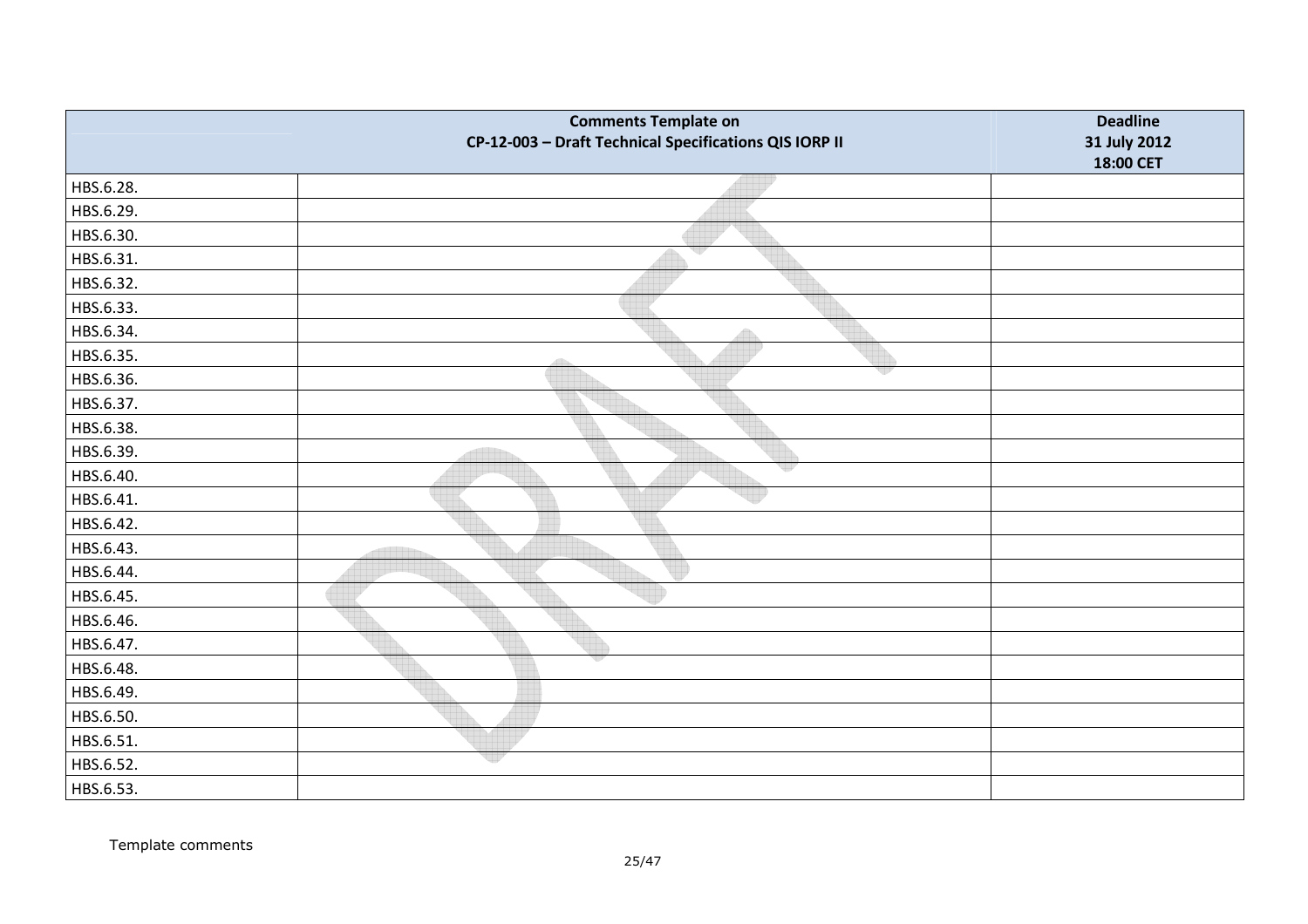|           | <b>Comments Template on</b><br>CP-12-003 - Draft Technical Specifications QIS IORP II | <b>Deadline</b><br>31 July 2012<br>18:00 CET |
|-----------|---------------------------------------------------------------------------------------|----------------------------------------------|
| HBS.6.54. |                                                                                       |                                              |
| HBS.6.55. |                                                                                       |                                              |
| HBS.6.56. |                                                                                       |                                              |
| HBS.6.57. | v                                                                                     |                                              |
| HBS.6.58. |                                                                                       |                                              |
| HBS.6.59. |                                                                                       |                                              |
| HBS.6.60. | Â                                                                                     |                                              |
| HBS.6.61. | dila                                                                                  |                                              |
| HBS.6.62. |                                                                                       |                                              |
| HBS.6.63. |                                                                                       |                                              |
| HBS.6.64. |                                                                                       |                                              |
| HBS.6.65. |                                                                                       |                                              |
| HBS.6.66. |                                                                                       |                                              |
| HBS.6.67. |                                                                                       |                                              |
| HBS.6.68. |                                                                                       |                                              |
| HBS.6.69. |                                                                                       |                                              |
| HBS.6.70. |                                                                                       |                                              |
| HBS.6.71. |                                                                                       |                                              |
| HBS.6.72. |                                                                                       |                                              |
| HBS.6.73. |                                                                                       |                                              |
| HBS.6.74. |                                                                                       |                                              |
| HBS.6.75. |                                                                                       |                                              |
| HBS.6.76. |                                                                                       |                                              |
| HBS.6.77. |                                                                                       |                                              |
| HBS.6.78. | up                                                                                    |                                              |
| HBS.6.79. |                                                                                       |                                              |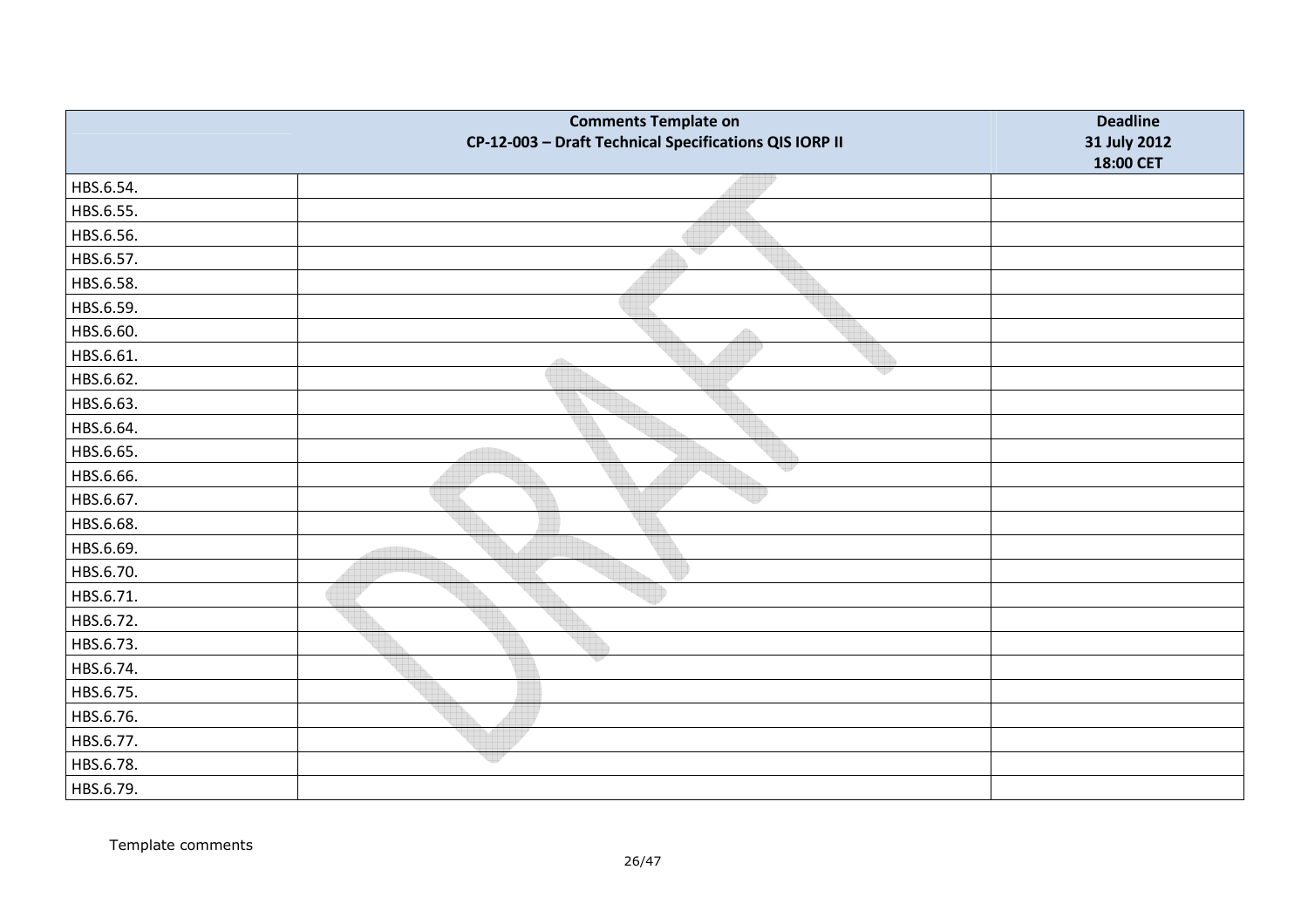|           | <b>Comments Template on</b><br>CP-12-003 - Draft Technical Specifications QIS IORP II | <b>Deadline</b><br>31 July 2012 |
|-----------|---------------------------------------------------------------------------------------|---------------------------------|
|           |                                                                                       | 18:00 CET                       |
| HBS.6.80. |                                                                                       |                                 |
| HBS.6.81. |                                                                                       |                                 |
| HBS.6.82. |                                                                                       |                                 |
| HBS.6.83. | w                                                                                     |                                 |
| HBS.6.84. |                                                                                       |                                 |
| HBS.6.85. |                                                                                       |                                 |
| HBS.6.86. | $\triangle$                                                                           |                                 |
| HBS.6.87. |                                                                                       |                                 |
| HBS.6.88. | v                                                                                     |                                 |
| HBS.6.89. |                                                                                       |                                 |
| HBS.6.90. |                                                                                       |                                 |
| HBS.7.1.  |                                                                                       |                                 |
| HBS.7.2.  | 제공                                                                                    |                                 |
| HBS.7.3.  |                                                                                       |                                 |
| HBS.7.4.  |                                                                                       |                                 |
| HBS.7.5.  |                                                                                       |                                 |
| HBS.7.6.  |                                                                                       |                                 |
| HBS.7.7.  |                                                                                       |                                 |
| HBS.7.8.  |                                                                                       |                                 |
| HBS.7.9.  |                                                                                       |                                 |
| HBS.7.10. |                                                                                       |                                 |
| HBS.7.11. |                                                                                       |                                 |
| HBS.7.12. |                                                                                       |                                 |
| HBS.7.13. |                                                                                       |                                 |
| HBS.7.14. | up                                                                                    |                                 |
| HBS.7.15. |                                                                                       |                                 |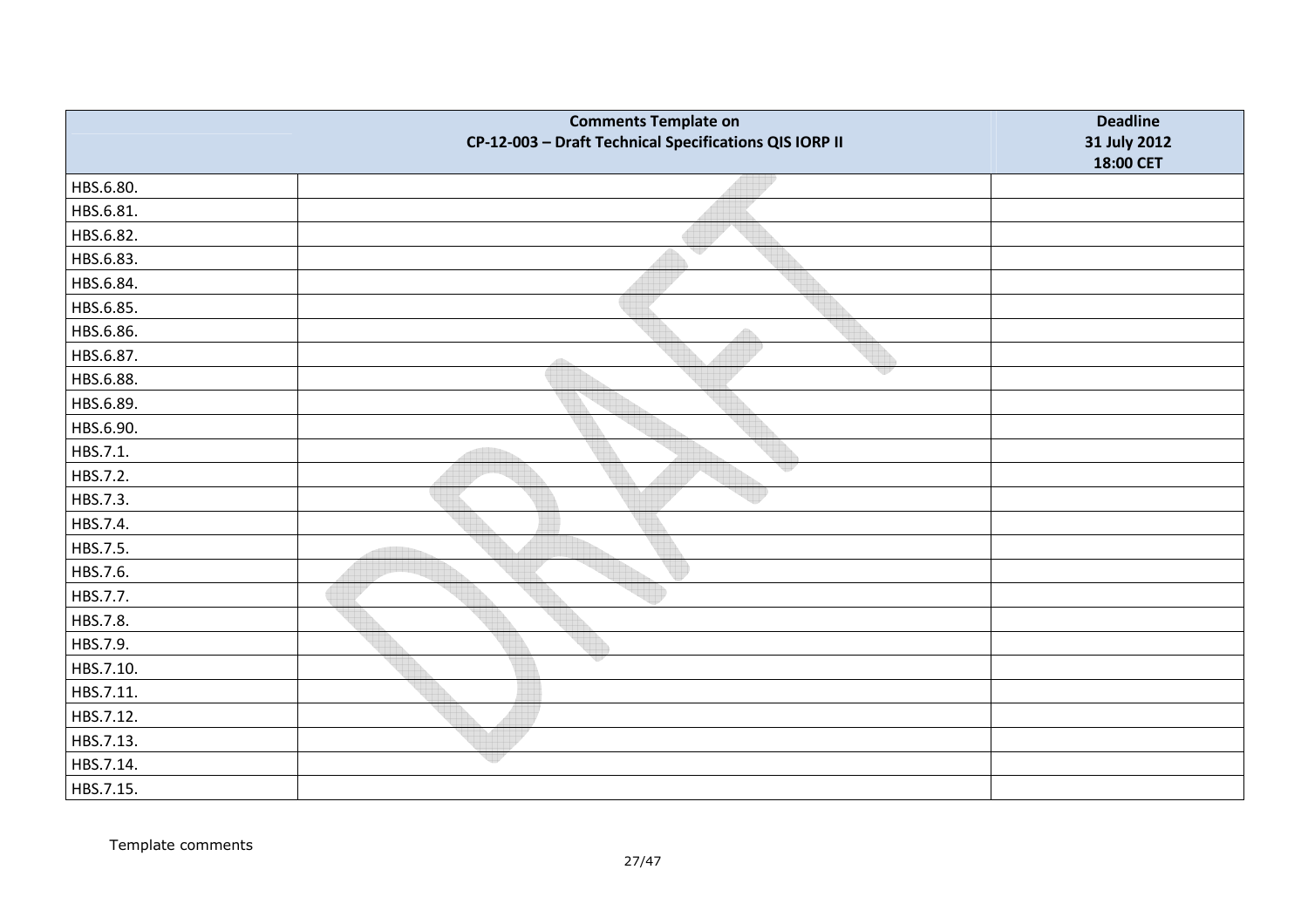|           | <b>Comments Template on</b><br>CP-12-003 - Draft Technical Specifications QIS IORP II | <b>Deadline</b><br>31 July 2012<br>18:00 CET |
|-----------|---------------------------------------------------------------------------------------|----------------------------------------------|
| HBS.7.16. |                                                                                       |                                              |
| HBS.7.17. |                                                                                       |                                              |
| HBS.7.18. |                                                                                       |                                              |
| HBS.7.19. | ₩                                                                                     |                                              |
| HBS.7.20. |                                                                                       |                                              |
| HBS.7.21. |                                                                                       |                                              |
| HBS.7.22. | Â                                                                                     |                                              |
| HBS.7.23. | 436                                                                                   |                                              |
| HBS.7.24. |                                                                                       |                                              |
| HBS.7.25. |                                                                                       |                                              |
| HBS.7.26. |                                                                                       |                                              |
| HBS.7.27. |                                                                                       |                                              |
| HBS.7.28. |                                                                                       |                                              |
| HBS.7.29. |                                                                                       |                                              |
| HBS.7.30. |                                                                                       |                                              |
| HBS.7.31. |                                                                                       |                                              |
| HBS.7.32. |                                                                                       |                                              |
| HBS.7.33. |                                                                                       |                                              |
| HBS.7.34. |                                                                                       |                                              |
| HBS.7.35. |                                                                                       |                                              |
| HBS.7.36. |                                                                                       |                                              |
| HBS.7.37. |                                                                                       |                                              |
| HBS.7.38. |                                                                                       |                                              |
| HBS.7.39. |                                                                                       |                                              |
| HBS.7.40. | ur                                                                                    |                                              |
| HBS.7.41. |                                                                                       |                                              |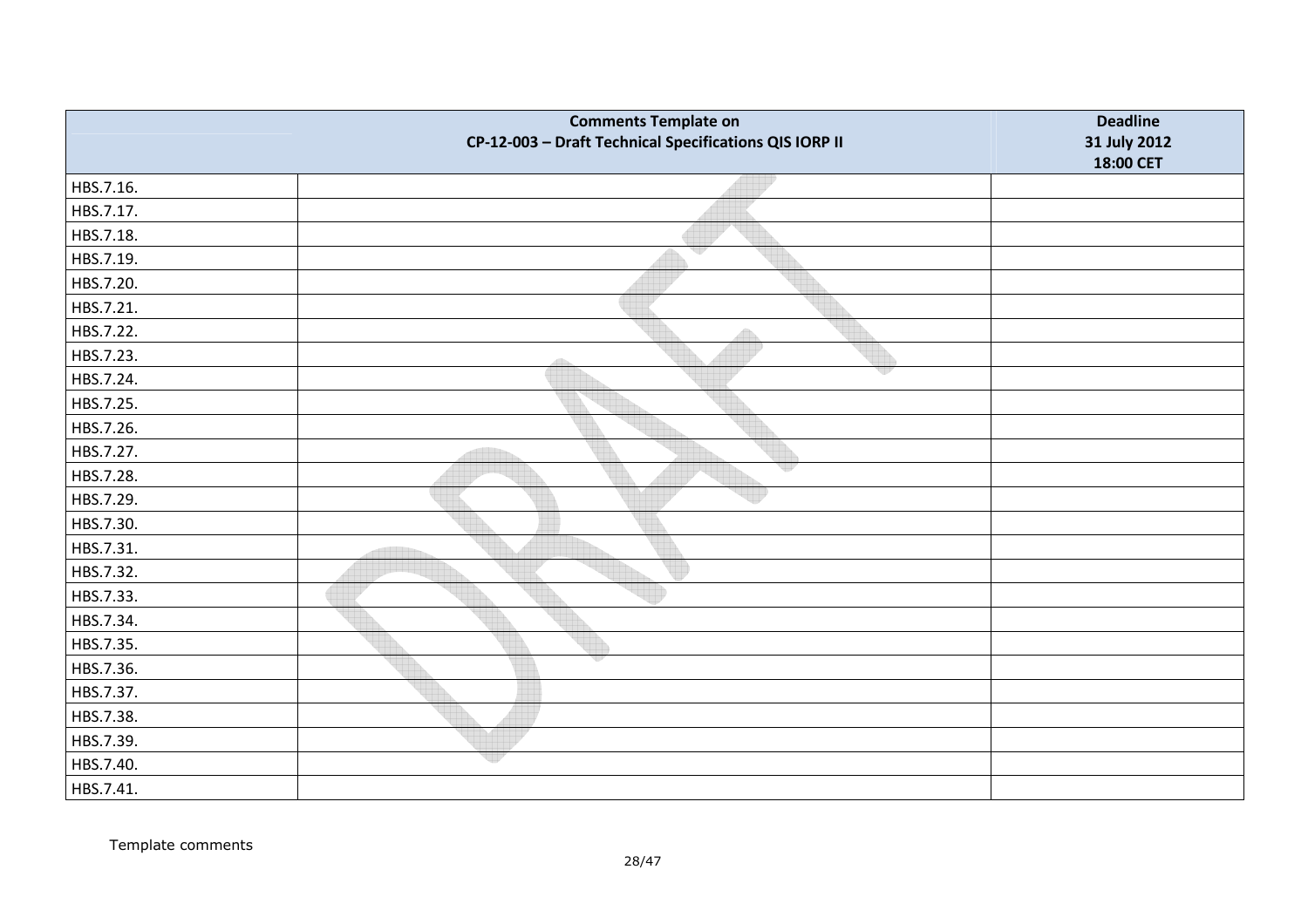|           | <b>Comments Template on</b><br>CP-12-003 - Draft Technical Specifications QIS IORP II | <b>Deadline</b><br>31 July 2012 |
|-----------|---------------------------------------------------------------------------------------|---------------------------------|
|           |                                                                                       | 18:00 CET                       |
| HBS.7.42. |                                                                                       |                                 |
| HBS.8.1.  |                                                                                       |                                 |
| HBS.8.2.  |                                                                                       |                                 |
| HBS.8.3.  | w                                                                                     |                                 |
| HBS.8.4.  |                                                                                       |                                 |
| HBS.8.5.  |                                                                                       |                                 |
| HBS.8.6.  | A                                                                                     |                                 |
| HBS.8.7.  |                                                                                       |                                 |
| HBS.8.8.  | vp                                                                                    |                                 |
| HBS.8.9.  |                                                                                       |                                 |
| HBS.8.10. |                                                                                       |                                 |
| HBS.8.11. |                                                                                       |                                 |
| HBS.8.12. |                                                                                       |                                 |
| HBS.8.13. |                                                                                       |                                 |
| HBS.8.14. |                                                                                       |                                 |
| HBS.8.15. |                                                                                       |                                 |
| HBS.8.16. |                                                                                       |                                 |
| HBS.8.17. |                                                                                       |                                 |
| HBS.8.18. |                                                                                       |                                 |
| HBS.8.19. |                                                                                       |                                 |
| HBS.8.20. |                                                                                       |                                 |
| HBS.8.21. |                                                                                       |                                 |
| HBS.8.22. |                                                                                       |                                 |
| HBS.8.23. |                                                                                       |                                 |
| HBS.8.24. | 매매                                                                                    |                                 |
| HBS.9.1.  |                                                                                       |                                 |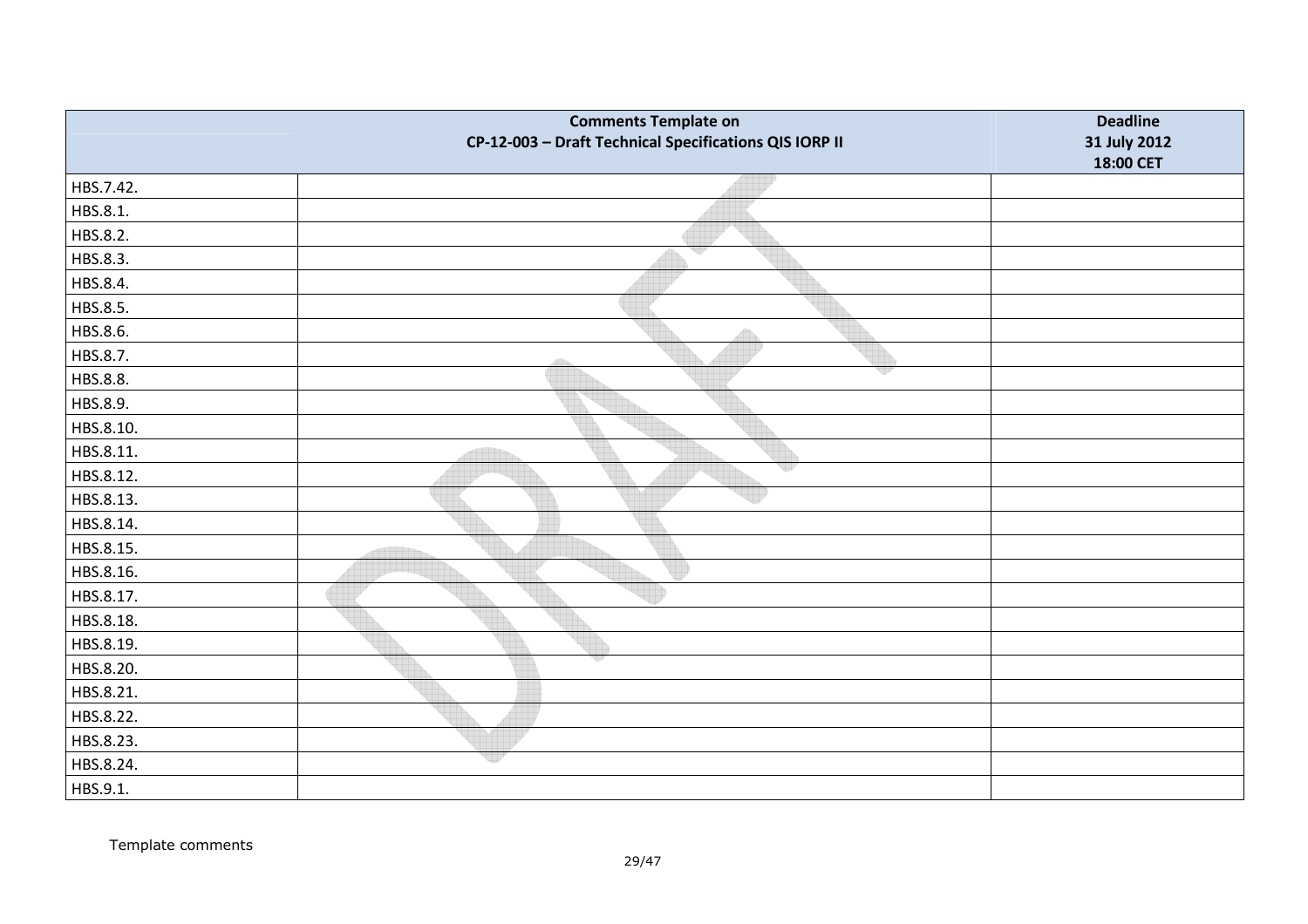|           | <b>Comments Template on</b><br>CP-12-003 - Draft Technical Specifications QIS IORP II | <b>Deadline</b><br>31 July 2012<br>18:00 CET |
|-----------|---------------------------------------------------------------------------------------|----------------------------------------------|
| HBS.9.2.  |                                                                                       |                                              |
| HBS.9.3.  |                                                                                       |                                              |
| HBS.9.4.  |                                                                                       |                                              |
| HBS.9.5.  | qy                                                                                    |                                              |
| HBS.9.6.  |                                                                                       |                                              |
| HBS.9.7.  |                                                                                       |                                              |
| HBS.9.8.  | $\bigoplus$                                                                           |                                              |
| HBS.9.9.  | 46                                                                                    |                                              |
| SCR.1.1.  | w                                                                                     |                                              |
| SCR.1.2.  |                                                                                       |                                              |
| SCR.1.3.  |                                                                                       |                                              |
| SCR.1.4.  |                                                                                       |                                              |
| SCR.1.5.  |                                                                                       |                                              |
| SCR.1.6.  |                                                                                       |                                              |
| SCR.1.7.  |                                                                                       |                                              |
| SCR.1.8.  |                                                                                       |                                              |
| SCR.1.9.  |                                                                                       |                                              |
| SCR.1.10. |                                                                                       |                                              |
| SCR.1.11. |                                                                                       |                                              |
| SCR.1.12. |                                                                                       |                                              |
| SCR.1.13. |                                                                                       |                                              |
| SCR.1.14. |                                                                                       |                                              |
| SCR.1.15. |                                                                                       |                                              |
| SCR.1.16. |                                                                                       |                                              |
| SCR.1.17. | up                                                                                    |                                              |
| SCR.1.18. |                                                                                       |                                              |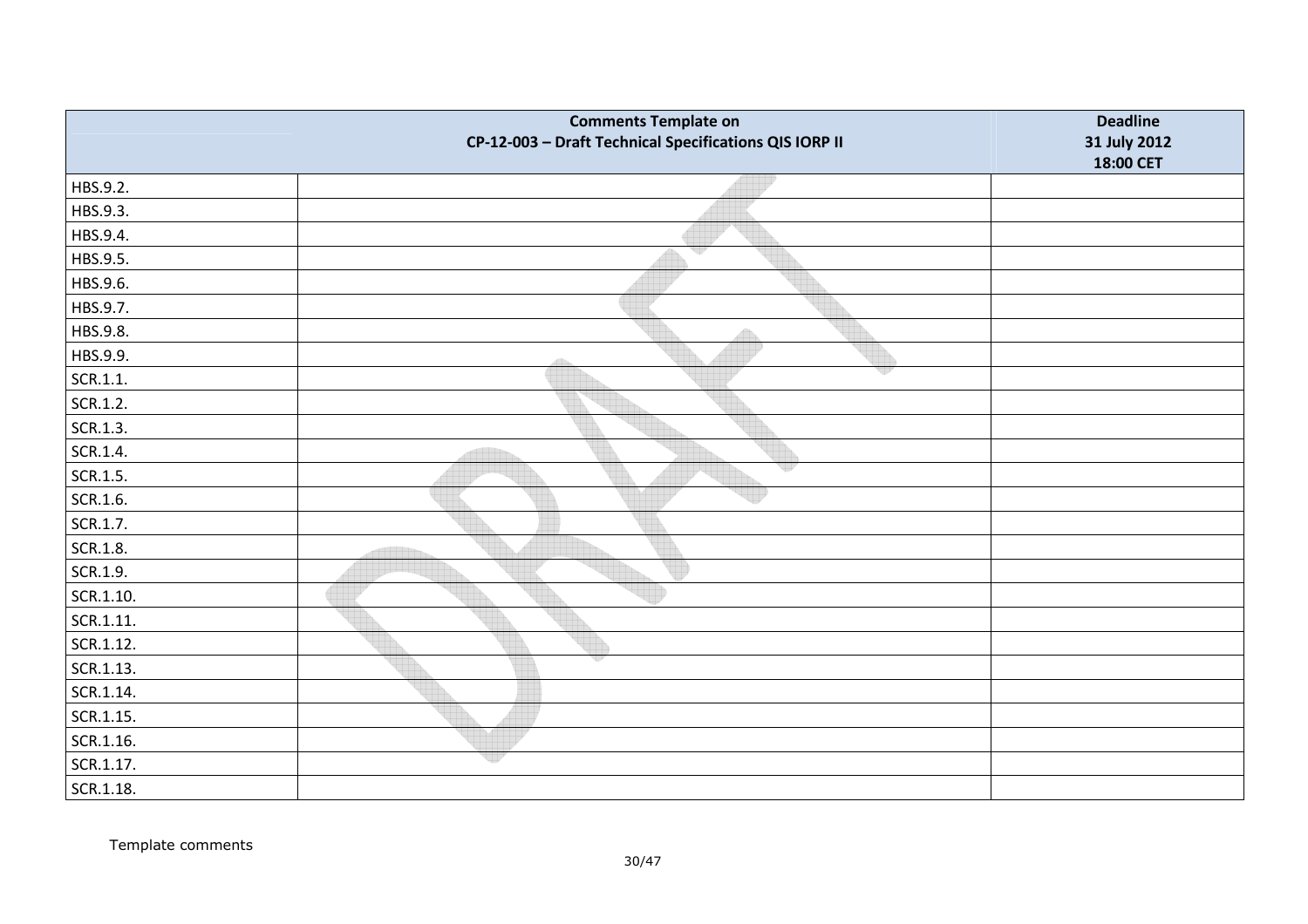|           | <b>Comments Template on</b><br>CP-12-003 - Draft Technical Specifications QIS IORP II | <b>Deadline</b><br>31 July 2012<br>18:00 CET |
|-----------|---------------------------------------------------------------------------------------|----------------------------------------------|
| SCR.1.19. |                                                                                       |                                              |
| SCR.1.20. |                                                                                       |                                              |
| SCR.1.21. |                                                                                       |                                              |
| SCR.1.22. | v                                                                                     |                                              |
| SCR.1.23. |                                                                                       |                                              |
| SCR.1.24. |                                                                                       |                                              |
| SCR.1.25. | $\bigoplus$                                                                           |                                              |
| SCR.2.1.  | 4535                                                                                  |                                              |
| SCR.2.2.  |                                                                                       |                                              |
| SCR.2.3.  |                                                                                       |                                              |
| SCR.2.4.  |                                                                                       |                                              |
| SCR.2.5.  |                                                                                       |                                              |
| SCR.2.6.  |                                                                                       |                                              |
| SCR.2.7.  |                                                                                       |                                              |
| SCR.2.8.  |                                                                                       |                                              |
| SCR.2.9.  |                                                                                       |                                              |
| SCR.2.10. |                                                                                       |                                              |
| SCR.2.11. |                                                                                       |                                              |
| SCR.2.12. |                                                                                       |                                              |
| SCR.2.13. |                                                                                       |                                              |
| SCR.2.14. |                                                                                       |                                              |
| SCR.2.15. |                                                                                       |                                              |
| SCR.2.16. |                                                                                       |                                              |
| SCR.2.17. |                                                                                       |                                              |
| SCR.2.18. | ur                                                                                    |                                              |
| SCR.2.19. |                                                                                       |                                              |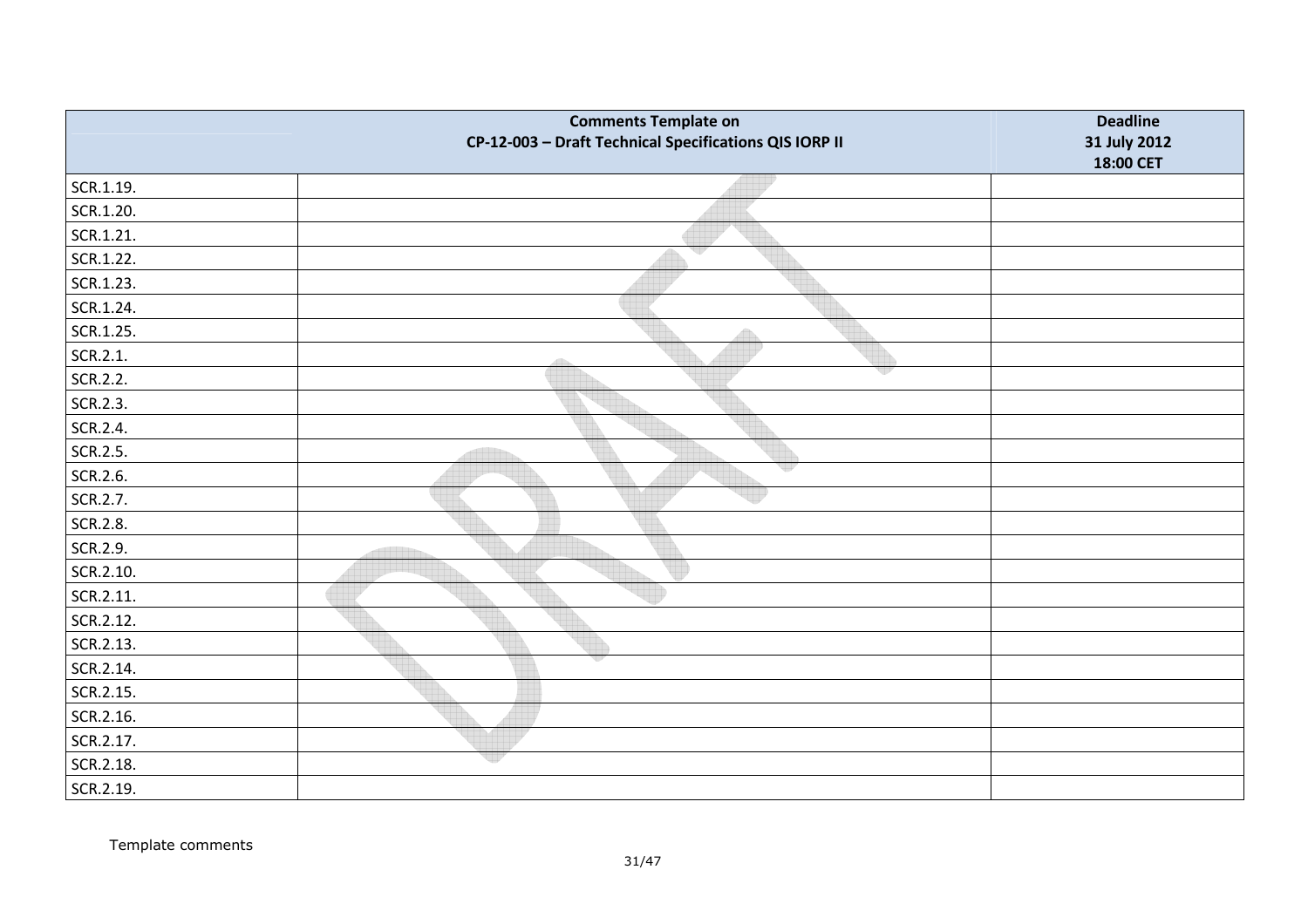|           | <b>Comments Template on</b><br>CP-12-003 - Draft Technical Specifications QIS IORP II | <b>Deadline</b><br>31 July 2012<br>18:00 CET |
|-----------|---------------------------------------------------------------------------------------|----------------------------------------------|
| SCR.2.20. |                                                                                       |                                              |
| SCR.2.21. |                                                                                       |                                              |
| SCR.2.22. |                                                                                       |                                              |
| SCR.2.23. | qy                                                                                    |                                              |
| SCR.2.24. |                                                                                       |                                              |
| SCR.2.25. |                                                                                       |                                              |
| SCR.2.26. |                                                                                       |                                              |
| SCR.2.27. | 455                                                                                   |                                              |
| SCR.2.28. |                                                                                       |                                              |
| SCR.2.29. |                                                                                       |                                              |
| SCR.2.30. |                                                                                       |                                              |
| SCR.2.31. |                                                                                       |                                              |
| SCR.2.32. |                                                                                       |                                              |
| SCR.2.33. |                                                                                       |                                              |
| SCR.2.34. |                                                                                       |                                              |
| SCR.2.35. |                                                                                       |                                              |
| SCR.3.1.  |                                                                                       |                                              |
| SCR.3.2.  |                                                                                       |                                              |
| SCR.3.3.  |                                                                                       |                                              |
| SCR.3.4.  |                                                                                       |                                              |
| SCR.3.5.  |                                                                                       |                                              |
| SCR.3.6.  |                                                                                       |                                              |
| SCR.4.1.  |                                                                                       |                                              |
| SCR.4.2.  |                                                                                       |                                              |
| SCR.4.3.  | eer                                                                                   |                                              |
| SCR.4.4.  |                                                                                       |                                              |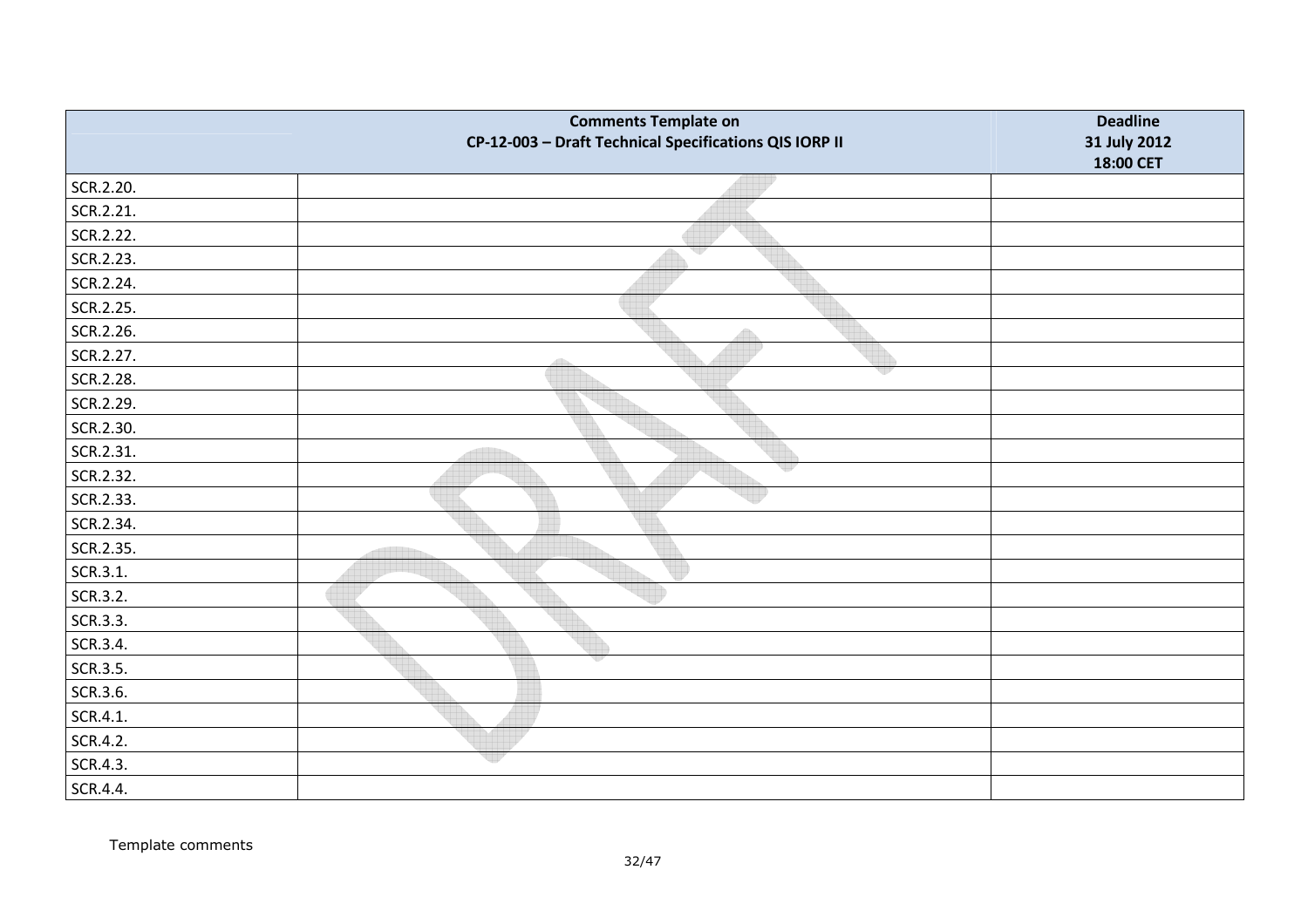|           | <b>Comments Template on</b><br>CP-12-003 - Draft Technical Specifications QIS IORP II | <b>Deadline</b><br>31 July 2012 |
|-----------|---------------------------------------------------------------------------------------|---------------------------------|
|           |                                                                                       | 18:00 CET                       |
| SCR.5.1.  |                                                                                       |                                 |
| SCR.5.2.  |                                                                                       |                                 |
| SCR.5.3.  |                                                                                       |                                 |
| SCR.5.4.  | v                                                                                     |                                 |
| SCR.5.5.  |                                                                                       |                                 |
| SCR.5.6.  |                                                                                       |                                 |
| SCR.5.7.  |                                                                                       |                                 |
| SCR.5.8.  | dillo.                                                                                |                                 |
| SCR.5.9.  | v                                                                                     |                                 |
| SCR.5.10. |                                                                                       |                                 |
| SCR.5.11. |                                                                                       |                                 |
| SCR.5.12. |                                                                                       |                                 |
| SCR.5.13. | qy                                                                                    |                                 |
| SCR.5.14. |                                                                                       |                                 |
| SCR.5.15. |                                                                                       |                                 |
| SCR.5.16. |                                                                                       |                                 |
| SCR.5.17. |                                                                                       |                                 |
| SCR.5.18. |                                                                                       |                                 |
| SCR.5.19. |                                                                                       |                                 |
| SCR.5.20. |                                                                                       |                                 |
| SCR.5.21. |                                                                                       |                                 |
| SCR.5.22. |                                                                                       |                                 |
| SCR.5.23. |                                                                                       |                                 |
| SCR.5.24. |                                                                                       |                                 |
| SCR.5.25. | up                                                                                    |                                 |
| SCR.5.26. |                                                                                       |                                 |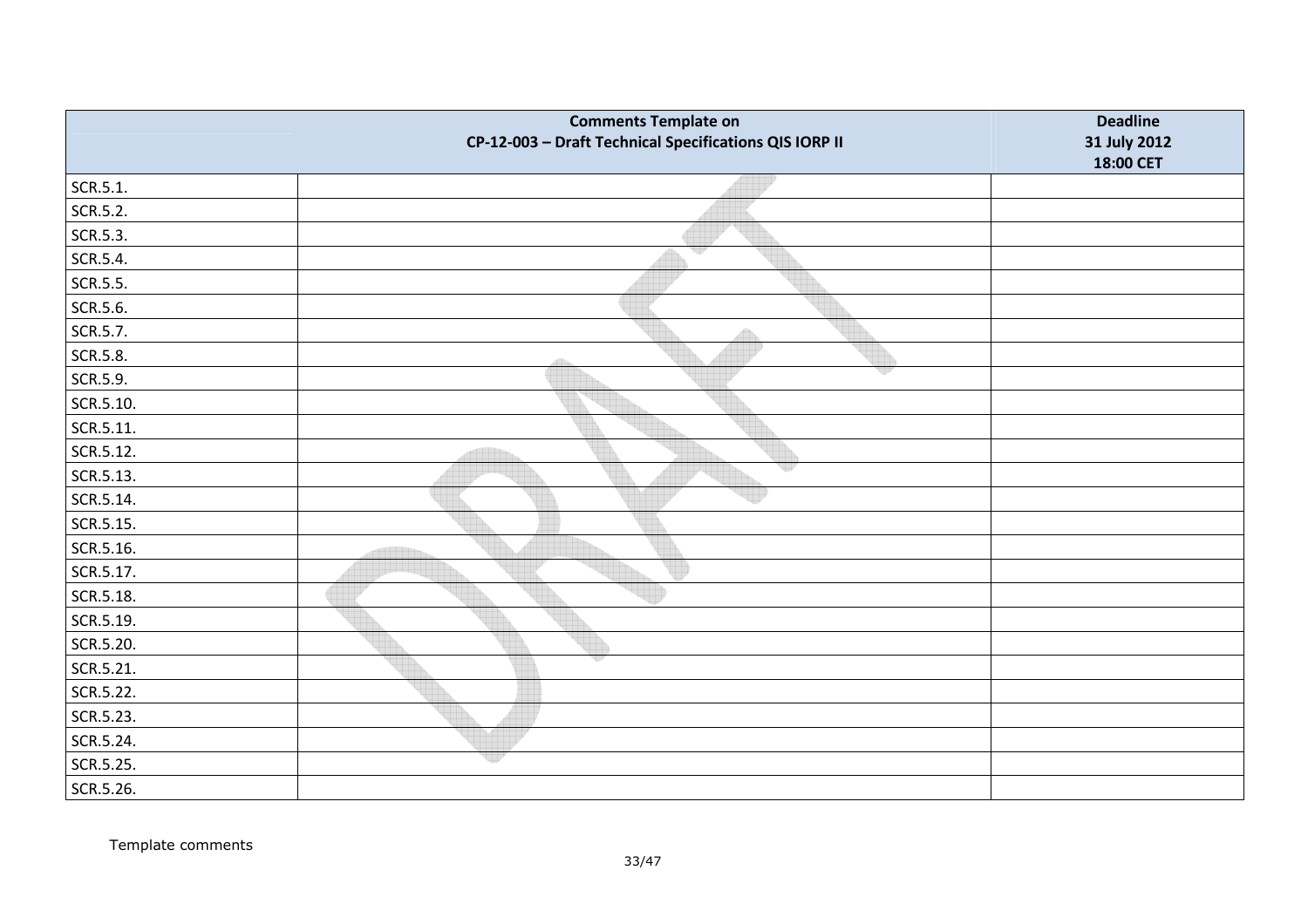|           | <b>Comments Template on</b><br>CP-12-003 - Draft Technical Specifications QIS IORP II | <b>Deadline</b><br>31 July 2012<br>18:00 CET |
|-----------|---------------------------------------------------------------------------------------|----------------------------------------------|
| SCR.5.27. |                                                                                       |                                              |
| SCR.5.28. |                                                                                       |                                              |
| SCR.5.29. |                                                                                       |                                              |
| SCR.5.30. | v                                                                                     |                                              |
| SCR.5.31. |                                                                                       |                                              |
| SCR.5.32. |                                                                                       |                                              |
| SCR.5.33. | $\bigoplus$                                                                           |                                              |
| SCR.5.34. | 49                                                                                    |                                              |
| SCR.5.35. |                                                                                       |                                              |
| SCR.5.36. |                                                                                       |                                              |
| SCR.5.37. |                                                                                       |                                              |
| SCR.5.38. |                                                                                       |                                              |
| SCR.5.39. |                                                                                       |                                              |
| SCR.5.40. |                                                                                       |                                              |
| SCR.5.41. |                                                                                       |                                              |
| SCR.5.42. |                                                                                       |                                              |
| SCR.5.43. |                                                                                       |                                              |
| SCR.5.44. |                                                                                       |                                              |
| SCR.5.45. |                                                                                       |                                              |
| SCR.5.46. |                                                                                       |                                              |
| SCR.5.47. |                                                                                       |                                              |
| SCR.5.48. |                                                                                       |                                              |
| SCR.5.49. |                                                                                       |                                              |
| SCR.5.50. |                                                                                       |                                              |
| SCR.5.51. | ur                                                                                    |                                              |
| SCR.5.52. |                                                                                       |                                              |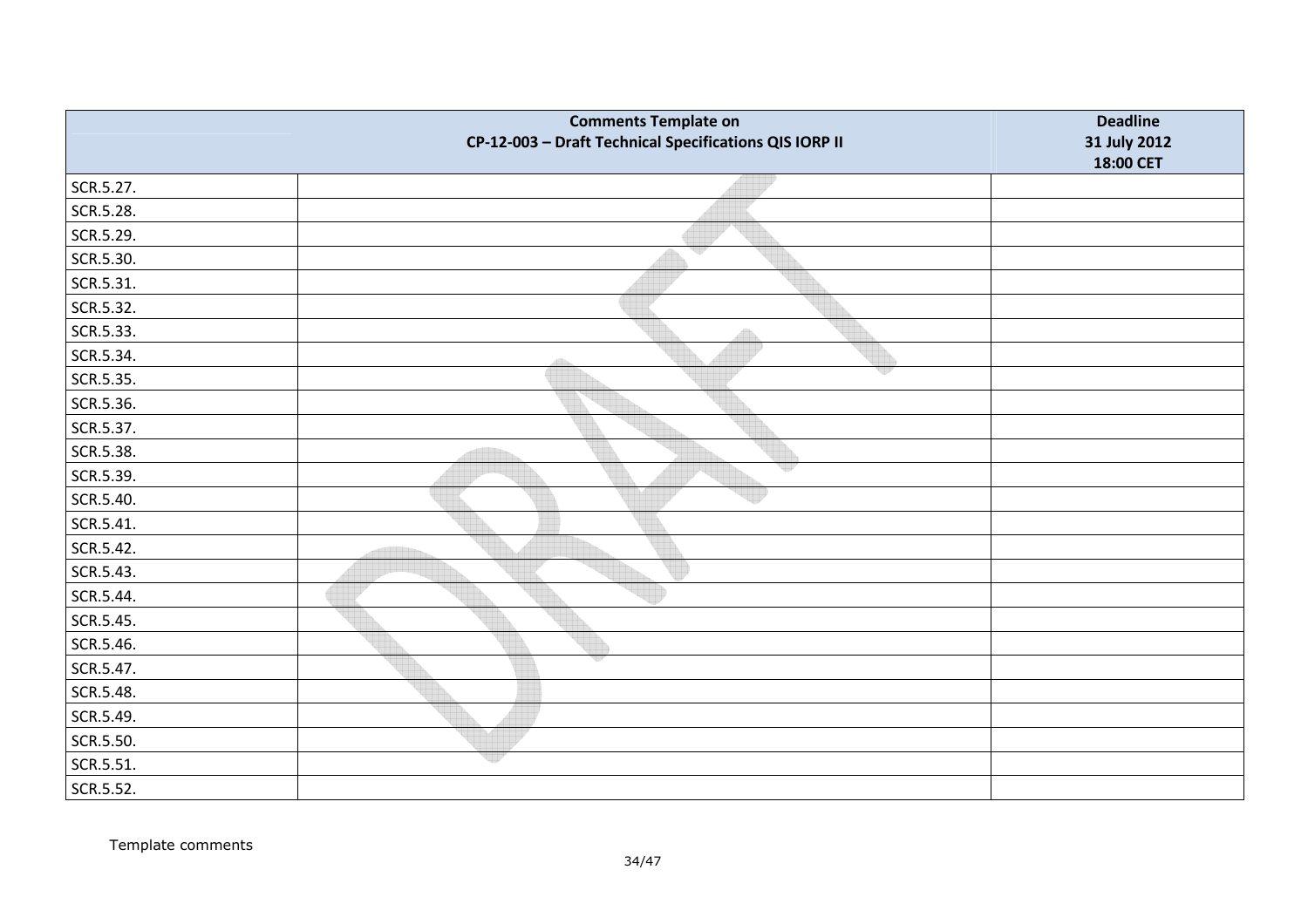|           | <b>Comments Template on</b><br>CP-12-003 - Draft Technical Specifications QIS IORP II | <b>Deadline</b><br>31 July 2012<br>18:00 CET |
|-----------|---------------------------------------------------------------------------------------|----------------------------------------------|
| SCR.5.53. |                                                                                       |                                              |
| SCR.5.54. |                                                                                       |                                              |
| SCR.5.55. |                                                                                       |                                              |
| SCR.5.56. | qy                                                                                    |                                              |
| SCR.5.57. |                                                                                       |                                              |
| SCR.5.58. |                                                                                       |                                              |
| SCR.5.59. | Â                                                                                     |                                              |
| SCR.5.60. | dillo                                                                                 |                                              |
| SCR.5.61. |                                                                                       |                                              |
| SCR.5.62. |                                                                                       |                                              |
| SCR.5.63. |                                                                                       |                                              |
| SCR.5.64. |                                                                                       |                                              |
| SCR.5.65. |                                                                                       |                                              |
| SCR.5.66. |                                                                                       |                                              |
| SCR.5.67. |                                                                                       |                                              |
| SCR.5.68. |                                                                                       |                                              |
| SCR.5.69. |                                                                                       |                                              |
| SCR.5.70. |                                                                                       |                                              |
| SCR.5.71. |                                                                                       |                                              |
| SCR.5.72. |                                                                                       |                                              |
| SCR.5.73. |                                                                                       |                                              |
| SCR.5.74. |                                                                                       |                                              |
| SCR.5.75. |                                                                                       |                                              |
| SCR.5.76. |                                                                                       |                                              |
| SCR.5.77. | ep                                                                                    |                                              |
| SCR.5.78. |                                                                                       |                                              |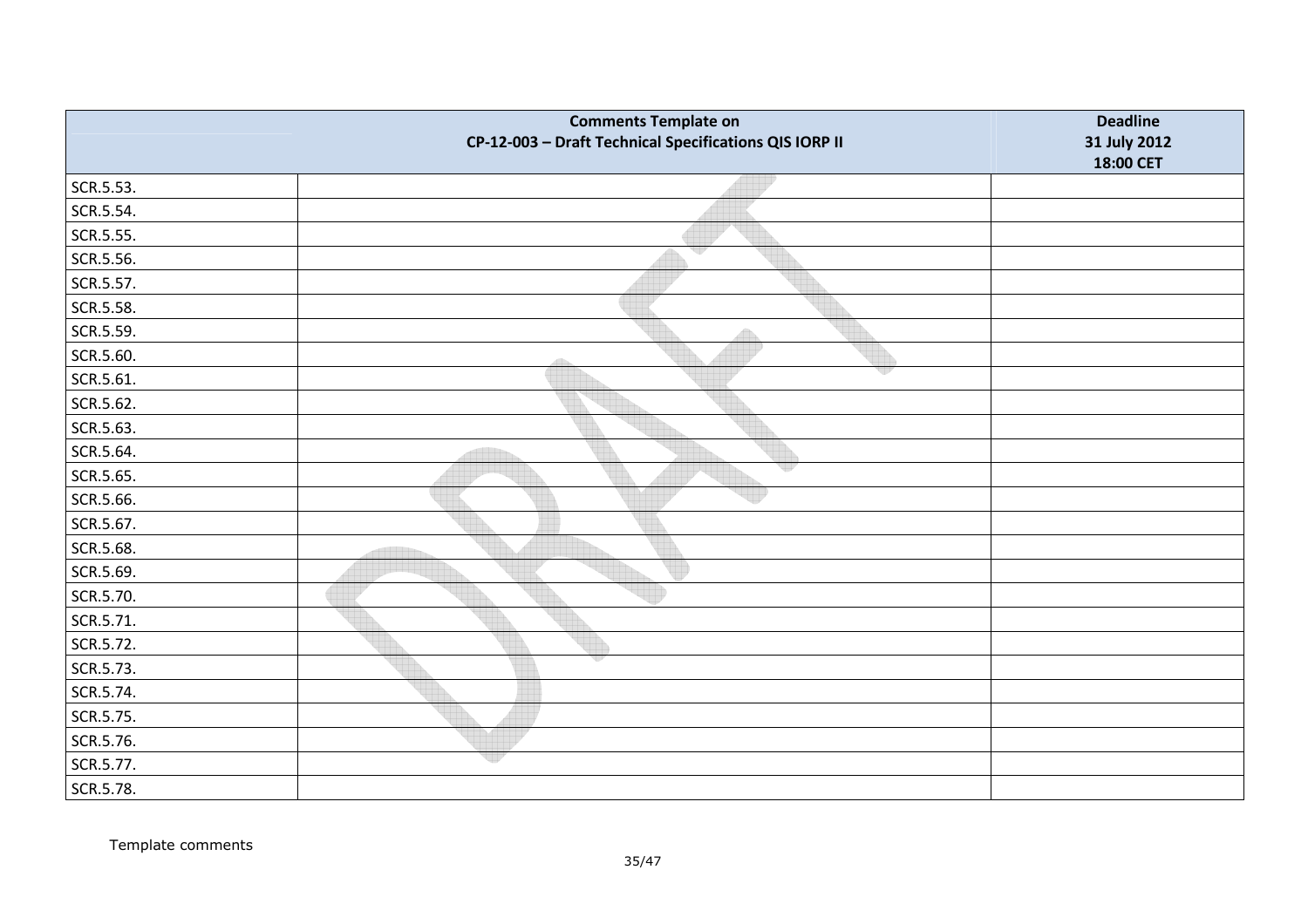|            | <b>Comments Template on</b><br>CP-12-003 - Draft Technical Specifications QIS IORP II | <b>Deadline</b><br>31 July 2012 |
|------------|---------------------------------------------------------------------------------------|---------------------------------|
|            |                                                                                       | 18:00 CET                       |
| SCR.5.79.  |                                                                                       |                                 |
| SCR.5.80.  |                                                                                       |                                 |
| SCR.5.81.  |                                                                                       |                                 |
| SCR.5.82.  | w                                                                                     |                                 |
| SCR.5.83.  |                                                                                       |                                 |
| SCR.5.84.  |                                                                                       |                                 |
| SCR.5.85.  | 40                                                                                    |                                 |
| SCR.5.86.  |                                                                                       |                                 |
| SCR.5.87.  | v                                                                                     |                                 |
| SCR.5.88.  |                                                                                       |                                 |
| SCR.5.89.  |                                                                                       |                                 |
| SCR.5.90.  |                                                                                       |                                 |
| SCR.5.91.  | 제법                                                                                    |                                 |
| SCR.5.92.  |                                                                                       |                                 |
| SCR.5.93.  |                                                                                       |                                 |
| SCR.5.94.  |                                                                                       |                                 |
| SCR.5.95.  |                                                                                       |                                 |
| SCR.5.96.  |                                                                                       |                                 |
| SCR.5.97.  |                                                                                       |                                 |
| SCR.5.98.  |                                                                                       |                                 |
| SCR.5.99.  |                                                                                       |                                 |
| SCR.5.100. |                                                                                       |                                 |
| SCR.5.101. |                                                                                       |                                 |
| SCR.5.102. |                                                                                       |                                 |
| SCR.5.103. | 비가                                                                                    |                                 |
| SCR.5.104. |                                                                                       |                                 |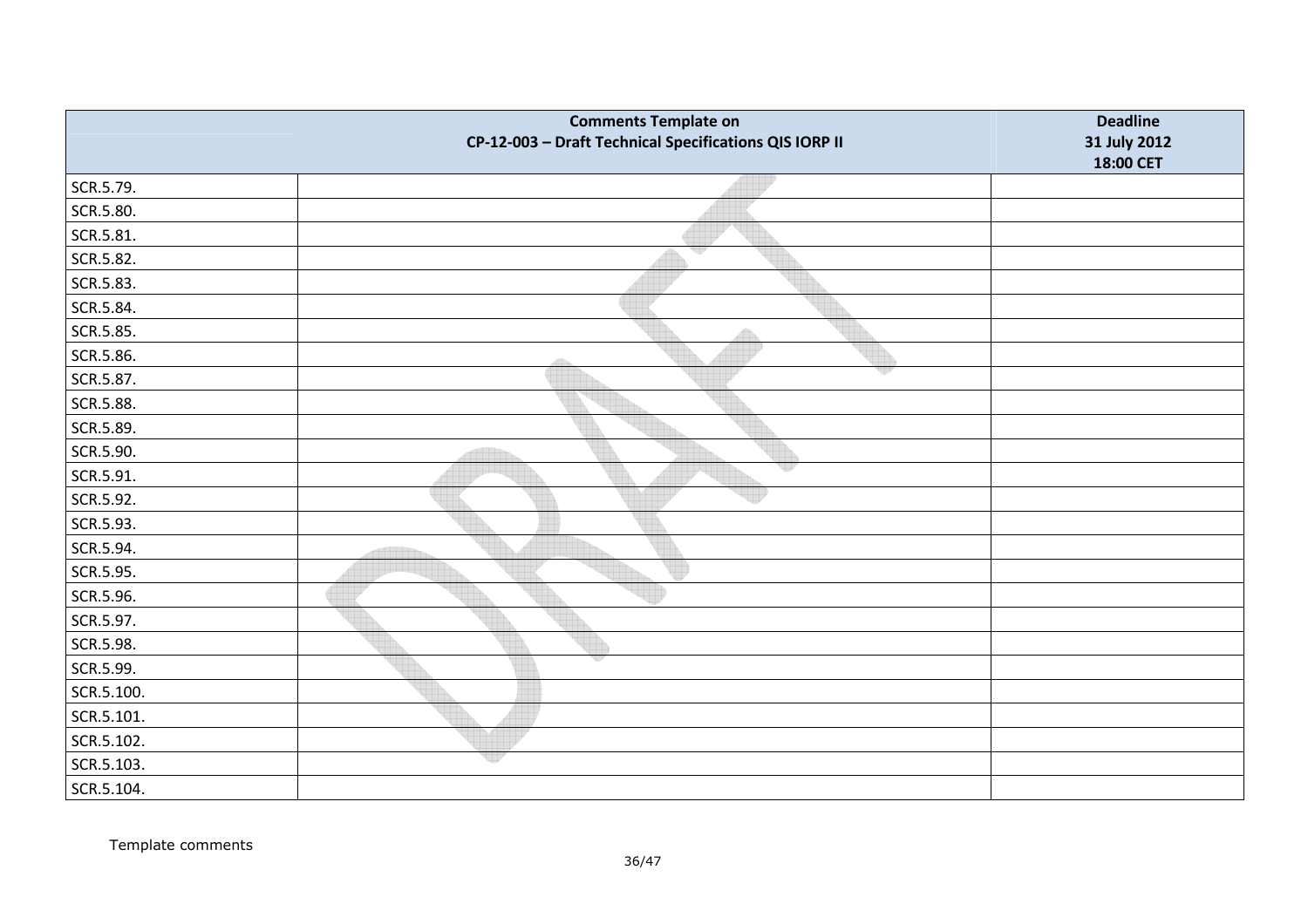|            | <b>Comments Template on</b><br>CP-12-003 - Draft Technical Specifications QIS IORP II | <b>Deadline</b><br>31 July 2012 |
|------------|---------------------------------------------------------------------------------------|---------------------------------|
|            |                                                                                       | 18:00 CET                       |
| SCR.5.105. |                                                                                       |                                 |
| SCR.5.106. |                                                                                       |                                 |
| SCR.5.107. |                                                                                       |                                 |
| SCR.5.108. | v                                                                                     |                                 |
| SCR.5.109. |                                                                                       |                                 |
| SCR.5.110. |                                                                                       |                                 |
| SCR.5.111. | 4                                                                                     |                                 |
| SCR.5.112. |                                                                                       |                                 |
| SCR.5.113. | v                                                                                     |                                 |
| SCR.5.114. |                                                                                       |                                 |
| SCR.5.115. |                                                                                       |                                 |
| SCR.5.116. |                                                                                       |                                 |
| SCR.5.117. | 백원                                                                                    |                                 |
| SCR.5.118. |                                                                                       |                                 |
| SCR.5.119. |                                                                                       |                                 |
| SCR.5.120. |                                                                                       |                                 |
| SCR.5.121. |                                                                                       |                                 |
| SCR.5.122. |                                                                                       |                                 |
| SCR.5.123. |                                                                                       |                                 |
| SCR.5.124. |                                                                                       |                                 |
| SCR.5.125. |                                                                                       |                                 |
| SCR.5.126. |                                                                                       |                                 |
| SCR.5.127. |                                                                                       |                                 |
| SCR.5.128. |                                                                                       |                                 |
| SCR.5.129. | 제가                                                                                    |                                 |
| SCR.5.130. |                                                                                       |                                 |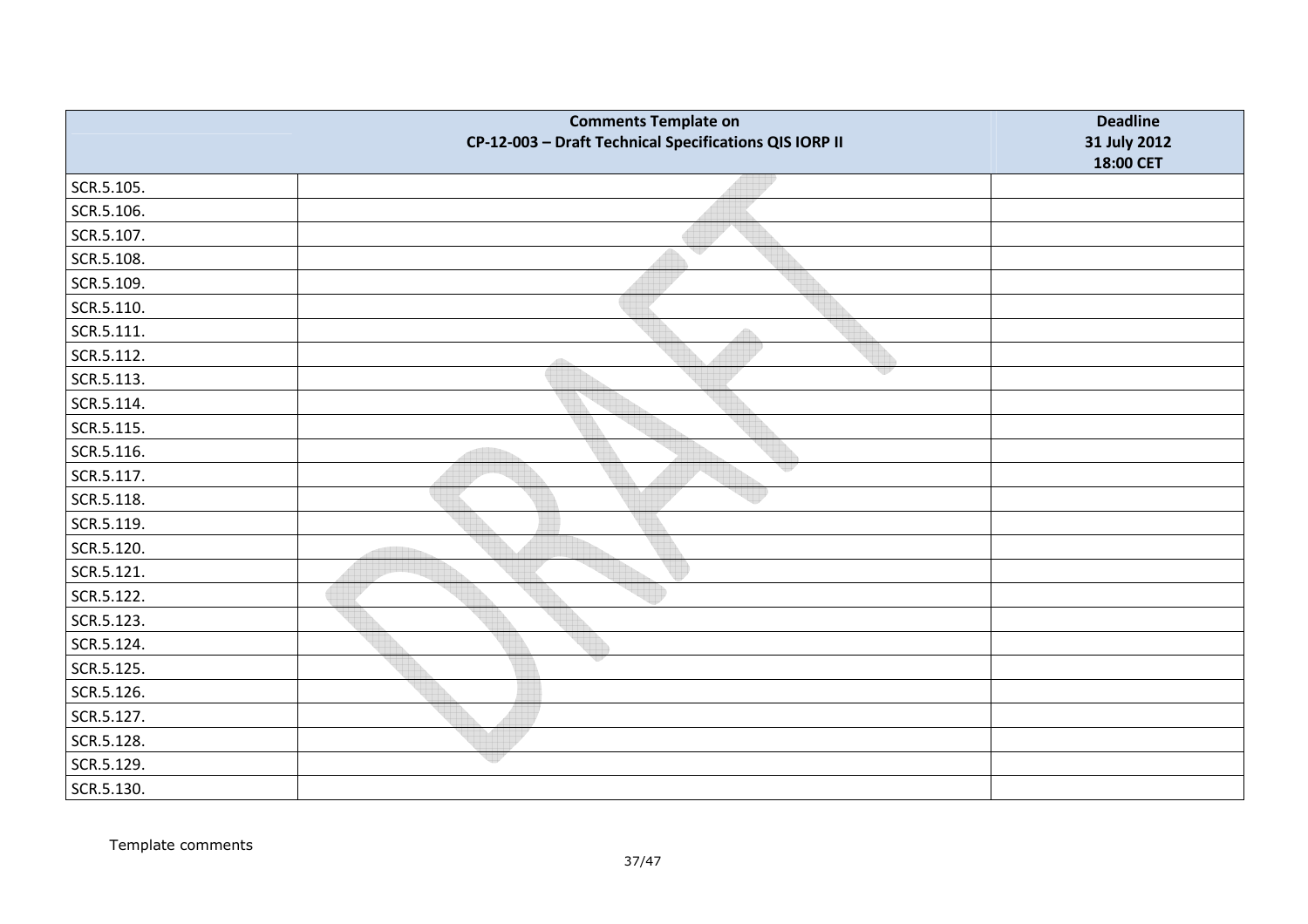|            | <b>Comments Template on</b><br>CP-12-003 - Draft Technical Specifications QIS IORP II | <b>Deadline</b><br>31 July 2012<br>18:00 CET |
|------------|---------------------------------------------------------------------------------------|----------------------------------------------|
| SCR.5.131. |                                                                                       |                                              |
| SCR.6.1.   |                                                                                       |                                              |
| SCR.6.2.   |                                                                                       |                                              |
| SCR.6.3.   | qy                                                                                    |                                              |
| SCR.6.4.   |                                                                                       |                                              |
| SCR.6.5.   |                                                                                       |                                              |
| SCR.6.6.   |                                                                                       |                                              |
| SCR.6.7.   |                                                                                       |                                              |
| SCR.6.8.   |                                                                                       |                                              |
| SCR.6.9.   |                                                                                       |                                              |
| SCR.6.10.  |                                                                                       |                                              |
| SCR.6.11.  |                                                                                       |                                              |
| SCR.6.12.  |                                                                                       |                                              |
| SCR.6.13.  |                                                                                       |                                              |
| SCR.6.14.  |                                                                                       |                                              |
| SCR.6.15.  |                                                                                       |                                              |
| SCR.6.16.  |                                                                                       |                                              |
| SCR.6.17.  |                                                                                       |                                              |
| SCR.6.18.  |                                                                                       |                                              |
| SCR.6.19.  |                                                                                       |                                              |
| SCR.6.20.  |                                                                                       |                                              |
| SCR.6.21.  |                                                                                       |                                              |
| SCR.6.22.  |                                                                                       |                                              |
| SCR.6.23.  |                                                                                       |                                              |
| SCR.6.24.  | er                                                                                    |                                              |
| SCR.6.25.  |                                                                                       |                                              |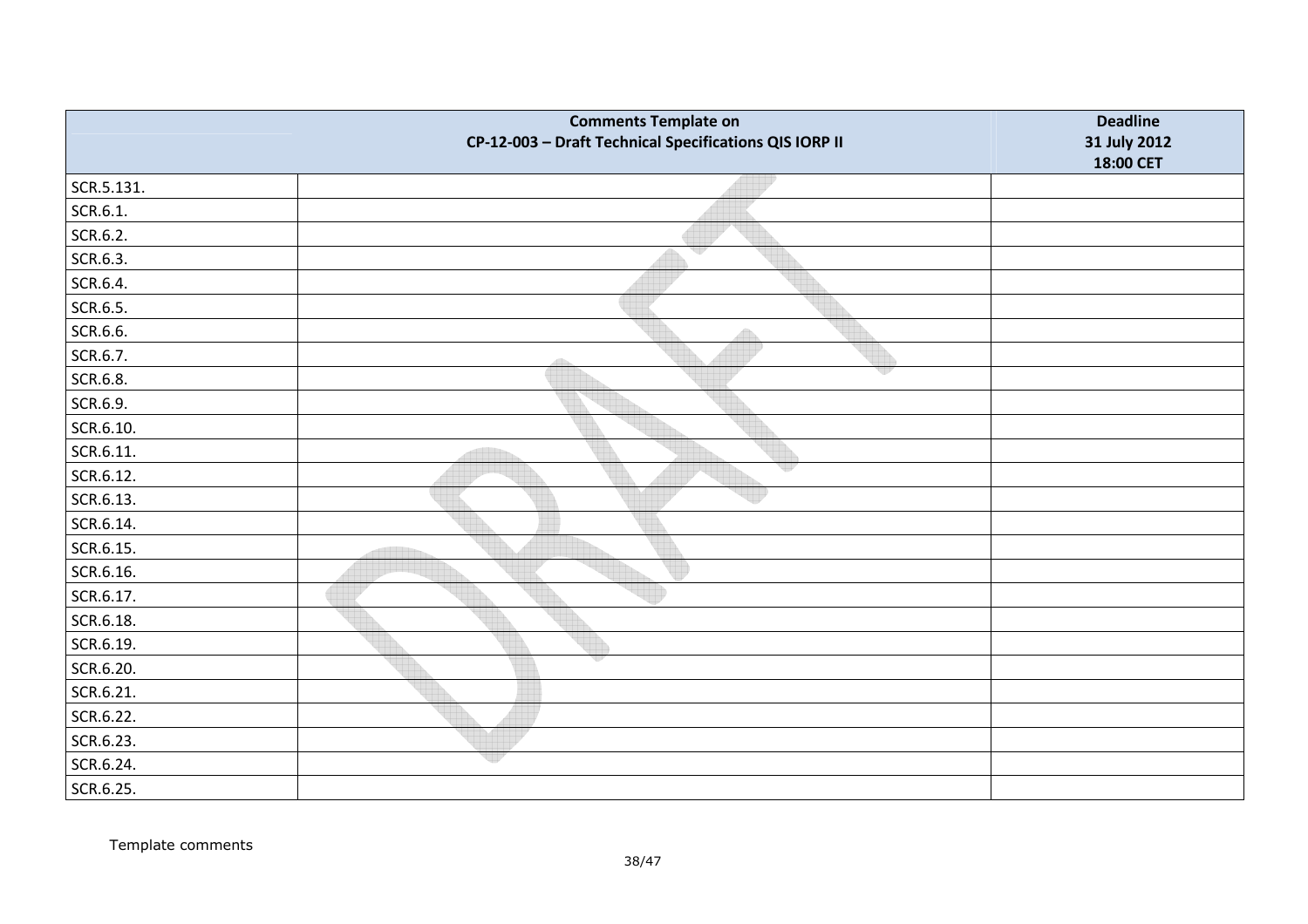|           | <b>Comments Template on</b><br>CP-12-003 - Draft Technical Specifications QIS IORP II | <b>Deadline</b><br>31 July 2012 |
|-----------|---------------------------------------------------------------------------------------|---------------------------------|
|           |                                                                                       | 18:00 CET                       |
| SCR.6.26. |                                                                                       |                                 |
| SCR.6.27. |                                                                                       |                                 |
| SCR.6.28. |                                                                                       |                                 |
| SCR.6.29. | v                                                                                     |                                 |
| SCR.6.30. |                                                                                       |                                 |
| SCR.6.31. |                                                                                       |                                 |
| SCR.6.32. |                                                                                       |                                 |
| SCR.7.1.  | dillo.                                                                                |                                 |
| SCR.7.2.  | v                                                                                     |                                 |
| SCR.7.3.  |                                                                                       |                                 |
| SCR.7.4.  |                                                                                       |                                 |
| SCR.7.5.  |                                                                                       |                                 |
| SCR.7.6.  | qy                                                                                    |                                 |
| SCR.7.7.  |                                                                                       |                                 |
| SCR.7.8.  |                                                                                       |                                 |
| SCR.7.9.  |                                                                                       |                                 |
| SCR.7.10. |                                                                                       |                                 |
| SCR.7.11. |                                                                                       |                                 |
| SCR.7.12. |                                                                                       |                                 |
| SCR.7.13. |                                                                                       |                                 |
| SCR.7.14. |                                                                                       |                                 |
| SCR.7.15. |                                                                                       |                                 |
| SCR.7.16. |                                                                                       |                                 |
| SCR.7.17. |                                                                                       |                                 |
| SCR.7.18. | w                                                                                     |                                 |
| SCR.7.19. |                                                                                       |                                 |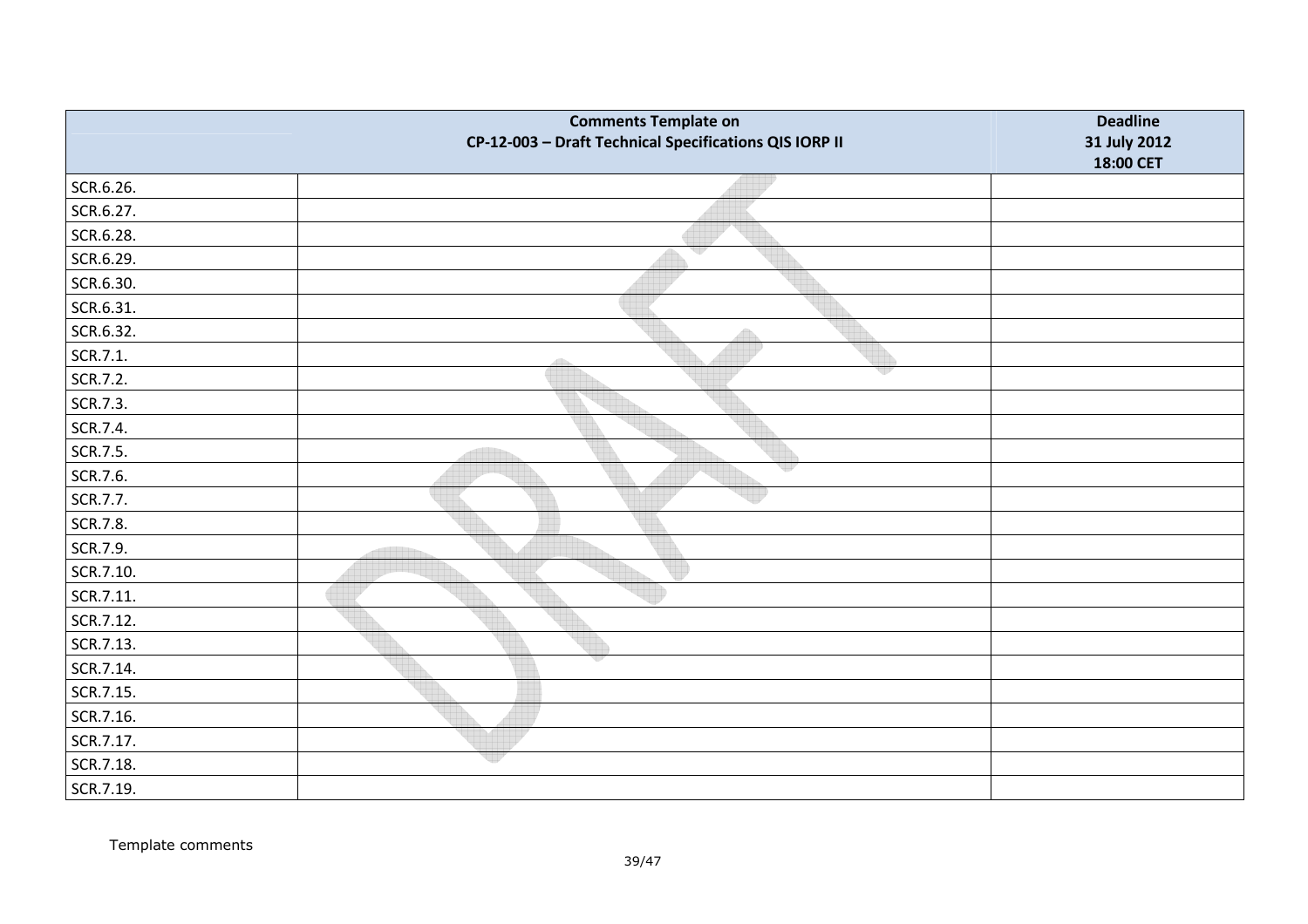|           | <b>Comments Template on</b><br>CP-12-003 - Draft Technical Specifications QIS IORP II | <b>Deadline</b><br>31 July 2012<br>18:00 CET |
|-----------|---------------------------------------------------------------------------------------|----------------------------------------------|
| SCR.7.20. |                                                                                       |                                              |
| SCR.7.21. |                                                                                       |                                              |
| SCR.7.22. |                                                                                       |                                              |
| SCR.7.23. | ₩                                                                                     |                                              |
| SCR.7.24. |                                                                                       |                                              |
| SCR.7.25. |                                                                                       |                                              |
| SCR.7.26. | Â                                                                                     |                                              |
| SCR.7.27. | 49                                                                                    |                                              |
| SCR.7.28. |                                                                                       |                                              |
| SCR.7.29. |                                                                                       |                                              |
| SCR.7.30. |                                                                                       |                                              |
| SCR.7.31. |                                                                                       |                                              |
| SCR.7.32. |                                                                                       |                                              |
| SCR.7.33. |                                                                                       |                                              |
| SCR.7.34. |                                                                                       |                                              |
| SCR.7.35. |                                                                                       |                                              |
| SCR.7.36. |                                                                                       |                                              |
| SCR.7.37. |                                                                                       |                                              |
| SCR.7.38. |                                                                                       |                                              |
| SCR.7.39. |                                                                                       |                                              |
| SCR.7.40. |                                                                                       |                                              |
| SCR.7.41. |                                                                                       |                                              |
| SCR.7.42. |                                                                                       |                                              |
| SCR.7.43. |                                                                                       |                                              |
| SCR.7.44. | ur                                                                                    |                                              |
| SCR.7.45. |                                                                                       |                                              |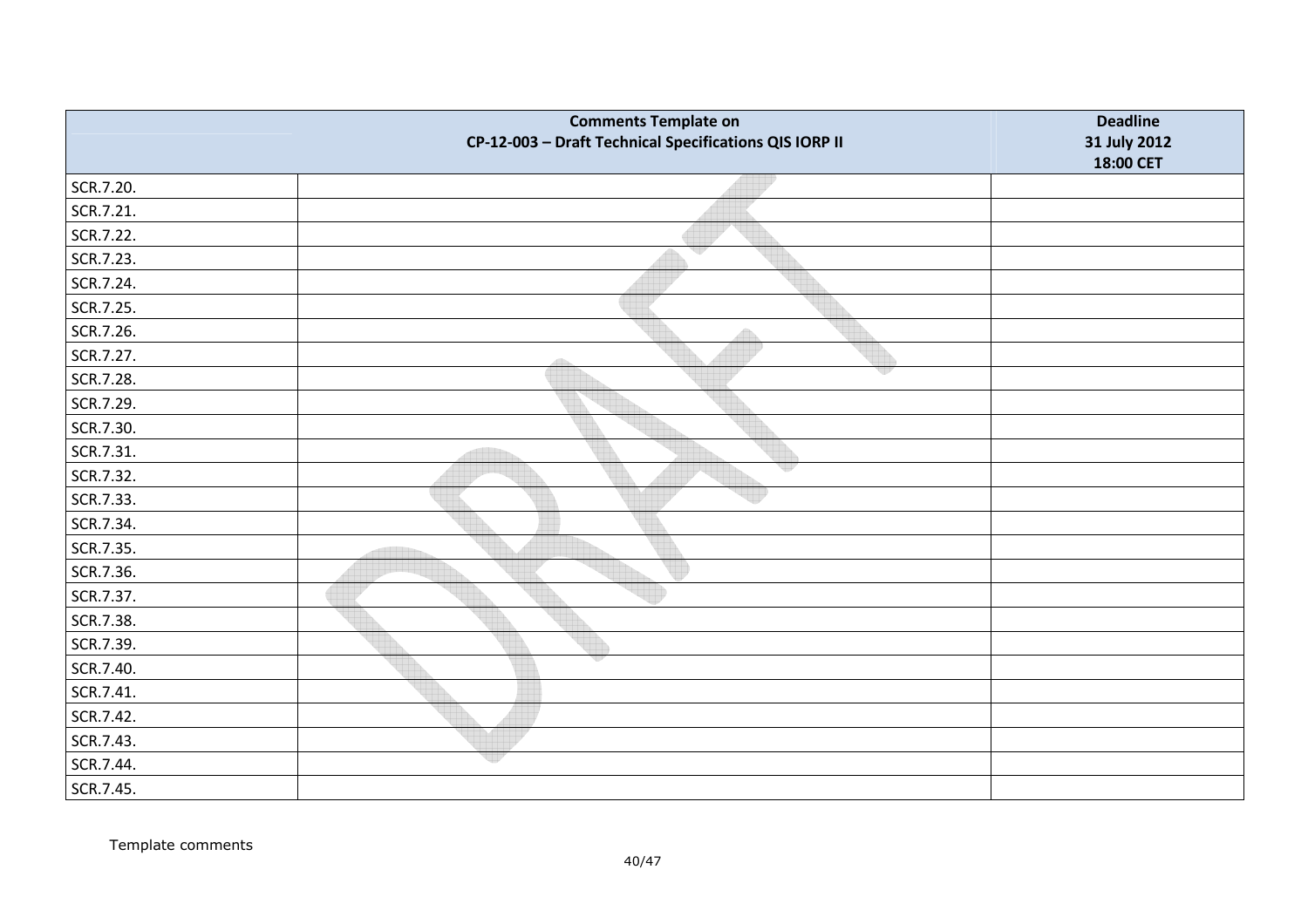|           | <b>Comments Template on</b><br>CP-12-003 - Draft Technical Specifications QIS IORP II | <b>Deadline</b><br>31 July 2012 |
|-----------|---------------------------------------------------------------------------------------|---------------------------------|
|           |                                                                                       | 18:00 CET                       |
| SCR.7.46. |                                                                                       |                                 |
| SCR.7.47. |                                                                                       |                                 |
| SCR.7.48. |                                                                                       |                                 |
| SCR.7.49. | w                                                                                     |                                 |
| SCR.7.50. |                                                                                       |                                 |
| SCR.7.51. |                                                                                       |                                 |
| SCR.7.52. | A                                                                                     |                                 |
| SCR.7.53. |                                                                                       |                                 |
| SCR.7.54. | v                                                                                     |                                 |
| SCR.7.55. |                                                                                       |                                 |
| SCR.7.56. |                                                                                       |                                 |
| SCR.7.57. |                                                                                       |                                 |
| SCR.7.58. | 제공                                                                                    |                                 |
| SCR.7.59. |                                                                                       |                                 |
| SCR.7.60. |                                                                                       |                                 |
| SCR.7.61. |                                                                                       |                                 |
| SCR.7.62. |                                                                                       |                                 |
| SCR.7.63. |                                                                                       |                                 |
| SCR.7.64. |                                                                                       |                                 |
| SCR.7.65. |                                                                                       |                                 |
| SCR.7.66. |                                                                                       |                                 |
| SCR.7.67. |                                                                                       |                                 |
| SCR.7.68. |                                                                                       |                                 |
| SCR.7.69. |                                                                                       |                                 |
| SCR.7.70. | ep                                                                                    |                                 |
| SCR.7.71. |                                                                                       |                                 |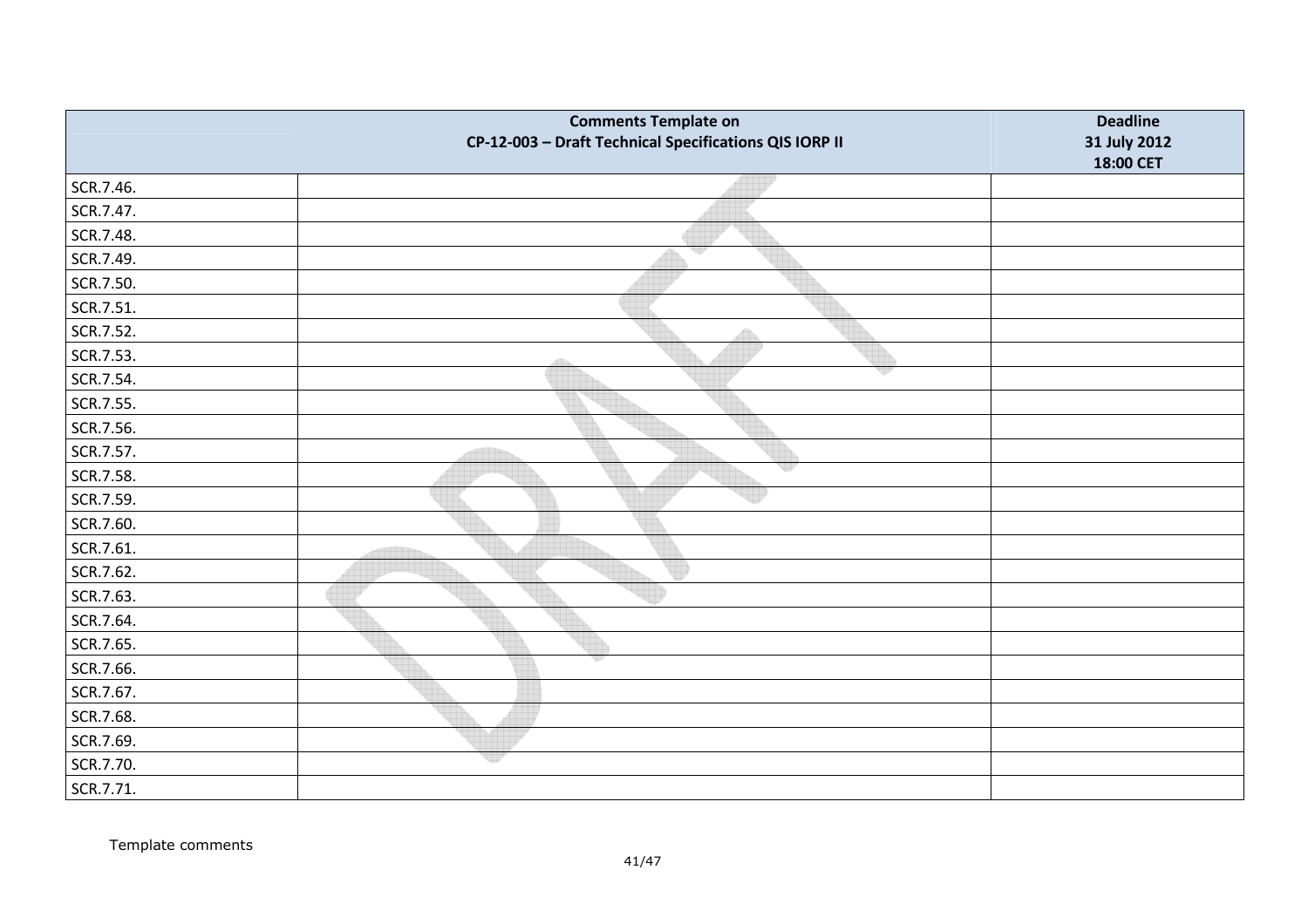|           | <b>Comments Template on</b><br>CP-12-003 - Draft Technical Specifications QIS IORP II | <b>Deadline</b><br>31 July 2012 |
|-----------|---------------------------------------------------------------------------------------|---------------------------------|
|           |                                                                                       | 18:00 CET                       |
| SCR.7.72. |                                                                                       |                                 |
| SCR.7.73. |                                                                                       |                                 |
| SCR.7.74. |                                                                                       |                                 |
| SCR.7.75. | v                                                                                     |                                 |
| SCR.7.76. |                                                                                       |                                 |
| SCR.7.77. |                                                                                       |                                 |
| SCR.7.78. |                                                                                       |                                 |
| SCR.7.79. | dh                                                                                    |                                 |
| SCR.7.80. | v                                                                                     |                                 |
| SCR.7.81. |                                                                                       |                                 |
| SCR.7.82. |                                                                                       |                                 |
| SCR.7.83. |                                                                                       |                                 |
| SCR.7.84. | qy                                                                                    |                                 |
| SCR.7.85. |                                                                                       |                                 |
| SCR.7.86. |                                                                                       |                                 |
| SCR.7.87. |                                                                                       |                                 |
| SCR.8.1.  |                                                                                       |                                 |
| SCR.8.2.  |                                                                                       |                                 |
| SCR.8.3.  |                                                                                       |                                 |
| SCR.8.4.  |                                                                                       |                                 |
| SCR.8.5.  |                                                                                       |                                 |
| SCR.8.6.  |                                                                                       |                                 |
| SCR.8.7.  |                                                                                       |                                 |
| SCR.9.1.  |                                                                                       |                                 |
| SCR.9.2.  | w                                                                                     |                                 |
| SCR.9.3.  |                                                                                       |                                 |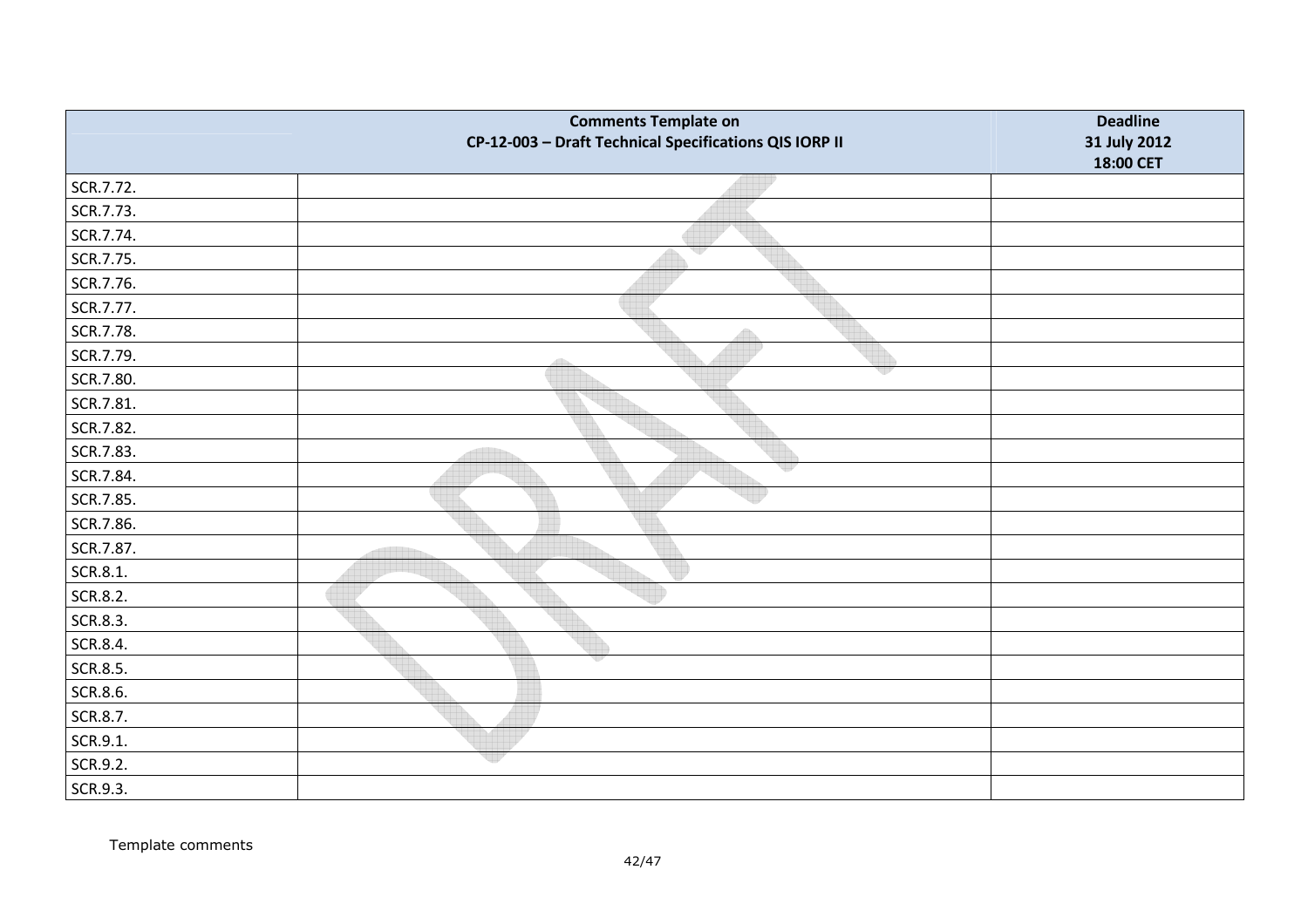|           | <b>Comments Template on</b><br>CP-12-003 - Draft Technical Specifications QIS IORP II | <b>Deadline</b><br>31 July 2012<br>18:00 CET |
|-----------|---------------------------------------------------------------------------------------|----------------------------------------------|
| SCR.9.4.  |                                                                                       |                                              |
| SCR.9.5.  |                                                                                       |                                              |
| SCR.9.6.  |                                                                                       |                                              |
| SCR.9.7.  | v                                                                                     |                                              |
| SCR.9.8.  |                                                                                       |                                              |
| SCR.9.9.  |                                                                                       |                                              |
| SCR.9.10. | $\diamond$                                                                            |                                              |
| SCR.9.11. | 4535                                                                                  |                                              |
| SCR.9.12. |                                                                                       |                                              |
| SCR.9.13. |                                                                                       |                                              |
| SCR.9.14. |                                                                                       |                                              |
| SCR.9.15. |                                                                                       |                                              |
| SCR.9.16. |                                                                                       |                                              |
| SCR.9.17. |                                                                                       |                                              |
| SCR.9.18. |                                                                                       |                                              |
| SCR.9.19. |                                                                                       |                                              |
| SCR.9.20. |                                                                                       |                                              |
| SCR.9.21. |                                                                                       |                                              |
| SCR.9.22. |                                                                                       |                                              |
| SCR.9.23. |                                                                                       |                                              |
| SCR.9.24. |                                                                                       |                                              |
| SCR.9.25. |                                                                                       |                                              |
| SCR.9.26. |                                                                                       |                                              |
| SCR.9.27. |                                                                                       |                                              |
| SCR.9.28. | 제가                                                                                    |                                              |
| SCR.9.29. |                                                                                       |                                              |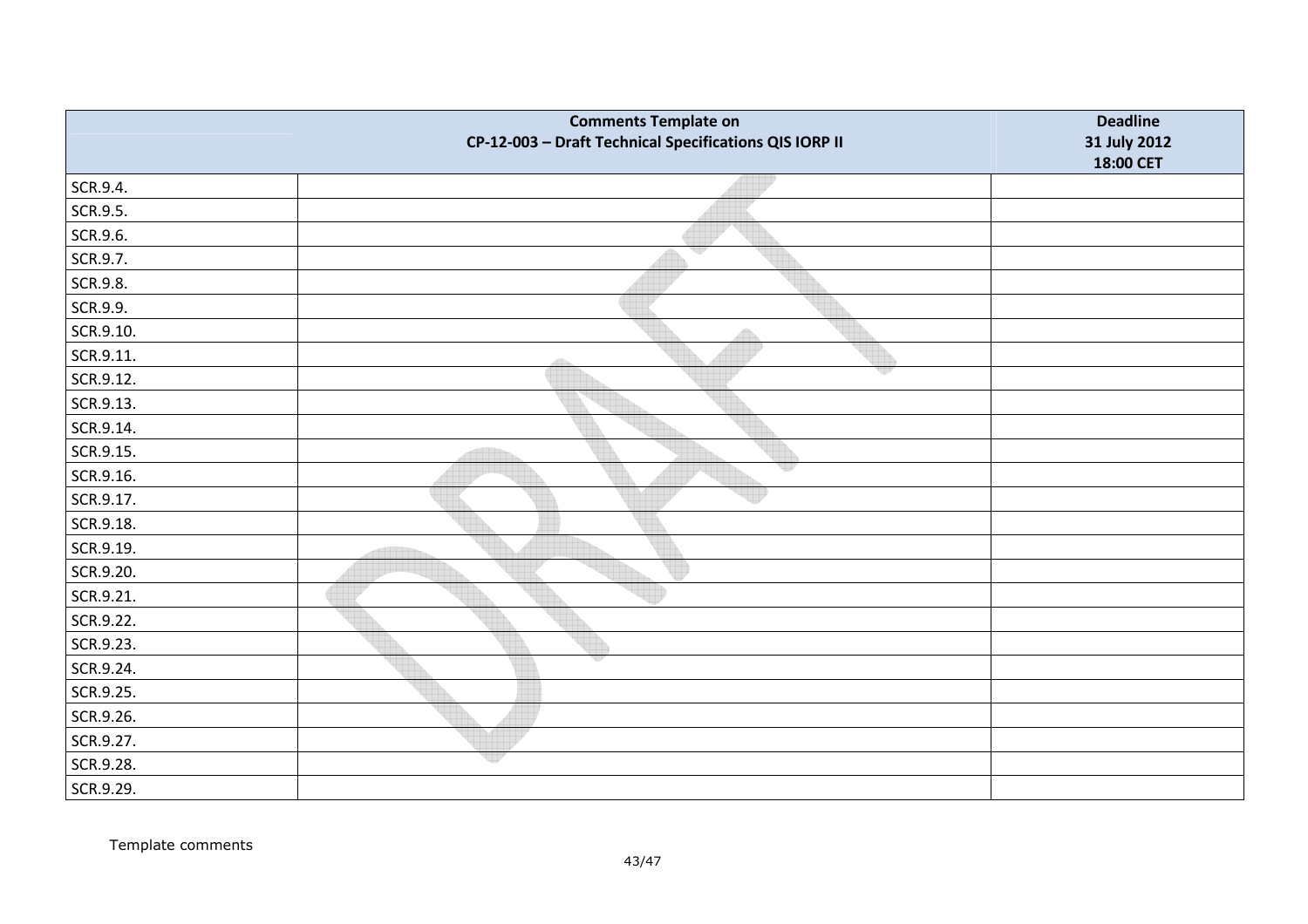|            | <b>Comments Template on</b><br>CP-12-003 - Draft Technical Specifications QIS IORP II | <b>Deadline</b><br>31 July 2012<br>18:00 CET |
|------------|---------------------------------------------------------------------------------------|----------------------------------------------|
| SCR.9.30.  |                                                                                       |                                              |
| SCR.9.31.  |                                                                                       |                                              |
| SCR.9.32.  |                                                                                       |                                              |
| SCR.9.33.  | qy                                                                                    |                                              |
| SCR.9.34.  |                                                                                       |                                              |
| SCR.10.1.  |                                                                                       |                                              |
| SCR.10.2.  | Â                                                                                     |                                              |
| SCR.10.3.  | 455                                                                                   |                                              |
| SCR.10.4.  |                                                                                       |                                              |
| SCR.10.5.  |                                                                                       |                                              |
| SCR.10.6.  |                                                                                       |                                              |
| SCR.10.7.  |                                                                                       |                                              |
| SCR.10.8.  |                                                                                       |                                              |
| SCR.10.9.  |                                                                                       |                                              |
| SCR.10.10. |                                                                                       |                                              |
| SCR.10.11. |                                                                                       |                                              |
| MCR.1.1.   |                                                                                       |                                              |
| MCR.2.1.   |                                                                                       |                                              |
| MCR.2.2.   |                                                                                       |                                              |
| MCR.2.3.   |                                                                                       |                                              |
| MCR.2.4.   |                                                                                       |                                              |
| MCR.2.5.   |                                                                                       |                                              |
| MCR.2.6.   |                                                                                       |                                              |
| MCR.2.7.   |                                                                                       |                                              |
| MCR.2.8.   | ep                                                                                    |                                              |
| MCR.2.9.   |                                                                                       |                                              |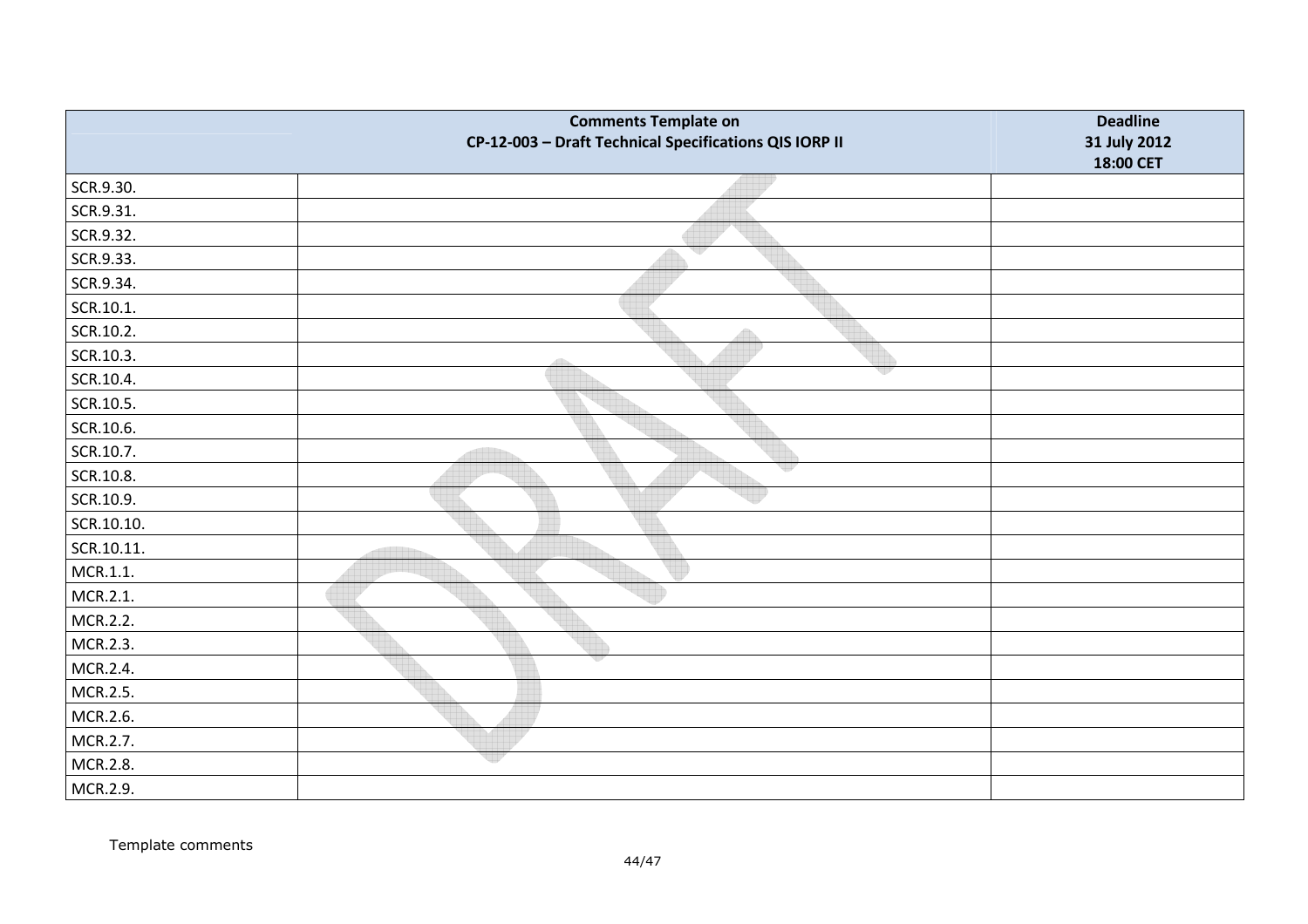|           | <b>Comments Template on</b><br>CP-12-003 - Draft Technical Specifications QIS IORP II | <b>Deadline</b><br>31 July 2012 |
|-----------|---------------------------------------------------------------------------------------|---------------------------------|
|           |                                                                                       | 18:00 CET                       |
| PRO.1.1.  |                                                                                       |                                 |
| PRO.2.1.  |                                                                                       |                                 |
| PRO.2.2.  |                                                                                       |                                 |
| PRO.2.3.  | v                                                                                     |                                 |
| PRO.2.4.  |                                                                                       |                                 |
| PRO.2.5.  |                                                                                       |                                 |
| PRO.2.6.  | Æ                                                                                     |                                 |
| PRO.3.1.  |                                                                                       |                                 |
| PRO.3.2.  | v                                                                                     |                                 |
| PRO.3.3.  |                                                                                       |                                 |
| PRO.3.4.  |                                                                                       |                                 |
| PRO.3.5.  |                                                                                       |                                 |
| PRO.3.6.  | 적인                                                                                    |                                 |
| PRO.3.7.  |                                                                                       |                                 |
| PRO.3.8.  |                                                                                       |                                 |
| PRO.3.9.  |                                                                                       |                                 |
| PRO.3.10. |                                                                                       |                                 |
| PRO.3.11. |                                                                                       |                                 |
| PRO.3.12. |                                                                                       |                                 |
| PRO.3.13. |                                                                                       |                                 |
| PRO.3.14. |                                                                                       |                                 |
| PRO.3.15. |                                                                                       |                                 |
| PRO.3.16. |                                                                                       |                                 |
| PRO.3.17. |                                                                                       |                                 |
| PRO.3.18. | er                                                                                    |                                 |
| PRO.3.19. |                                                                                       |                                 |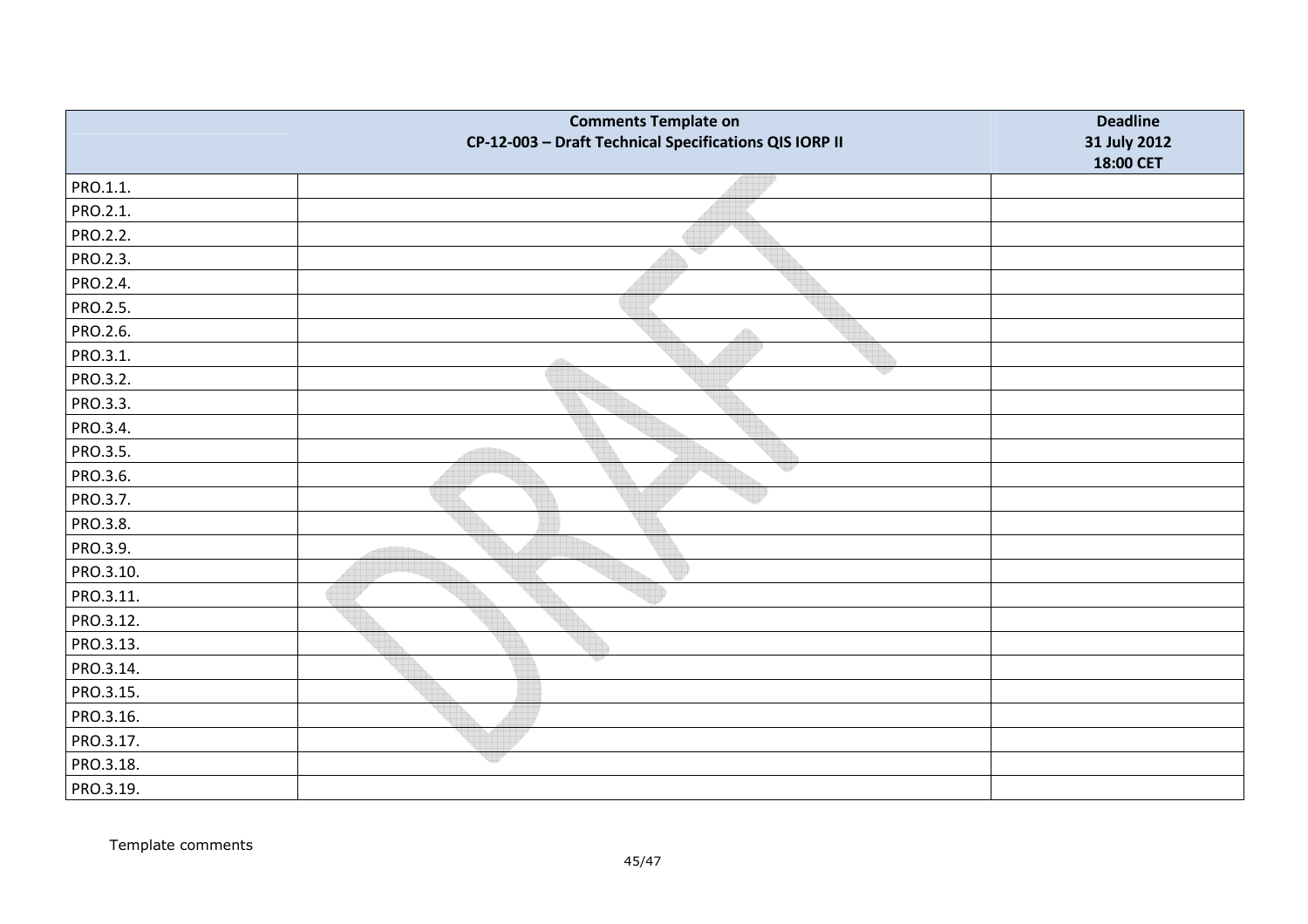|           | <b>Comments Template on</b><br>CP-12-003 - Draft Technical Specifications QIS IORP II | <b>Deadline</b><br>31 July 2012 |
|-----------|---------------------------------------------------------------------------------------|---------------------------------|
|           |                                                                                       | 18:00 CET                       |
| PRO.3.20. |                                                                                       |                                 |
| PRO.3.21. |                                                                                       |                                 |
| PRO.3.22. |                                                                                       |                                 |
| PRO.3.23. | v                                                                                     |                                 |
| PRO.3.24. |                                                                                       |                                 |
| PRO.3.25. |                                                                                       |                                 |
| PRO.3.26. | 40.                                                                                   |                                 |
| PRO.3.27. |                                                                                       |                                 |
| PRO.3.28. | vp                                                                                    |                                 |
| PRO.4.1.  |                                                                                       |                                 |
| PRO.4.2.  |                                                                                       |                                 |
| PRO.4.3.  |                                                                                       |                                 |
| PRO.4.4.  | 적인                                                                                    |                                 |
| PRO.4.5.  |                                                                                       |                                 |
| PRO.4.6.  |                                                                                       |                                 |
| PRO.4.7.  |                                                                                       |                                 |
| PRO.4.8.  |                                                                                       |                                 |
| PRO.4.9.  |                                                                                       |                                 |
| PRO.4.10. |                                                                                       |                                 |
| PRO.4.11. |                                                                                       |                                 |
| PRO.4.12. |                                                                                       |                                 |
| PRO.4.13. |                                                                                       |                                 |
| PRO.4.14. |                                                                                       |                                 |
| PRO.4.15. |                                                                                       |                                 |
| PRO.4.16. | er                                                                                    |                                 |
| PRO.4.17. |                                                                                       |                                 |